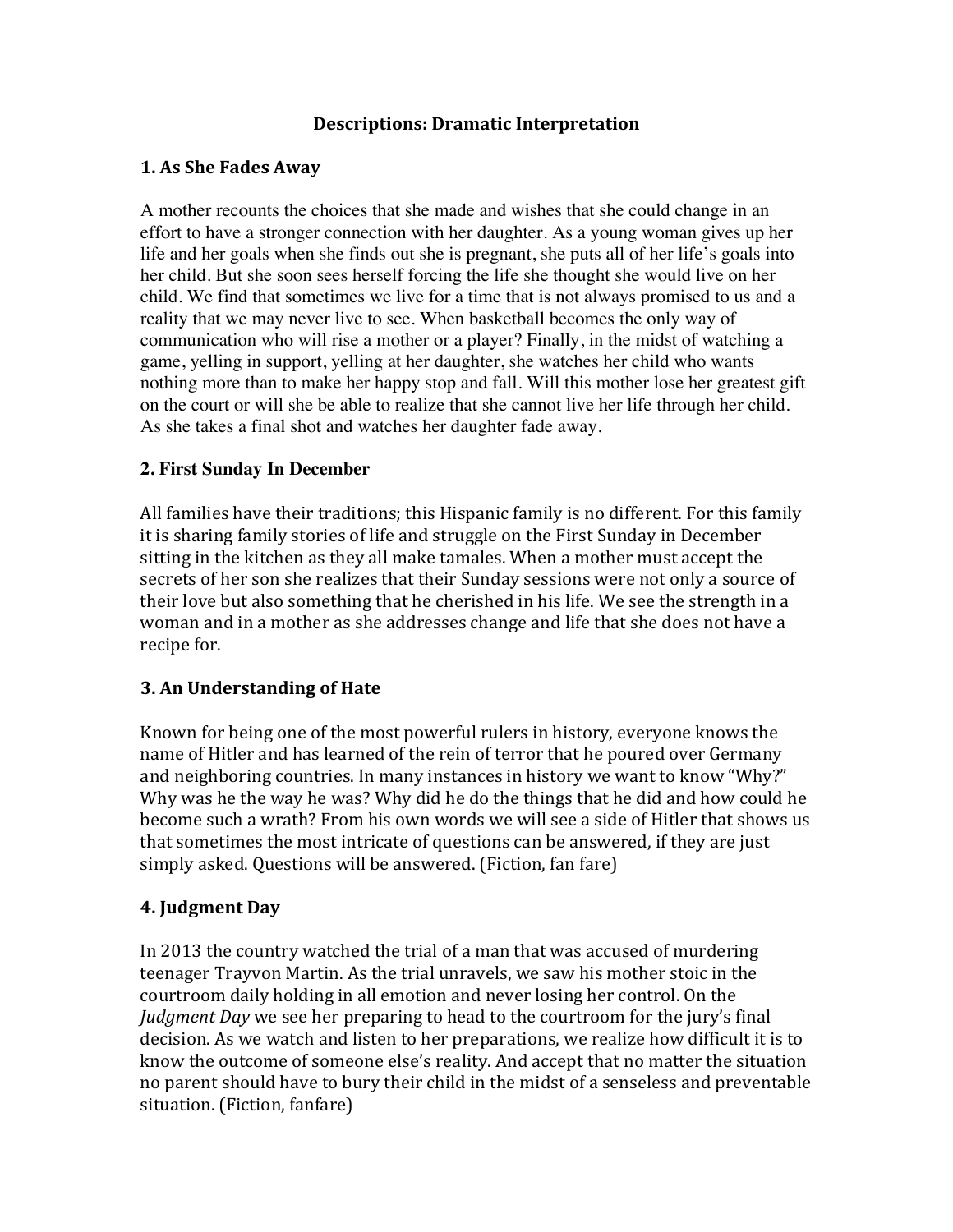# **5. 72 Hours**

This follows Melissa, a mother, who shares with us the details of her son's abduction. Through her story we want nothing more than to help her to get him back. For this mother the loss of her child is what we could expect it to be, but to hear the story and live it through her, the story sits on our hearts. It is more than just the new story, it is real, it is her life and it is a beautiful story of finding the inner strength to turn the page. She finds the strength to walk us through the first 72 Hours of her missing son. Will he be found? Or will 72 Hours turn into a lifetime?

## **6. Dancing Without Words**

In *Dancing Without Words* we see a young man who loves to dance. But we soon find out that his dancing is the best way for him to communicate. He has a stutter that he does not want to explain that has stolen his voice. He avoided speaking to avoid the eyes of strangers judging him, he would much rather live in his own silence. But as he struggles to find the strength for the words he will have to soon face the reality that some things are better left unsaid, and others must be shared to give him freedom. In the dramatic action he looks himself in the face, addresses his past so that he can grow with freedom in his future. Through it all we find out that sometimes speaking isn't the best form of telling a beautiful story.

# **7. Scars**

In our overwhelming search for physical perfection we see the lengths a woman is willing to go in order to be the Duchess she believes she deserves to be. To stand in her own reflection and never not be able to see the beauty that is there. Instead she keeps covering her face with more and more surgery. However, when the vision that she has in her mind can't be matched in the mirror; she finds herself in an everchanging world where she must accept that beauty is more than skin deep.

# **8. Sole**

Legend Gregory Hines touched the lives of millions and is hailed as one of the most prolific tap dancers of all time. In the midst of his untimely death we miss his smile, his personality but most of all the sound that he was able to make with his tap shoes. Even in the midst of the most successful of life experiences Mr. Hines shares with us the struggle of being the man that wears these shoes. Not only do they make a beautiful sound but the captivate all of his emotion and soul. In this fictional story we hear his heart speak about his love for dance and life. A story told in respect and remembrance for a life that changed dance and lives. (Fiction, fan fare)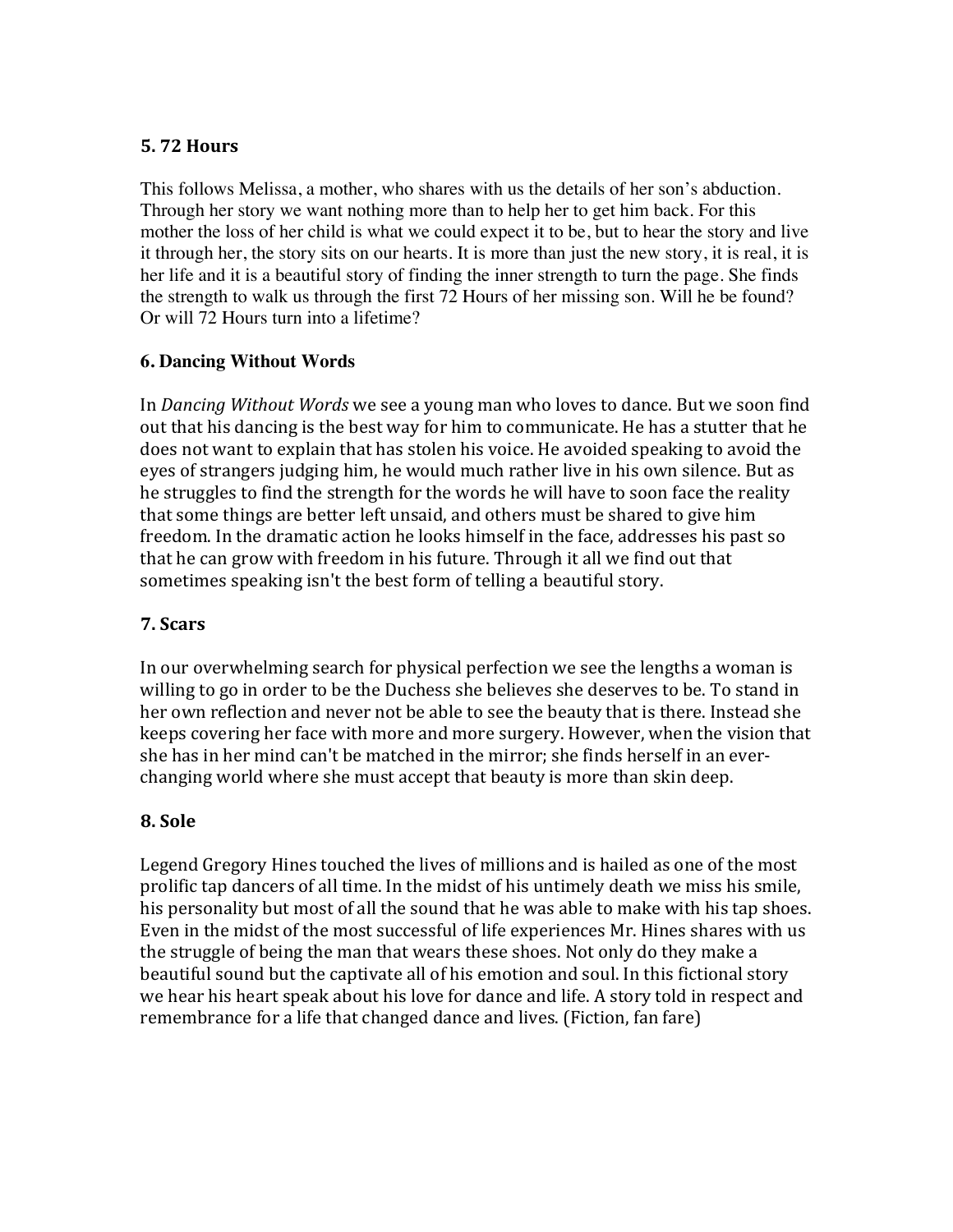# **9. Seeing You Again**

Love seems to be an emotion that we all search for and if we are lucky enough to find that one person we want to hold on to them for a lifetime, such is this story. A woman must speak at her husband's funeral and in the midst of her remembering his life she finds herself lost in sharing her deepest secrets with the people that love them the most. She reminisces and shares the best of times and the worst of times. When she tells the audience that they both suffered from AIDS she must fight through the tears to tell the story. Why did she stay with him? How did it all unfold? In the end she loved him in spite of and it is truly a beautiful story of love and a marriage that stood the test of many challenges.

# **10. The Cold**

There is nothing more important in life than the relationship between mother and child. The expectation is that our mother will create comfort and a safety net that cannot be broken but for him it is a net that was never cast over him. When his mother uses the words of the Bible as a reason for the poor way that she treats him he must turn to himself for strength. In the midst of his life he must truly search himself to see if this life of abuse is better than what he would have on the streets. For him being outside in The Cold might be a better decision.

# **11. Floating on Katrina**

In preparation for the arrival of Hurricane Katrina a teacher shows his dedication to his students by doing whatever is necessary to save them. Even if this takes him to a place that is unfamiliar to him, never turning his back on his students is the most important thing. As he fights for his life and the life of one of his students we see inside the true essence of his man and his ability to never leave a student behind.

## **12. The Touch of Water**

Natalie is a woman who is struggling with the things in her head. The things that are telling her that what she wants is what is real. She continues to listen to the voices and not live in the reality of the situation. She falls in love with the man of her dreams. She loves him, worships him, and stalks him but fights with the idea that he may not love her back and the fact that he doesn't even know who she is. How can he not love her? How can she accept this to be true? As she confronts him about their nonexistent love we watch her fall farther and farther from reality. This is a dangerous love, violent and unstable. But that's what love tends to be sometimes right?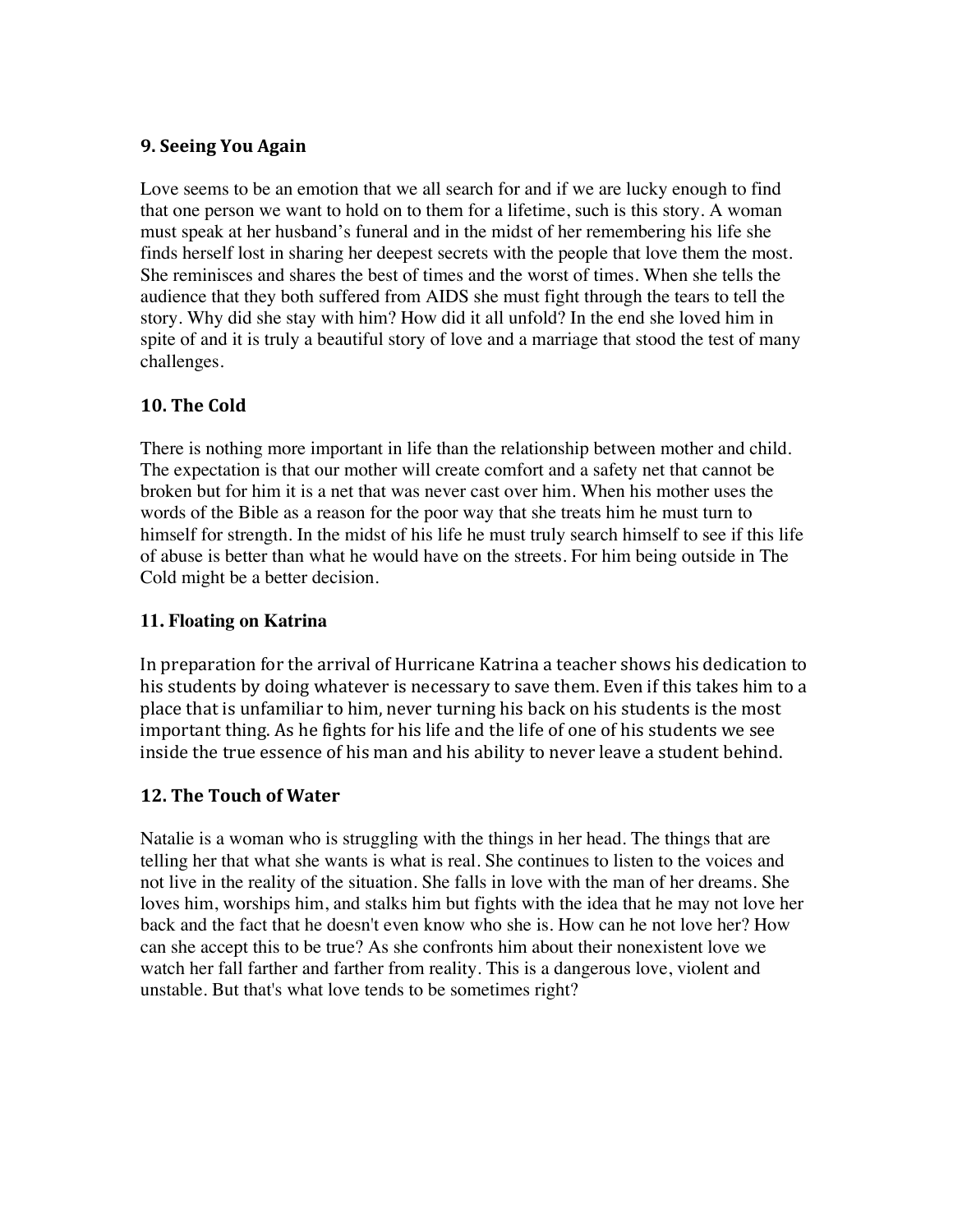#### **13. The Row**

An African American man on the countdown to his last breath on earth takes the time to share with us how he got where he is, how he feels and has come to terms with his sentence. Through the stories that he tells we find out that sitting on The Row can change him for the better or at least bring him to a point of contentment before he makes his last walk.

# **14. My Mother's Call**

In My Mother's Call we follow a woman as she desperately tries to connect with her mother in the midst of one of the worst storms of her life, and one of the most devastating storms in Oklahoma history. When you are miles away and the only connection you can count on is gone how does she hold on to her mother? We find that sometimes that the worst feeling can sometimes be something as simple as losing connection. A connection that could be the last connection we have. We will never forget.

## **15. A Trial of Faith**

A Trial of Faith deals with a minister who is faced with one of the most difficult losses of his life. When he loses his family his faith is challenged. For him it is a question of everything that has become his life, for us it is the pain of a man that in an instant lost all he knew and loved. Will he be able to hold on to the hand of the man that he feels has brought him through it all or will he fall to the pain of his loss?

#### **16. All Jokes Aside**

A comedian shows us how you can climb your way to the top but staying there is, at times, out of the hands of his hands. As he struggles to get his hands back on the microphone he must first ask for help and support to stand-alone again. He soon learns that the support of a mother can take you where you want to be even if he never thought he'd make his way back...home.

#### **17. Disordering**

An African American man struggles with the voices in his head and the fact that no one around him will assist. What do you do as a child when you know that something is wrong with you but no one is listening, no one hears and no one seems to care to help you get better. In this midst of his disorder his screams for help are finally heard, but is it too late or right on time?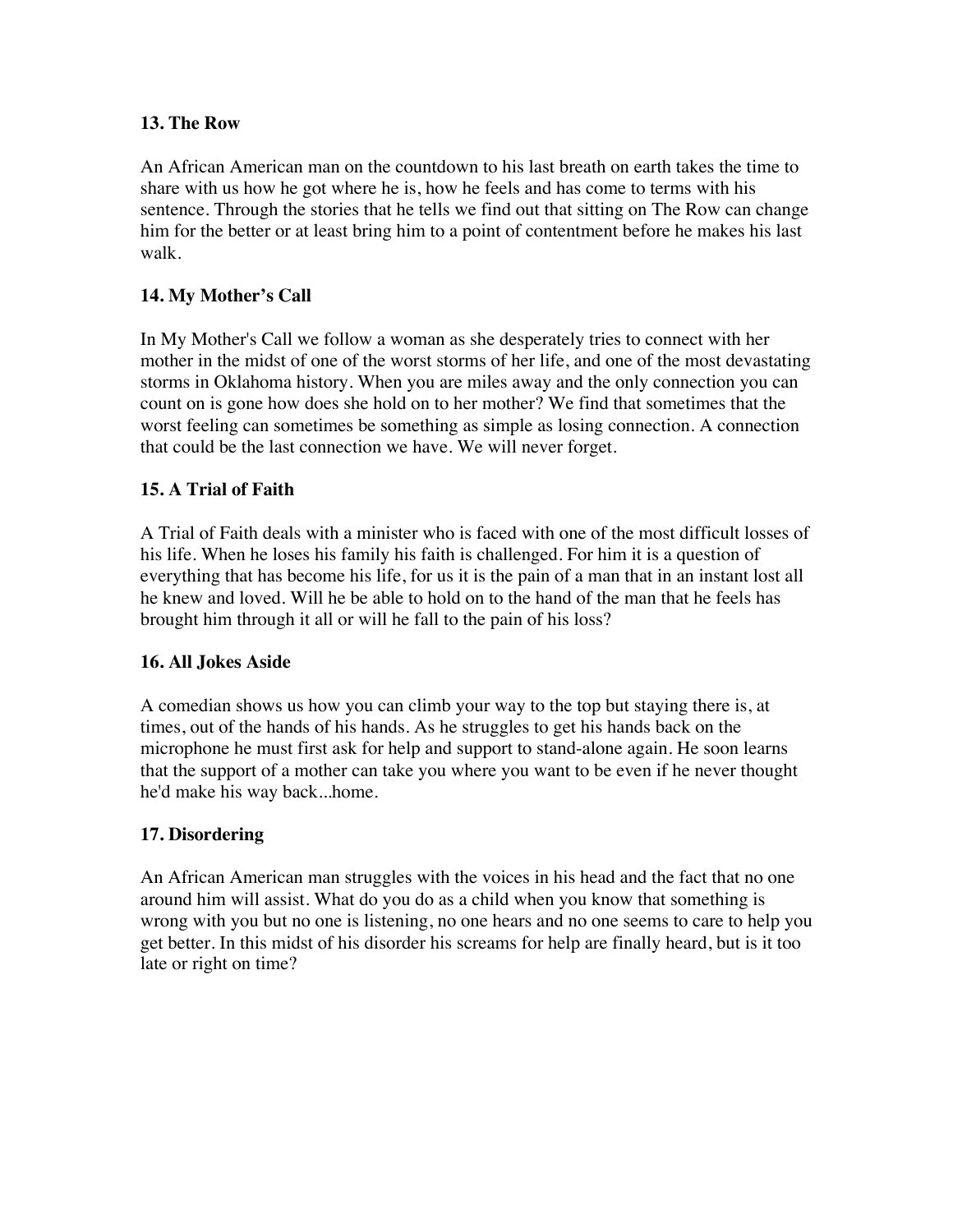## **18. Jury of One**

In the midst of one of the most historical missing person cases in American History we see Terry Probyn, mother of Jaycee Dugard, reflecting on her life and how this experience has changed her. The loss of a child is one of the worst feelings in a lifetime, but when she is returned to her are they able to reconnect and move forward or does the experience scar her little girl for the rest of her life? (Fiction)

## **19. My Baby and Me**

The legend of Jimi Hendrix and the sadness of his early death is one that haunts music lovers around the world. He affected the lives of many in the short amount of time that he shared his music with us. In its simplest form he was a son and a brother and a music legend. In the life of all young artist that die much too young his life and death are explored and the inner thoughts of his demons come to light. (Fiction, fan fare)

## **20. Seventh Birthday**

On the seventh birthday of his daughter an, African American father makes a splitsecond decision that changes his life forever. A quick run into the store has him returning to an empty car that once held his most prize possession, his daughter. The worst feeling for this father is blame. As he continues to blame himself for her disappearance the worst-case scenario becomes a reality. In the death of this baby girl he is inconsolable. But when faced with the pain that is ever growing, he decides to engage in the one thing that he believes will make him feel better, revenge.

## **21. Clothing Optional**

A woman shares with the audience her life and her lifestyle. As she opens up about where she has been and exactly how she got there we being to realize that within the life of this woman's story there is a special strength that makes us care about her. She proves to be a woman of honor, though through her life experiences she has been judged, chastised and demeaned. She stood up, collected her life, and put it back on track. She overcame her past to recreate her history. She is the best example of change, and success being something that anyone may accomplish with the right amount of support, and self-love.

## **22. School of Innocence**

Heather is the typical high school teenage girl. She has friends, classes and her first crush, her teacher. Unfortunately for Heather the crush that she has turns into an emotional roller coaster that she is not ready to ride on. She soon loses her grip on reality and finds herself spiraling out of control because all she wants is to be loved by the man that she believes is the love of her life. When this love is professed and denied Heather does not have the emotional balance to deal with the denial. People often wonder how school shootings start; sometimes they start at a broken heart. It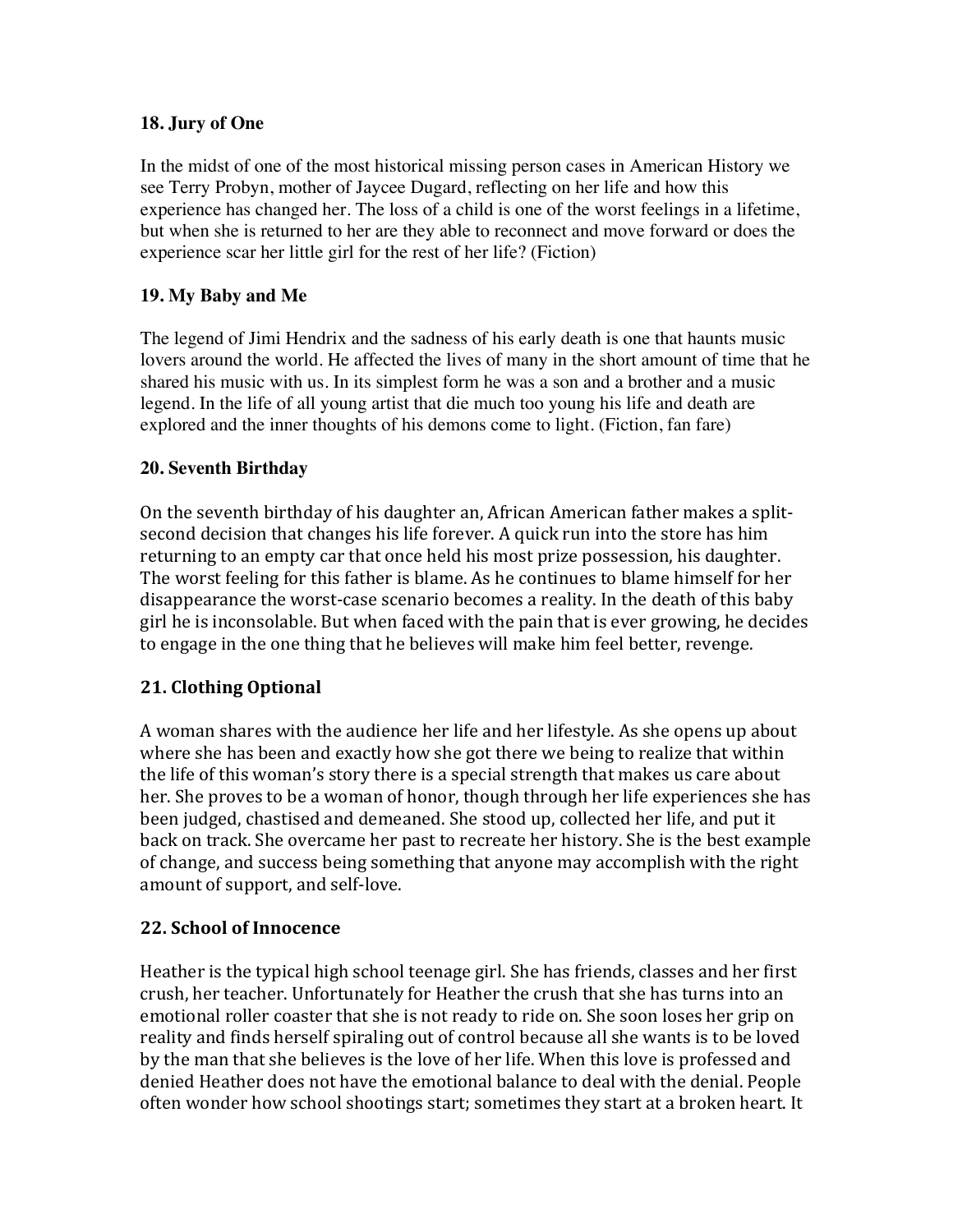has been said that there is nothing like a woman scorned, in School of Innocence this saying stands very true.

# 23. **Trials of Manhood**

The story of a fun-loving man that is in a retirement home addresses the audience about the day that his wife was attached and passed away in his arms. He is full of energy and as people we feel for him and his story and where life has put him. Sometimes there are great people in not so great places and we wonder why or how this happened to him. In accordance to this story life can truly change in a split second. And in that second everything that he knew to be true and right changed when he and his son watched his wife's life slip away. But he also shows us hope for his future, and with this hope we are able to smile at what he sees as a future that is not wrapped up in the past.

# 24. **Gaining Altitude**

Anthony is a man who is full of life. He is a flight attendant, and he feels his way of making the world a better place is by putting a smile on the faces of the passengers of his flights. Through his story of joy, we see how satisfying others is how he makes himself feel accepted by the people in his world. The people that come and go in a matter of hours have the power to justify his place in this world. With the history with his parents at the core of his inability to keep his feet on the ground we get to see this amazing person at his most intimate moments. He shares with us why he flies, why his father hated him, why his mother was his reason for breathing and how sometimes running away is the only thing people know to do.

# 25**. I Raise My Fist**

The story of a woman who grew up in a time when it was not safe to be black. In a time where as a black person you has to choose to be pro violence or anti violence, but you had to believe in something. And in a time where every black person is fighting for the same thing- equality. She has decided, due to circumstance to become a member of the Black Panther party. She is a strong woman, with a history of violence from her mother. But the Black Panthers saved her and taught her how to be strong and strive for something better. When she decides to come face to face with her demons she finds that when you fight, sometimes you will find yourself on the losing side, behind prison walls watching the world change around you. But through all of the years she is able to see change happen, things get better for the black race that she so passionately fought for.

# 26. **The Hand We're Dealt**

This is the story of an African American mother who was brought up by a strong woman that taught her that the most important part of motherhood is being a mother, first, last and always. This is challenged when her third child has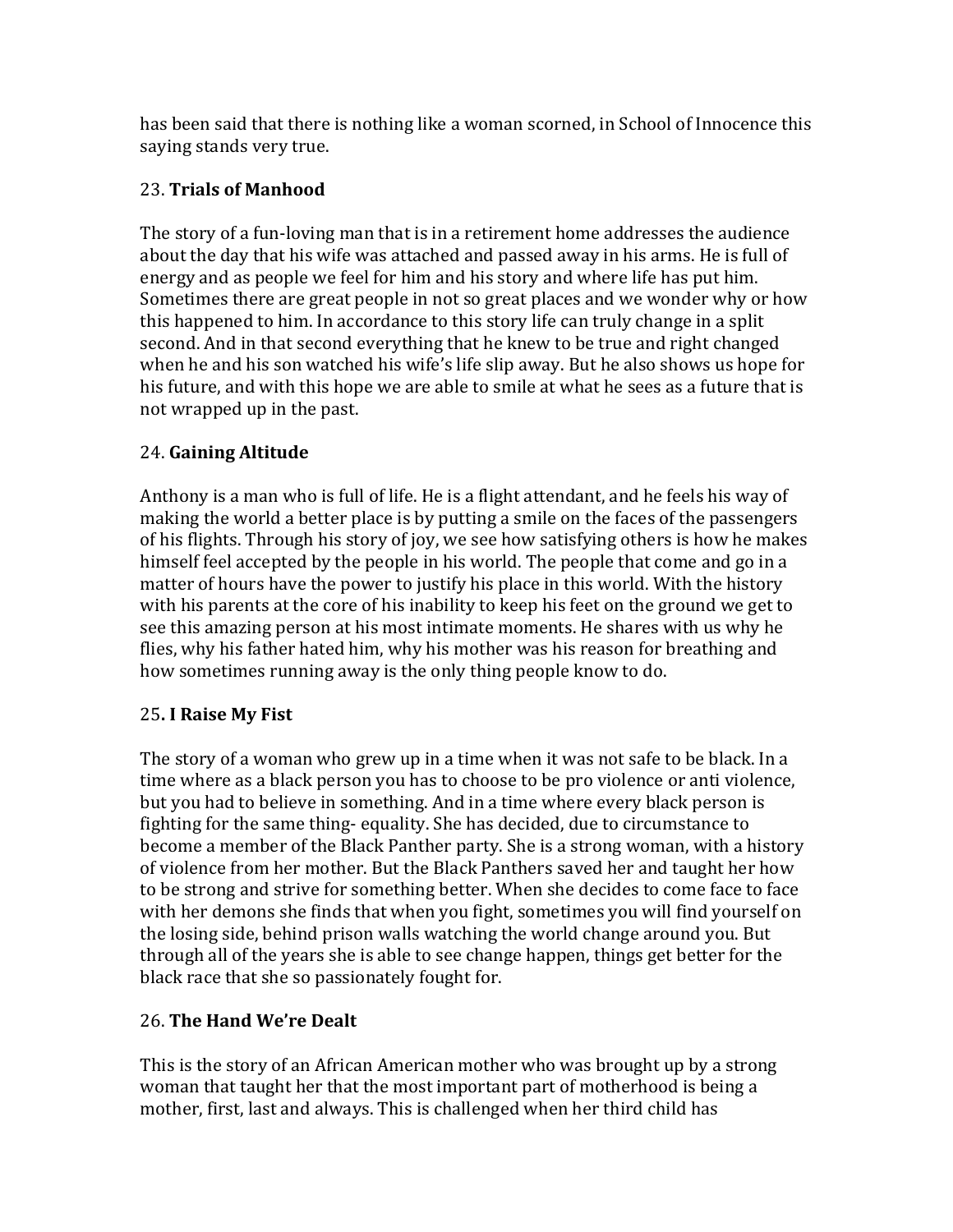complications at birth and ends up in a wheelchair. While she accepts her situation and circumstance, she soon realizes that the strength she posses is not one that is innate in all parents. After her husband gives up his parental rights to all three of the children she finds out just how strong she must be in order to be the mother she knows she can be. Finally, she is able to look at the cards she was dealt and accept that this is her life for a reason and no matter what the challenge she will continue to be a wonderful mother because that is what she knows to be.

# 27**. Mural**

Nika is a Hispanic woman and an artist of sorts. She is actually a tagger, she finds the perfect building to do her kind of art on and she makes magic happen. Though this is not the typical idea of art it is what makes her life make sense. A product of the foster care system she finds herself standing in front of the building where she spent her summers in an after school program learning how to paint. The colors are her connection to a life that was not very good to her and not very forgiving. It is an emotional reunion; with the doors locked and chained and the building closed all she has are her memories of what it was like to grow up with one love, her paint and paintbrush. She shares with us her creations, tells us what she sees, what we should see and how the Mural is the perfect mix of color, life and breath. It is much more than just graffiti, it is telling a story, her story.

## 28. **Beyond Black**

Patrice is an African American woman that is in the midst of dealing with the demons that have haunted her a majority of her life. As a black woman who does not trust her own race and she is now at a crossroads in her life. As she travels to visit her father in prison she reflects on her life. Why does she feel this way about black people? She must first look inside her past before she can walk into her present situation and find her inner freedom. Through her stories of abuse we begin to understand why she is living in fear of the one thing that she is most, black. A product of circumstance she finally is able to actually see her life for what is has been and could be. She must look beyond the black, or white and find what she is missing most, truth in order for her to breathe.

## 29. **Flick of The Wrist**

In the fashion of a fairytale, we meet Mally a woman with special powers. She talks of the choices she has made and the ways in which she has chosen to use her powers for negative things. It is not until she shares with us why she does what she does that we realize that not only so choices have consequences but also sometimes those consequences' can change the course of your life forever. Mally is living in a sleepless, dreamless world. It is through her description of her dreamless life that perspective is gained on exactly how important dreams can be. She finally shares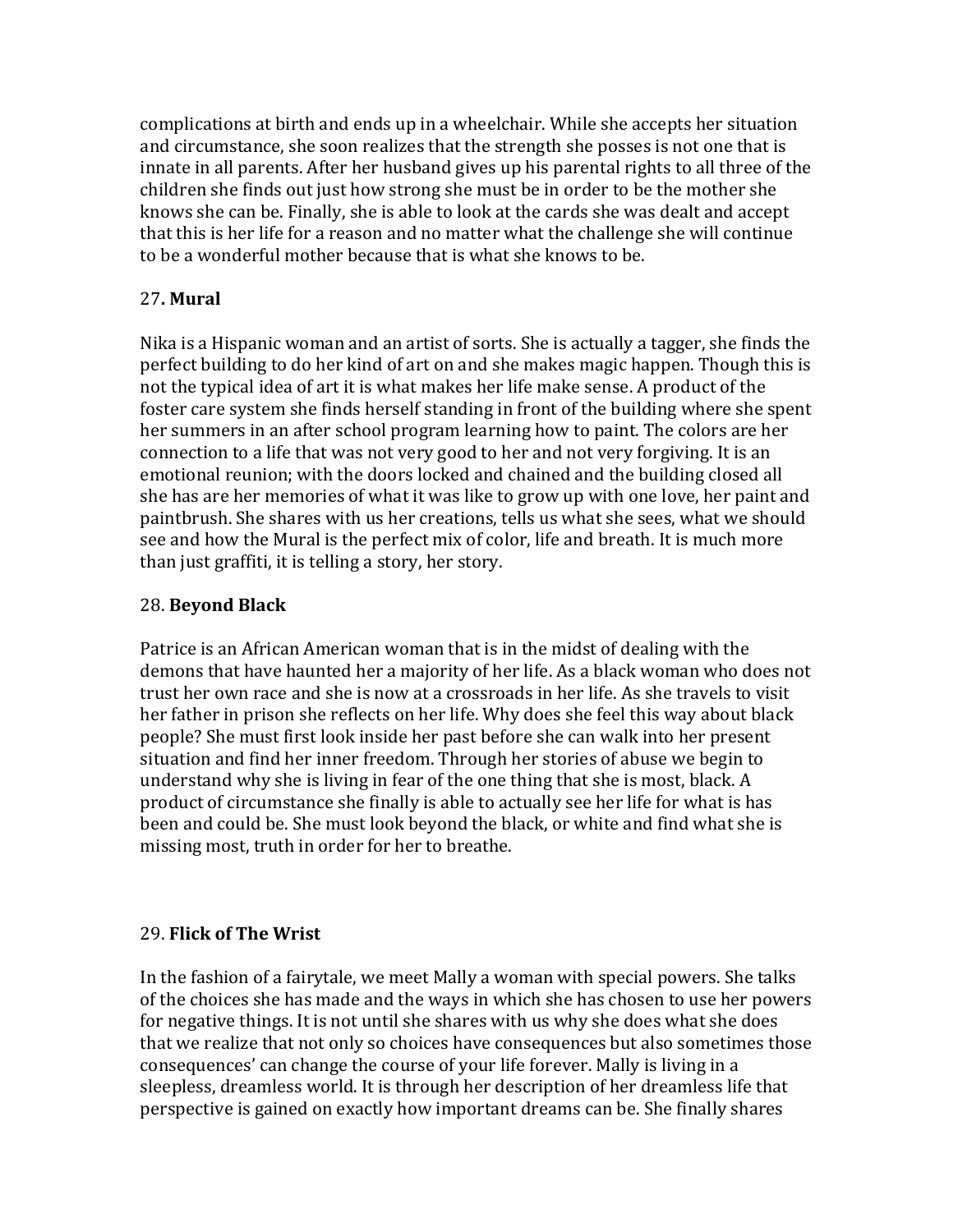with us her greatest life defeat and how when you lose what you want most nothing else matters. And it is in the loss of what she wants most that takes away her ability to feel. Until she sees her dreams in real life in the form of her watching a child get off the bus. She is changed. Though she has powers she cannot find her happiness in magic, or in the flick of the wrist, sometimes you just have to live.

# 30. **To Be Free**

Shukura is a strong woman who is living in Namibia, Africa. What she dreams of is simple, to have the freedom to medicine that Americans have. As she recounts watching each one of her siblings and both parents die of diseases or circumstances that in America are seemingly simple situations, we see the essence of who she is. She is a fighter, a daughter, a sister and a leader. She is passionate about her survival but shares her view of the "American dream" in her eyes with a joy that makes us realize how appreciative we should be of the simple things in life like medicine and clean water. This piece leaves you wondering how many people are living like this? Shukura asks the question of changing shoes with us, wondering how many of us would switch places with her, no one. She does not feel sorry for her situation, she is a fighter. She shares her story with us as if we are a part of her family, she laughs, she sings and she prays for change.

# 31. **Junkie**

Junkie is coming of age story of a boy who becomes a man of addiction. In the shadow of his brother he starts with pills and evolves to meth. In the midst of his meth addiction his family tries to hide him away, but soon realizes that you can't hide addiction. After stealing, overdosing, fighting and spiraling out of control he finds himself tweaking and staring down the barrel of a police officers gun. He fires, the police officer dies and Jeremiah finds himself on trial for murder. By the end of the trial he realizes that he will forever be an addict, and recovery is truly day-today.

# 32. **Willing to Die**

Janet is a mother who is standing front and center delivering the speech of her life, for the life of her daughter. Janet's daughter is dying of Wilson's disease, a disease that takes over your liver. She needs a liver transplant to save her life. Unfortunately, the only way she can donate her liver is if she is dead but the hospital will not kill her to take her liver for the transplant. Her last effort is to stand before the senate to ask permission to die for the life of her daughter. Like any parent she is not willing to stop.

# 33. **Moments of Memory**

Katherine Elliot is one of the most spectacular stage actresses of her time. She has recently been diagnosed with Alzheimer's and is trying to make sense of her life. She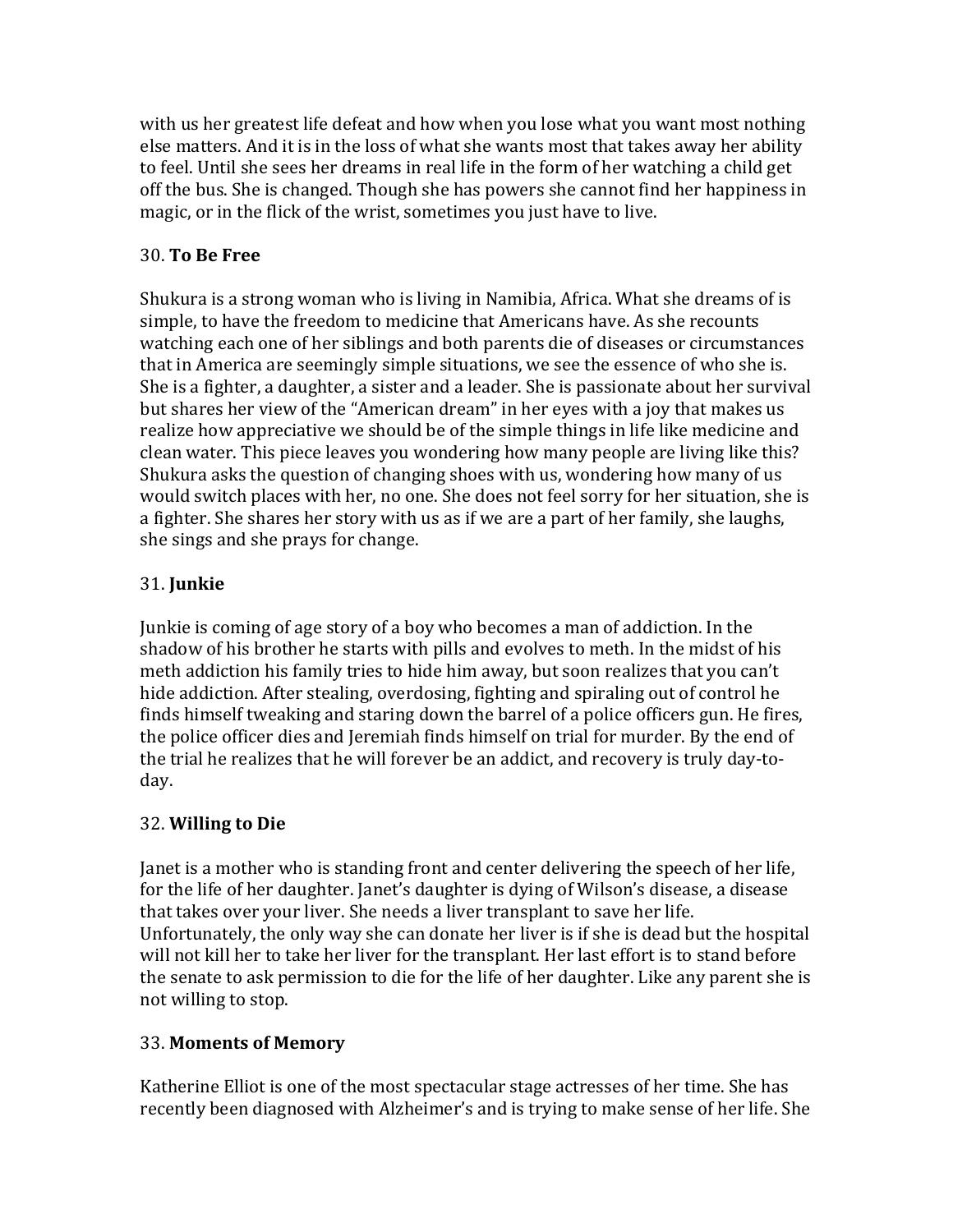is devastated that she can no longer remember the simple things in life and also the most precious thing, the words of the plays that she has performed in. Her dream is to one-day play lady Macbeth but through the performance we see that though disease is taking away her memories she is not going to let it take her life without a fight. And maybe, just possibly she will pick up a script and be able to look at the famed words of Lady Macbeth and make them come to life, if only for this moment in time.

# 34. **Always Standing Never Falling**

Oscar is not just a teacher; he is an amazing teacher. He loves teaching his students and this job is what he always knew he would grow up to be. After getting a few years under his belt the administration walks down to his room one day and escorts him off campus. With one box to show for his years of dedication he is forced to look back at his students that he influenced and give up or fight. Oscar works at a Catholic school that has fired him because they found out he married his male partner; this is not allowed. But before he could decide what his next step is, he gets word that his students are protesting his termination. He joins them in the fight, and we find that the love that a teacher has for his students is shown in the actions that they take to save his job and to stand up for what they believe is right.

# 35. **Who Thought Yolanda Was A Good Name?**

Yasi is a young woman living with her family in a village in the Philippines. On the morning of Hurricane Yolanda Yasi recounts the days' events leading up to the start of the rain that develops into one of the worst hurricanes in the history of the world. She talks of her family structure and the strength of the people of her village that survived and those that sadly didn't. Slowly coming to accept that she is the only survivor of her family she must figure out how to put the pieces back together, accept this reality of the situation and find the strength to move forward. Because she is a fighter, she weathers the storm and lives up to the expectations that her parents had for her, "Be strong alone before you share your strength with others."

# 36. **Creating Art**

Stacy is a troubled young woman who has yet to experience love in her life. Her parents have made it very clear to her that she was the worst accident of their life. She stopped looking for love from them and started hating herself. In the midst of Stacy trying to figure out why her life is so terrible she begins to cut herself so that she can feel something again. It starts out with small cuts hoping to be able to hide her new addiction but as her life spirals the cuts get bigger and she begins to believe that the color of blood is her way of creating art. For her it is the most beautiful creation on earth, she is loved. She eventually finds herself in a place where she is getting help but still saddened when she stands naked in the mirror with all of the lifelong memories of the art she created.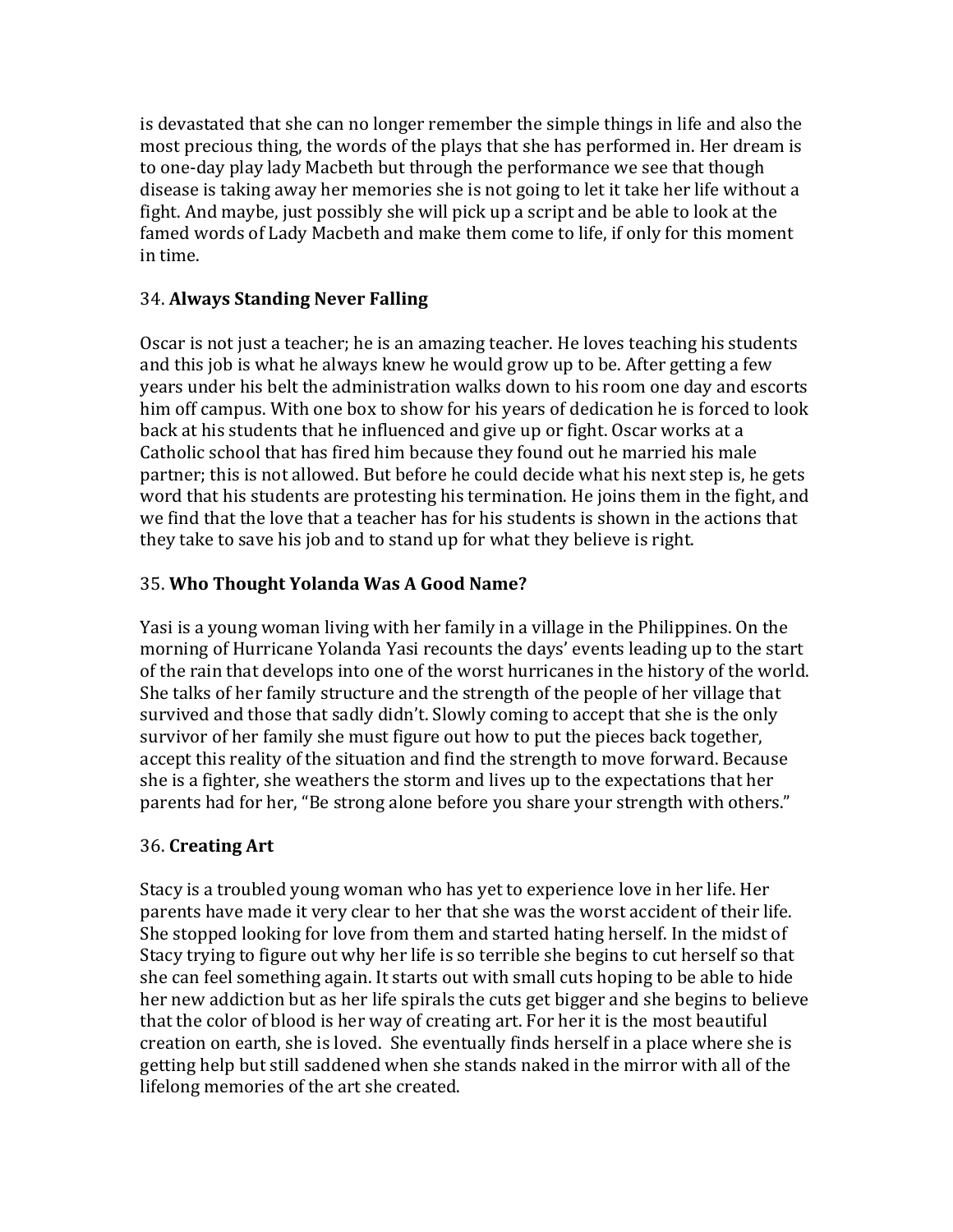# 37. **Integrating Stuttgart, Arkansas 1963: My Mother's Story**

An older African American woman recounts her life growing up in the 1960's in the racist south. She tells this story to her daughter who accidently sees a series of scars on her back and inquires where they came from. Her mother reverts back to her teenage years of the Civil Rights Movement and the night that her friends decided to do their part and integrate the "White Park." The night was planned out with parent knowledge and assistance and in the midst of them trying to do the right thing a lot of bad things happened to them. She shares her story as vividly as it was on the day that it happened. Through her eyes her daughter was able to see what her mother was willing to go through so that she would never be treated as anything but an equal.

# 38. **The Path to Heaven**

Marlo is a troubled young woman. At a young age she was diagnosed with schizophrenia and multiple personality disorder, a difficult combination to treat and especially to live with. But after her parents have her committed, she begins to experience a balance in her life that she had never experienced before. She moves out of the facility and into her own apartment, gets a job, begins dating and is living a normal life. Soon Marlo finds out she is pregnant. After giving birth to her perfect daughter Heaven, Marlo decides that she no longer needs her medication. Shortly after she flushes her medications, she begins to hear a series of voices and as time passes the voices get louder and louder. They have been quiet for too long. She tries to fight the voices, but they eventually overcome her and she ends the life of the one great gift she was given, Heaven.

## 39. **Beautiful Brown Babies**

"Brown Babies" is a term used to identify children that were born to African American soldiers and German women during the war. They were considered to be unwanted and forgotten children that no country wanted. In this story a woman shares with her daughter how and when she found out about her mother. Her father was a war vet who snuck her into the country and raised her himself. She never knew about her mother but when she finally asked he told her all about the circumstances that brought her to America and away from her. It is an emotional reflection of a woman that is both African American and German and learning the truth about who she is.

## 40. **Love of Terror**

Natalie is a single woman remembering how it is that she ended up single and pregnant. She is a woman who, from her fiancé, was a victim of domestic violence. A man that said that he loved her more than life itself and she believed him. The hits came nonstop and the apologies always followed. Natalie forgot who she was and turned into who he made her, a shell of a woman that she did not like being. She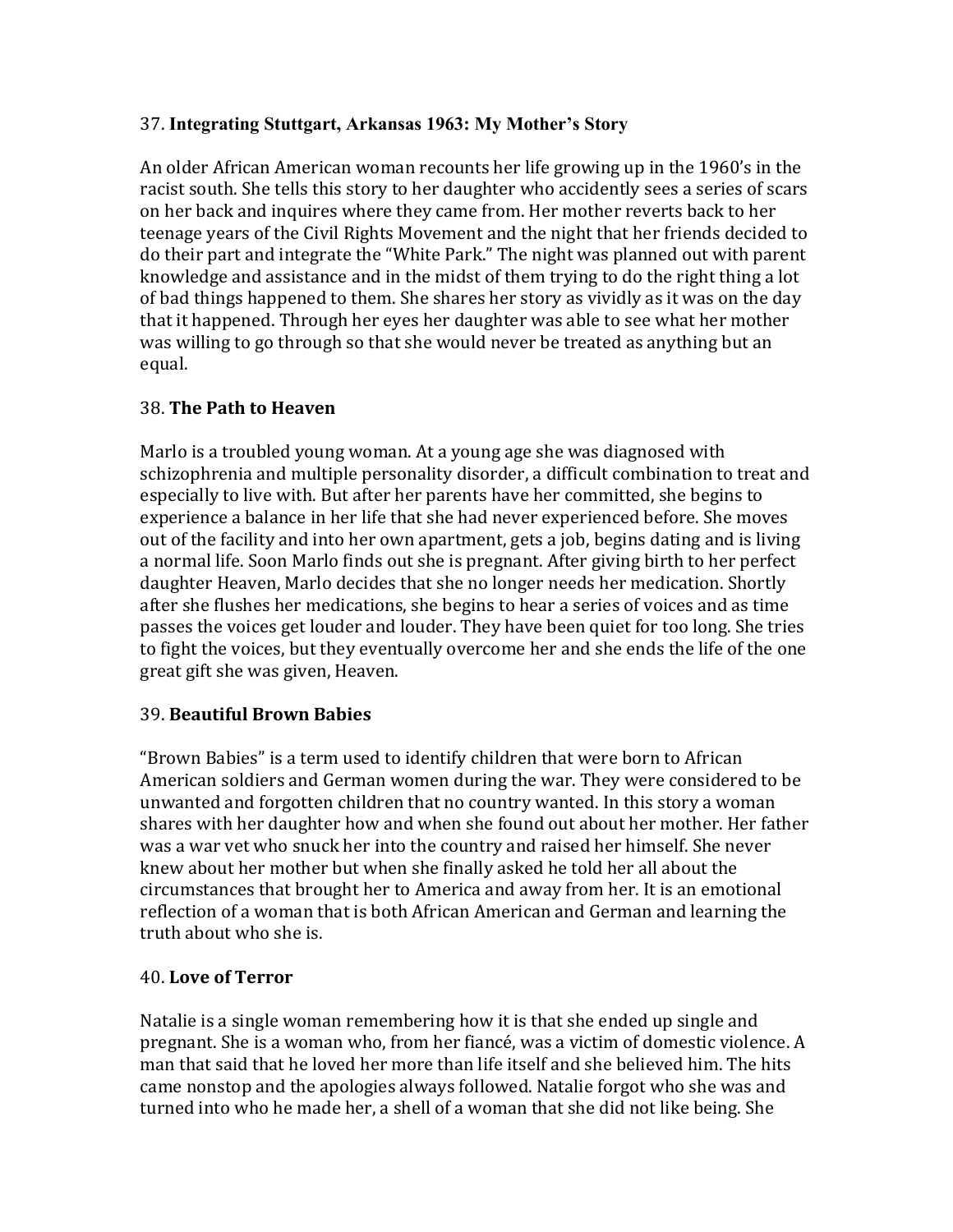somehow found the strength to leave him, but now she lives in constant fear. He wouldn't let her go. Showing up at her house, her job and when she found out she was pregnant she had to protect her baby so she went into hiding. She is daily looking over her shoulder, waiting, praying that he won't find her. In the midst of doing what is right for herself and her child she must ask herself, "What will I tell my child about her father?"

# 41. **The Story of Daddy**

Being a single father is as much of a struggle as being a single mother. For this single father of two little girls living without his wife has been one of the most difficult things to accept in life. After his wife dies unexpectedly while he is at work and his little girls are home with her for the day until he realizes something is wrong and comes home to find her laying on the floor in the kitchen with a blanket over her, because her daughter thought, "Mommy's sleeping." He finds the strength to pick up his daughters and continue to move forward as his wife would have wanted him to. He has a strength in him that allows him to never forget his wife's memory, but he also has a love about him for her that is passionate and touching.

# 42. **Love: From Child to 80**

There is nothing better than knowing the person you are with is the person you want to spend the rest of your life with. For this man he found and married the love of his life. They meant in first grade and never looked back, and their joke was always that they would live to celebrate their eightieth wedding anniversary. Unfortunately, life happens to them and Amber, his wife, slips and falls in the bathroom and is rushed to the hospital to find out that she has a brain tumor. As he prepares to let her go her recounts his life with her and shares the terror he is feeling just thinking about living life without his love. Told from his perspective we see that even the most amazing love can come to a tragic end, but they are never forgotten. 

# 43. **One More Drink**

Blake Taylor is a young man with a lot of demons. On the backside of being released from prison he finds himself unable to cope with the world that he is now living in. He cannot stop his mind from dreaming, remembering about all of those years he spent in jail so he searches for something to allow him to escape. He finds his freedom in a bottle of alcohol. Blake loses himself lost in the bottom of a bottle. The effects of the liquor are taking a toll on his body and his mind. He begins to have seizures, blackouts, and rising blood pressure. Is there anything that can make him stop drinking? Is there any way that he would ever stop drinking, even to save his own life? Sadly, within the performance Blake sees his own death. His spirit lives through it, and now Blake is ready to be free. The scene ends with him finally becoming clean and sober.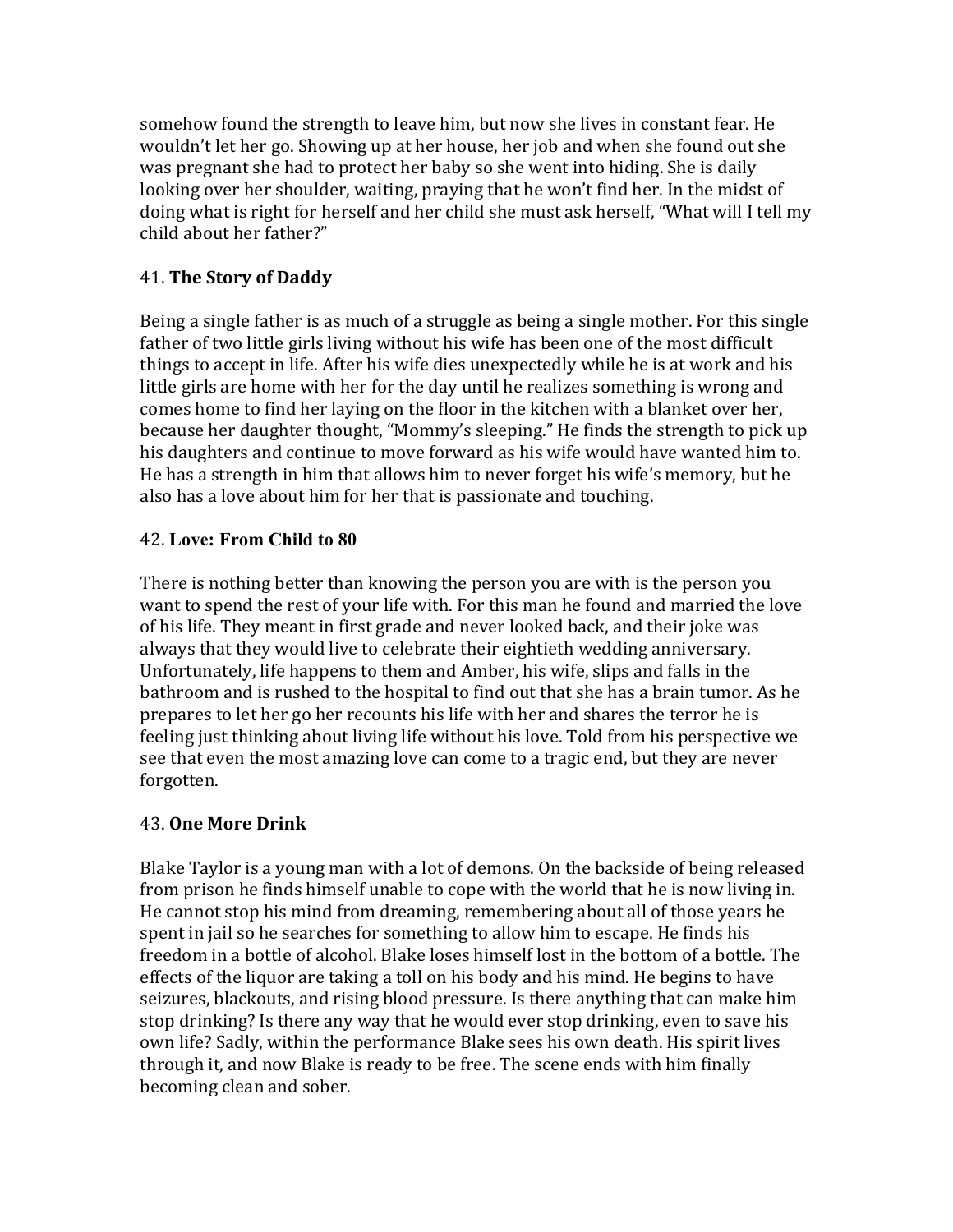#### 44. **Sober Too Late**

There are some life choices that we all wish we could change. For this man he wishes that he could change the day he decided to take his first drink. Starting in college with a few beers and evolving to whiskey in the real world he knows that he has a problem but doesn't know how bad it truly is. After so many years of drinking he gets the diagnoses that his liver is failing and he needs to stop drinking, nothing changes. His wife Miranda finally tells him that she is leaving with their son Jake. It is on this day that he makes the choice that will forever be imprinted in his mind. After he takes Jake on a drunken car ride, he crashes into a wall and Jake doesn't make it. Now in prison an sober be will never forget his son's face, he laugh or any of the things that he did while he was drunk, including kill him. The one thing that he clings to is his sobriety pen. It is his friend and family. It is the one thing that he knows will always remind him that he can choose to be better than the man he use to be. He can win, he can be sober.

# 45. **Definition of Justice**

Officer Jake Lacey recounts the crimes that he has experienced as a police officer. Starting out his life with a few traumatic losses, becoming a police officer was his life's goal. He achieved it and excelled, until one night while on patrol a criminal gets away with murder. The circumstances of this crime change Officer Lacey forever. He decides that if the system doesn't get it right, he will. Lacey turns into a vigilante giving justice to families that deserve it and becoming a serial killer in a uniform. Though he believes that what he is doing is justified, the weight of the deaths that have been at his hands begins to weigh on him. Finally, everything comes to a halt when someone that he cares about gets in the way of his justice. He loses the last piece of control that he has. Now, from his prison cell, he speaks to us about who he is, who he was and what his last words will be.

## **46. Mi Familia**

Yalaina Valdez is a young woman growing up in Mexico. She is popular and has a strong family. One day at school one of her classmates comes to her begging her to take money in exchange for the life of her father. Yalaina did not know what was happening. But she was soon forced to see her family for what they actually were and not what was being presented to her. After confronting her father she soon realizes that her family is in the midst of the Mexican drug cartel. She is faced with the choice of being a part of the family business or walking away from all of the people she has loved the most in her life and start in a different country as a different person. Will she decide for a new start or a life of dangerous crime?

# 47. **A Private Note**

Mark is a wonderful husband who has a seemingly perfect life. He has lived his life through a series of notes. Notes from his life, notes from his wife and notes that he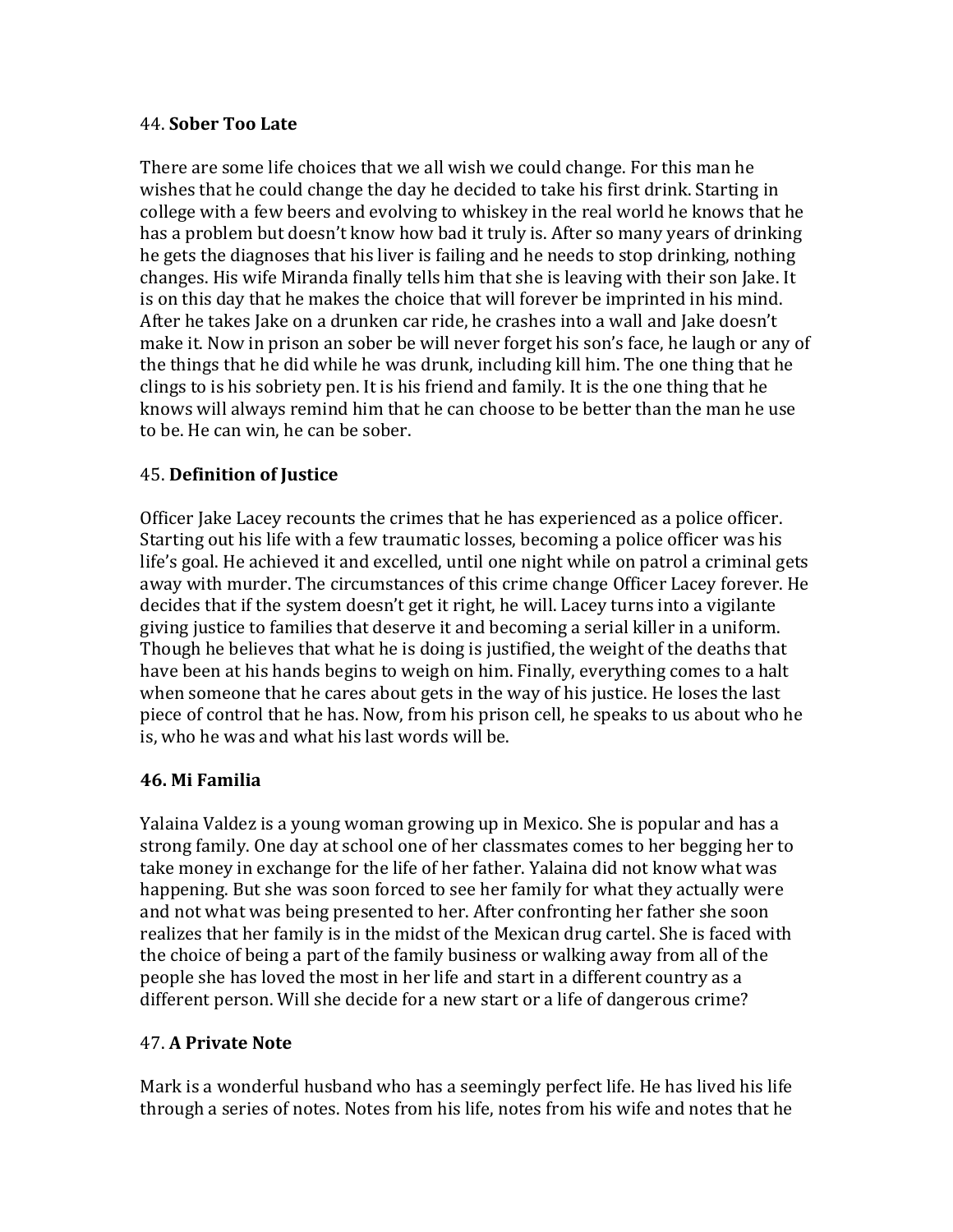has written to himself as reminders of his experiences. He keeps them so that he can reflect on the best and worst times of his life. But when his wife tells him that she is unexpectedly pregnant he changes from a perfect husband to a despondent stranger. Living separate lives, he shuts his wife and child off from his world and reverts to his thoughts and his notes for sanity. Through his story we learn that even in the most perfect of relationships can change with the addition of a child. Is it the child that makes Mark turn his back on his family or it is something more? Secrets are revealed, and lives are forever changed. In the end it takes *A Private Note* to understand why Mark has done what he has done and to feel empathy for his situation.

# 48. **The Color of Fire**

Allison is a woman in a state of shock and depression as she recounts of the death of her children. She is fascinated with the beauty of fire, the colors and the power that fire has. As she shares her story on the day that she witnessed her the fire engulfs children that she now obsesses over, we see what was a wonderful woman and mother transform into what this loss has made her. Her children were her life and now that they are gone her life, is gone. She feels that she has no reason to live. No strength to get out of bed in the morning and no purpose in life. But as she talks about her children, we can see the joy that they brought her. We can hear their laughter; her pictures are so colorful that as she tells the story the smell of smoke is almost present.

## 49. **The Weight of Beauty**

The story of a teenage girl that is the daughter of a beauty queen. Growing up in that situation she finds herself addicted to her own self-image. The more she looks in the mirror the more she sees a fat girl standing in front of her. Even in her worst moment of weighing only sixty pounds she was still working out for hours and eventually got to the crossroads of not being able to live because she was slowly killing herself. Finally she ends up passed out on the floor unable to cry for help but in that moment she finally sees herself. Her mother gets her into a treatment program that forces her to gain weight while assisting her to understand her thoughts. The scene ends much how it began with her standing naked in the mirror, except this time she sees the beauty that everyone else always saw in her. She is on the road to recovery.

# 50. **Deep Cuts**

Set in Mexico we see the story of a man who is a killer. He tells us the stories of how it came to be that he began killing. His tool of choice is a very sharp knife. He wasn't always a killer. His history is an interesting one. He was a good kid growing up in a bad world around him. The drug cartel had taken over their world and there was nothing that their families could do. His life changing memory was the day his little brother was gunned down by the cartel. He was never the same. So he picked up and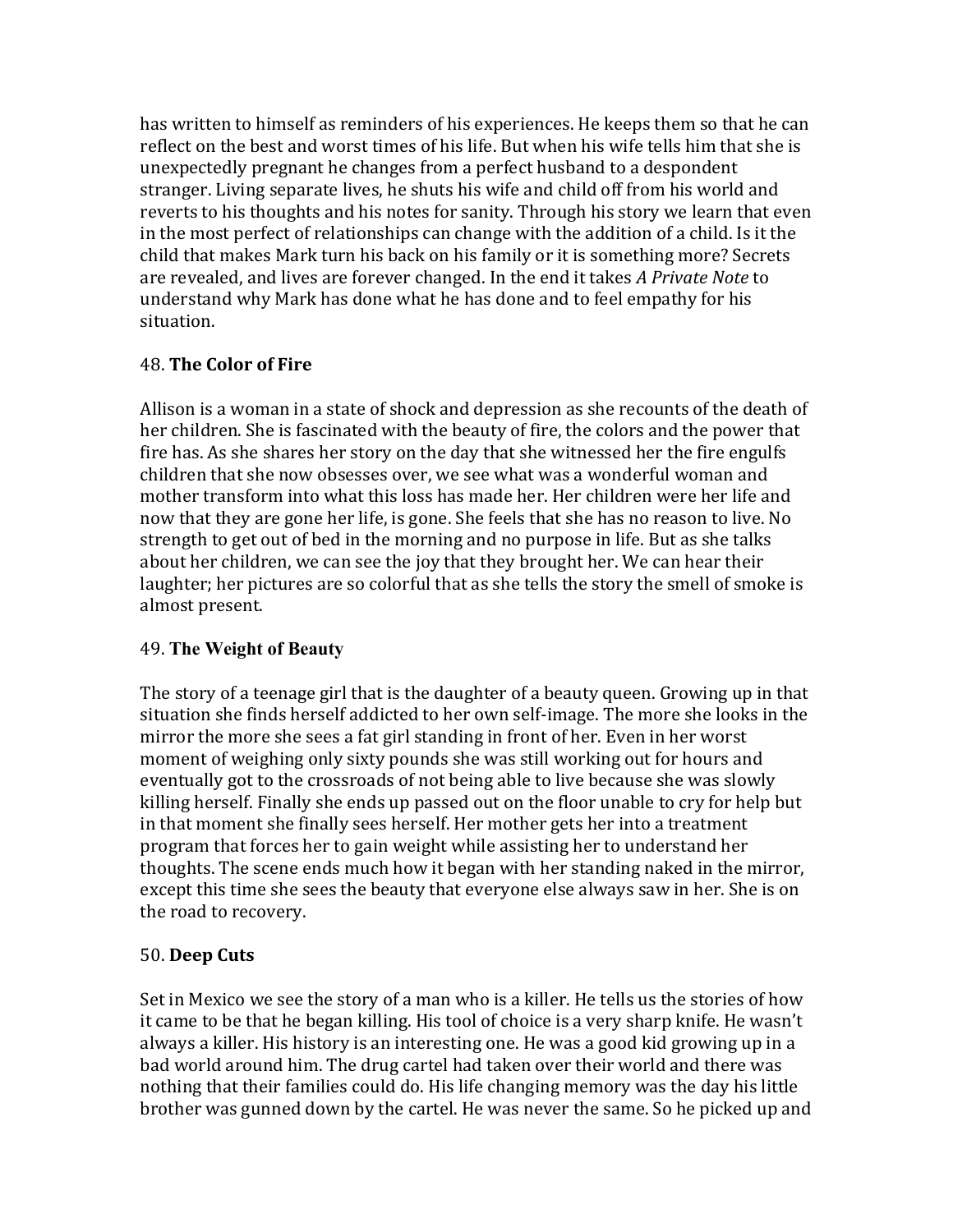knife and swore to kill every cartel member that he could It gave him a sense of life again. The community was being rewarded with every murder he committed, but when he gets tired and decides to turn himself into the police he meets the woman who will become the love of his life. Can he change for her or will she eventually find out who he is and what he's done?

# 51. **Stuck**

The story of a young man who is dead as he tells the story, the audience does NOT know this until much later in the performance. He shares with us his memories of his father and his mother. How they were the most amazing people that he knew and their lives were great. Until one day they sit him down to tell him that the mother has been diagnosed with stage four cancer. She soon passes away and his father soon transforms into a man that he doesn't even know anymore. The father is not the man that he use to be, and he never really gets over his wife's death, he never sees the dad that he knew again. On the two year anniversary of the death of his mother the son decides to kill himself. In death he can be with his mom, which is better than the life that he is living right now. Which is why he is where he is, stuck as a ghost in his house. As he struggles to find his freedom he realizes that to free his father from his pain and guilt is to free all of them.

## 52. **In the Office**

The time has come in American history for our first Hispanic President of the United States. He sits at his desk in the oval office trying to figure out how to start his speech. What words does he use to express to the American people the kind of President he will be? Before he can move forward with his speech he has to go back and tell the story of his immigrant parents and how they made it to America. Everything that they did to make sure that their family would be safe in a place where dreams are possible. They worked multiple jobs to provide for him and in the end he did everything that he set out to do. It is a coming of age story that tells us that sometimes looking back it the best way to clearly see what is in front of you. The scene ends with him writing his first words of his speech. It is magical, forever changing history.

# 53. **Living Without Life**

There is nothing better than being, "Daddy's little girl," but for this man being a father is the most important thing in his life. When his wife finds out that she is pregnant he seems to be just as excited as she is. He didn't miss an appointment and he even named her. But as quickly as he was blessed with her she was taken away when his wife is in a car accident. His wife survived, but his baby did not. He never recovered from the loss. His wife stayed by his side and tried everything she could to assist him in his recovery, but he felt as if there was no way he was coming out of his whole, a whole that was filled with meth. He falls deeper and deeper into his meth addiction and is unable to pull himself out. Not even when his wife tells him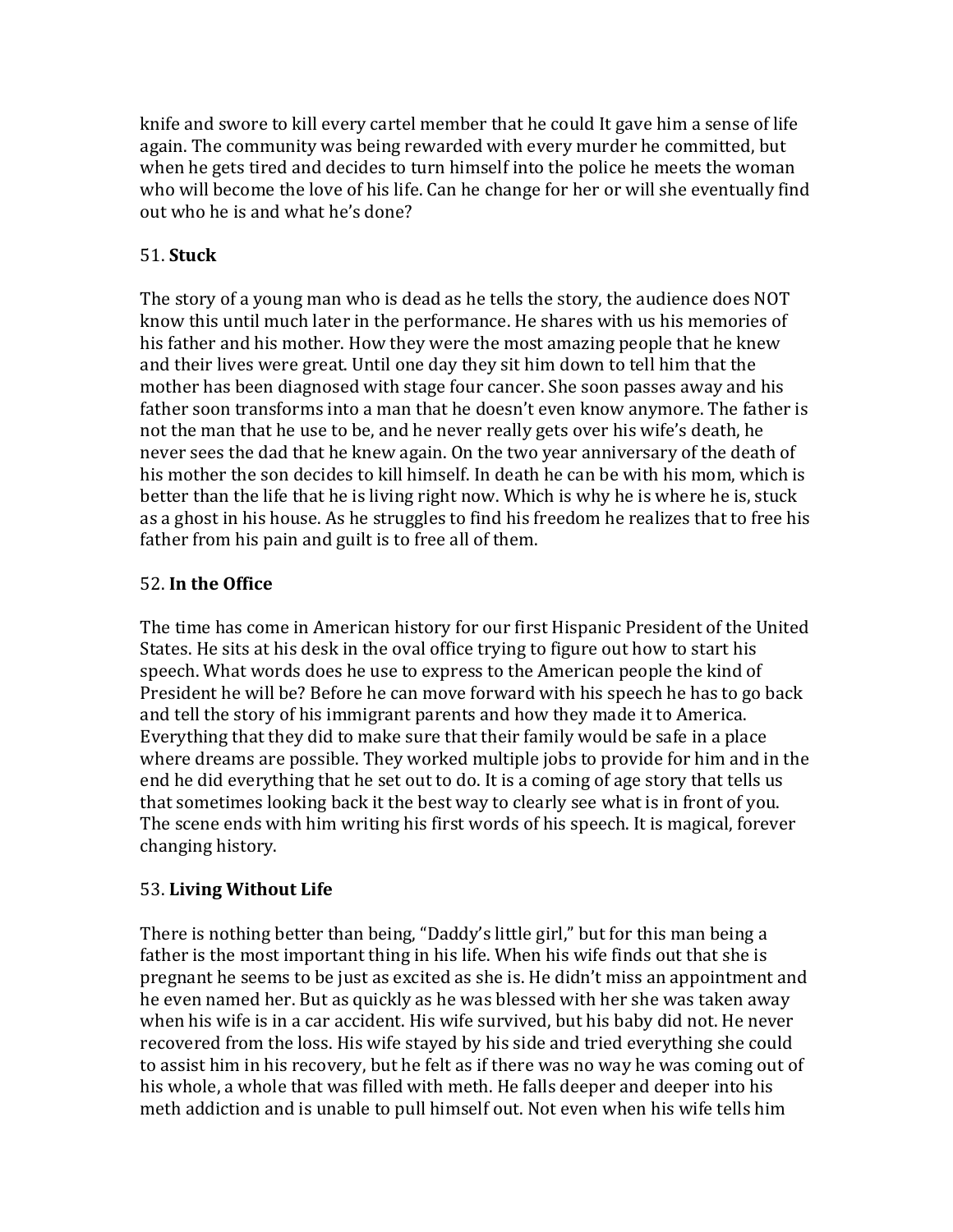that she is pregnant again, the news of a new child does not bring him out of his mourning for the first. When his wife dies in childbirth, he finally gets clean, for the moment. In the end we realize he is in the psych ward of a hospital suffering from a breakdown when he got high and threw his son outside in the cold and he died from hyperthermia. A crushing story of a series of bad situations that he made bad choices about dealing with.

## 54. **Honor in Darkness**

Jamie stands at a podium giving a very passionate speech about why she created an organization that assists military men and woman who have been victims of sexual or physical abuse. She goes into a very detailed account of being stationed in Afghanistan and being assaulted on base. It is a passionate cry for help and the longing of people who are in her position wanting nothing more than to be heard. The importance of someone giving you his or her ear without assumption of the situation. Sometimes all we all want is someone to listen. In the end all she wants is for people to understand that this does happen, but it is not a bad military, it is a few bad people that make this a reality. Still a proud member of the US armed forces she reminds every person in the room that she would gladly serve her country for the rest of her life.

# 55. **Redefining Reflection**

Shannon is a woman suffering from physical abuse from her boyfriend Kevin. She tells us the story of how she met him. She was on a ride along with the police and he was arrested. As they sat in the back seat together, he made her feel like he was the one. Shannon fell for it. She allowed this ex-con to negatively affect her life. The abuse starts soon after the relationship starts, and Shannon can't get out. Rather, she can get out, but she doesn't know how. Her father tried to help her, but Shannon kept listening to the wrong person. She looks in the mirror and sees a reflection that no longer means anything to her. In the end she snaps and kills Kevin and, on this day,, the first day of her trial, she tries to accept her fate realizing that she never had the courage to call the police but now she is about to stand and be judged for a reality that no one knew existed.

## 56. **Special Kind of Special**

The story of a high functioning autistic teenage boy. Math is his specialty; he can solve any math problem thrown his way. As much as he is autistic, he loves math and has the ability to communicate with people. He attends school where some students bully him including his brother. When he is beat up at school because he wouldn't do someone's homework his brother Sonny stands by and allows it to happen. He breaks away and wonders home bloody and makes a life altering decision. He doesn't have the capacity to make this make sense. He decides the only way that he can be safe is to kill himself. He writes his suicide note is simple. But the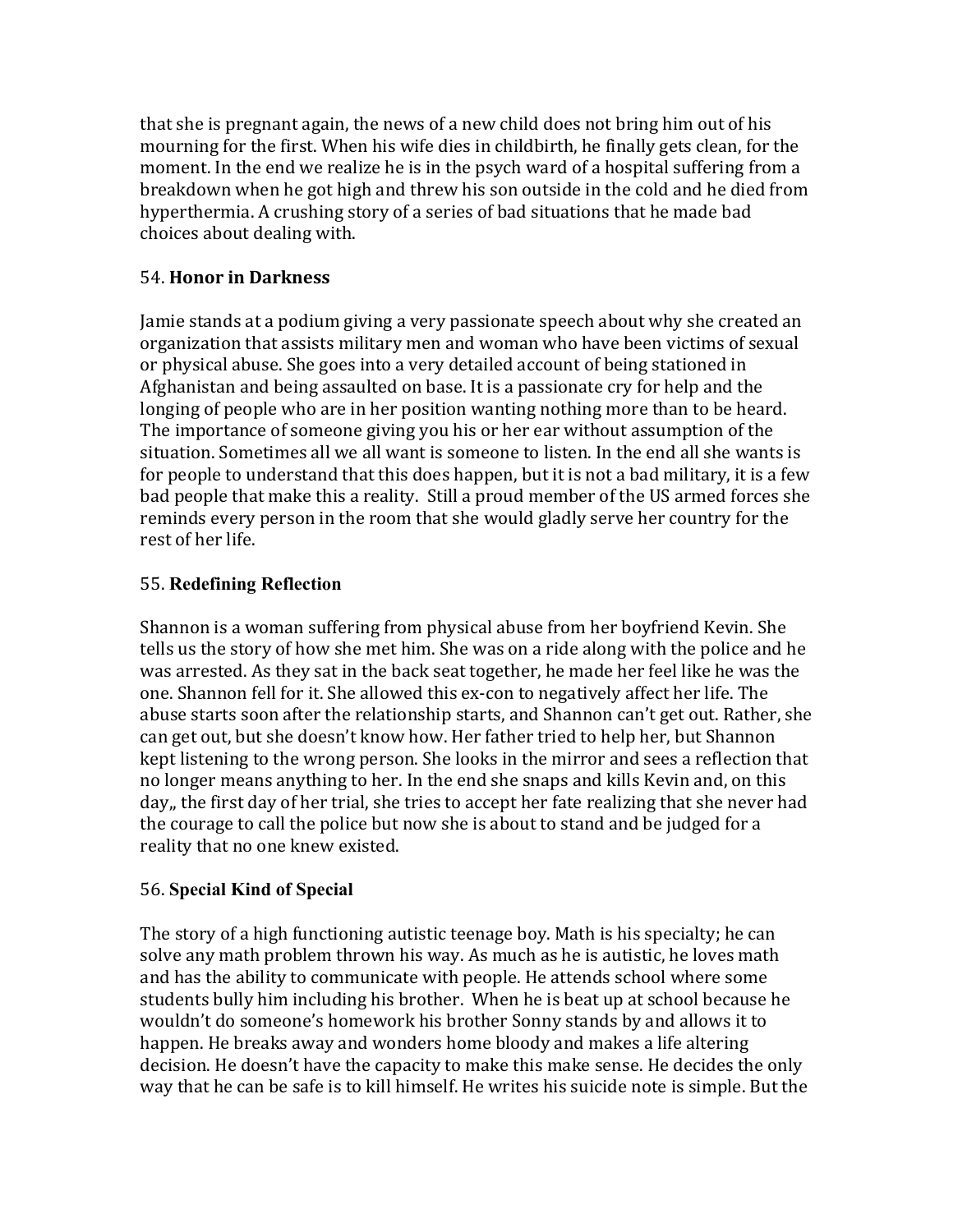choice in endings is up to the actor, does he kill himself or does he reread the note and decide that he is worth more?

# 57. **Hidden Treasures**

Hidden Treasures tells the story of a woman who has been systematically abused. Her husband Steven has separated her from her family and friends and isolated her so that he is her only contact with anyone. She is only allowed to talk to her family a certain amount of time and he must be present for the conversation. It is not until Steven goes to jail that she finally gets a bit of freedom but by this time she has separated from reality. She speaks often of the "treasures" that she has hidden from everyone to keep them safe. Simple and loving these treasures seem. It is not until Stephen is released from prison and comes home to find hidden boxes in the garage. Stephen didn't know that his wife was ever pregnant...let alone pregnant seven times. Her treasures are no longer hidden. She is still searching for her freedom. Still hoping that someday she will be able to explain and her children will understand.

# 58. **An Unusual Melody**

An older African American man Clifford recounts the joys of his life. He begins with his wonderful music career as a singer, writer and guitar player until one night in the midst of a performance his eyes meet her eyes, and everything changes. He meets Beatrice, the woman that would become his wife and the biggest blessing in his life. From their union they have a son Sheldon. But things begin to go wrong in his head when the voices begin to talk to him. He talks about his wife and son as if they are still alive, when in actuality they are only alive in his mind. Not taking his medication keeps a lot of voices in his head and two of those voices are that of his wife and son. When the voices overcome him with the reality of their death, he must fight to maintain his sanity. Sadly, in the end he is back where he started. And while he is happy living in an incorrect reality, the sadness comes when we realize that the voices will always take the people that he loved the most away, and the cycle continues.

# 59. **Knocking on Heavens Door**

An elderly man shares with us his story of love and loss. He has a wonderful energy that makes us want to listen to him. In the midst of his story, we see a pain come through him that is captivating. He begins to tell the story of the day that he disciplines his grandson, and an accident happens that takes his family away from him forever. One simple accident, one mistake and one bad decision changes the life of this man forever. Forgiveness is one of the most difficult things to do as human beings, but it is even more of a challenge to find the strength to forgive yourself.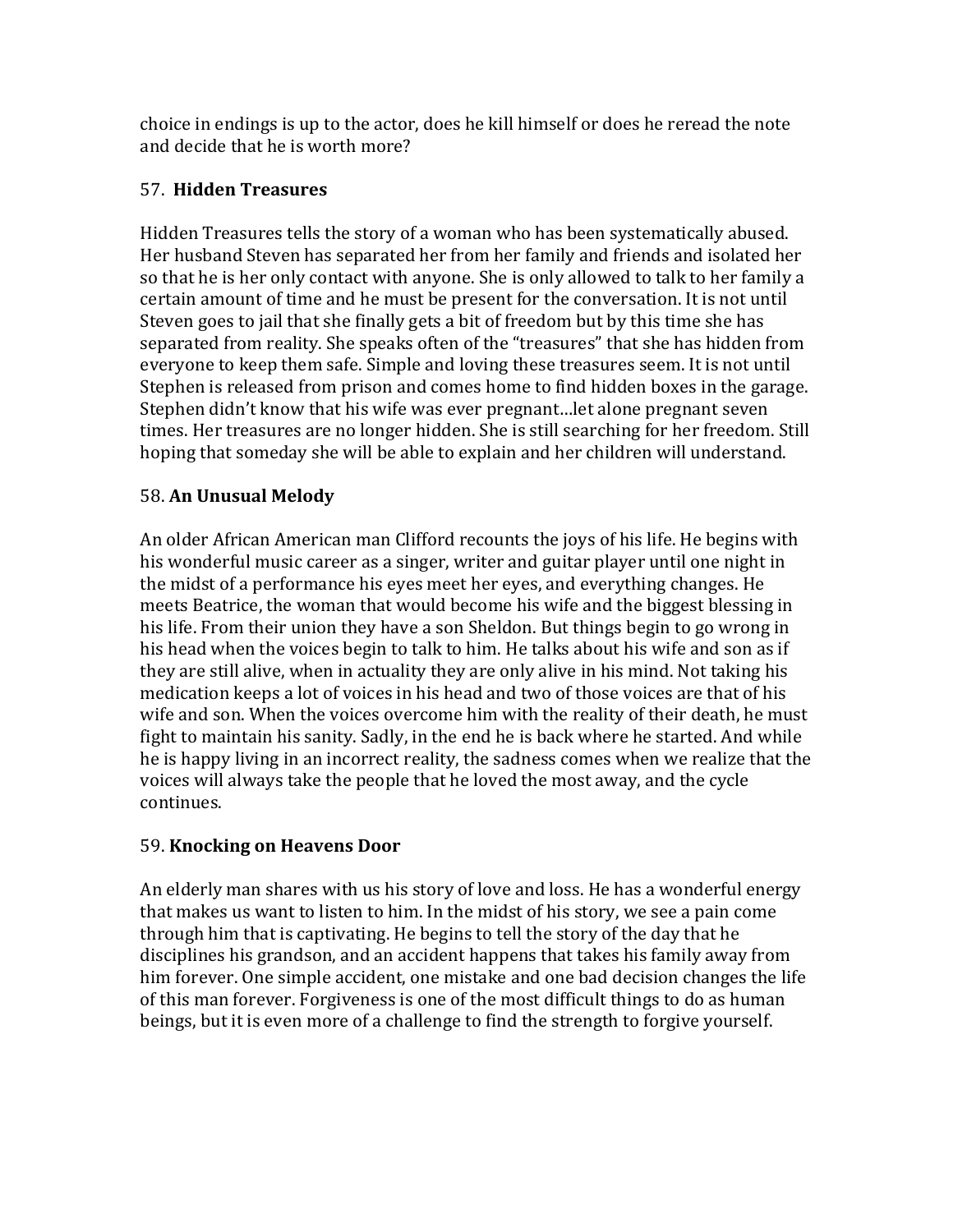#### 60. **Not My Reflection**

A woman of mixed race remembers her childhood of not understanding why her mother never treated her like she loved her. All she wanted was to feel the love that she saw all of her friends getting. It wasn't until she got older that she came to realize that the reason that her mother treated her so differently was because she was a product of a rape. Finally, her mother tells her as a teenager why she hates her so much. She is kicked out of the house and finds herself picking up her clothes off of the lawn and starting her life on her own at sixteen. Now that she has a child of her own, she accepts that she cannot go back, never find out if her mother changes because she has to protect her child from an evil thing, hate.

## 61.**The Shadows of Kings**

Bayard Rustin was a part of one of the most historic events in American History, the Civil Rights Movement. He is one of the unknown heroes of the movement being one of Martin Luther King Ir.'s right hand men. Standing in the presence of Kings he was truly one of them. Responsible for assisting Dr. King in writing his speeches and being one of his closest friends and supporters Rustin was a true man of honor. In the midst of the Movement Rustin also had another movement spilling into his world, he was gay. Eventually he was fired from his post and in this performance, he tells the story of what it felt like to fight for the freedom of part of who he was and not the other part. Was the timing not right, or was the Civil Rights Movement the first priority for America to deal with and the other freedoms would soon follow? It is a challenging story that shows the challenge of having to choose which part of yourself is most important and accepting that the things that we want or even need may take time to come to fruition. (Fiction)

## 62. **Cleansing from The Burka**

Liridona is a young Saudi Arabian woman growing up in the deep-rooted beliefs of her parents and their village. When she begins to question if this is the life that she wants for herself she starts to do things that she is not allowed to do. She begins to read things and sneak into her father's office and watch the news. She begins to see women from other countries who are living free of worries, fear and uncovered from the things that hide who these women are. Her mother tries to teach her how to live and stay alive as a woman in this country but Liridona soon realizes that this is not the life for her. All she wants is so simple, she wants to walk outside and feel the sun on her face. She wants to feel the sun on one side and the cool of water on the other. Finally, on day she decides to walk out of her home, stand in the street and unwrap herself. By discarding her burka, she was showing the utmost disrespect for her father and the other men in the village in addition to their culture. Liridona knew that she would be punished, and in the street that day, with the village watching her and her mother devastated but watching from a distance Liridona loses her life, for a simple freedom. (\*Student may speak Arabic within the piece)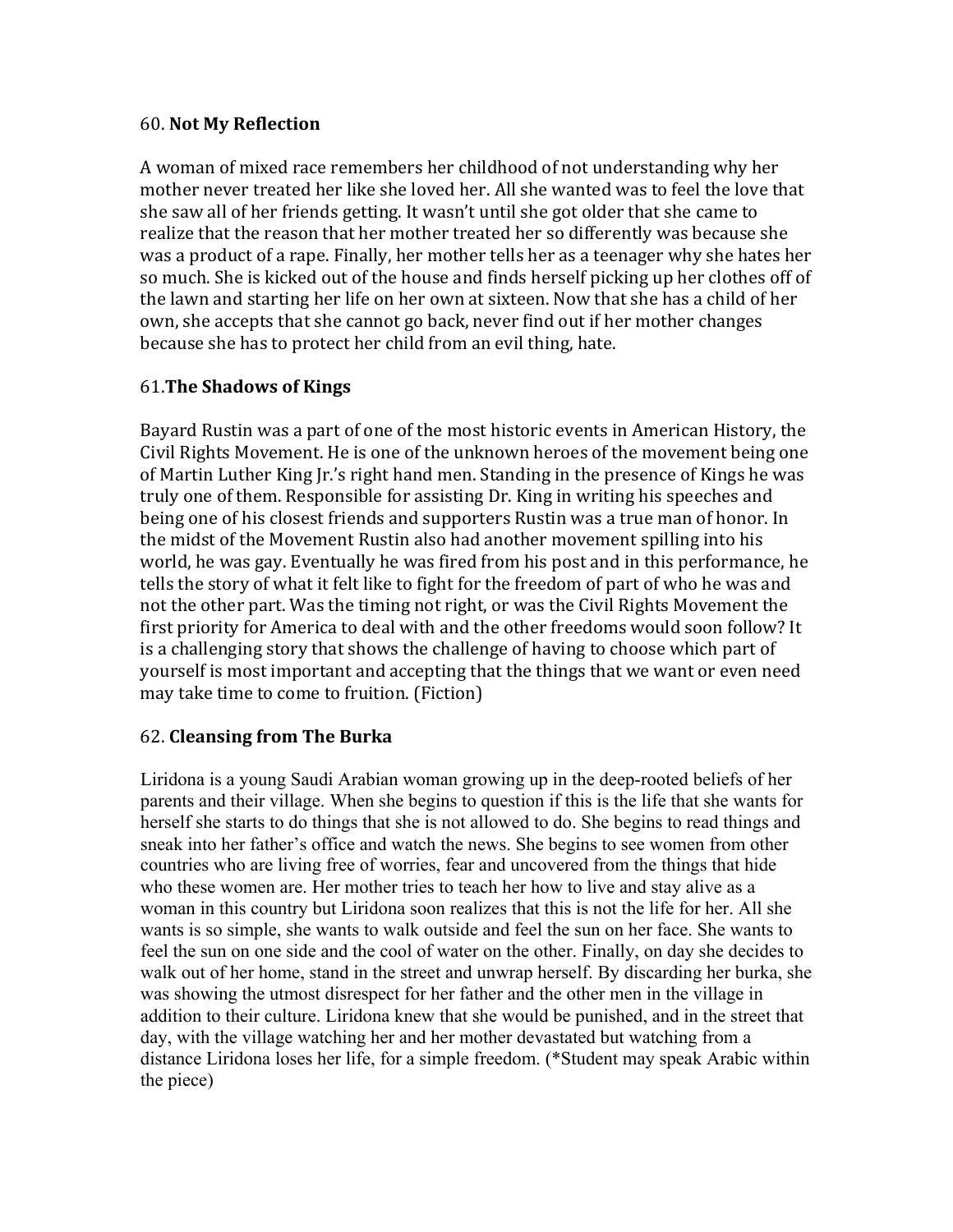#### 63. **My Home Is War**

A teenage Arabic girl is forced to instantly to become the caregiver for her younger siblings when her mother and father are brutally murdered in their home. After watching this horrific event she sneaks her siblings out of the house, and they go on the run. Running from village to village, sleeping in the streets, stealing and begging for food and all the while fighting to stay alive in a country that is forever at war. The sounds of bombs going off, the unrest of having to pack up and run because the military is moving in to rather the bodies of the dead. Trying to explain to her siblings why this is the life that they are forced to live weighs on her daily. When one of her little brothers gets sick, she must decide if she will leave him at the hospital for care knowing she will never see him again and he will be put into an Israeli orphanage or does she allow him to die with his family and join his parents? This story is about the struggle of being a teenager in a place not many of us know, but for many it is very real, and it is their war at home. (\*Student may speak Arabic within the piece)

## 64. **My Mother's Beautiful Shadow**

Liza Minnelli is a household name and is in the hearts of many Americans, performers and others. Her story is a simple yet complex series of wonderful events. In this performance she speaks candidly about her mother Judy Garland. Talking about the things that made her a wonderful mother and why living in her shadow, though difficult shoes to fill, where also the most amazing fit. From her success as an actress to her untimely death and the toll that death took on her. She shares with the audience how important they are to her success and all of the things that her mother taught her about being a star and being a woman. With her quick wit and fun energy, we see Liza through the eyes of a simple woman who, like many other women before her, just wanted to be herself. In the midst of the loss of her mother she begins to take prescription drugs as a way to balance life. She speaks of the hard reality of her choices, good and bad. It is a clip from a film, a moment in time, a brief look into the life of Liza Minnelli and all of the things that make us love her as a performer, but on this day, we love her as a person as well. (Fiction)

## 65. **A Chance at Acceptance**

Chance is an African American man with well-kept secrets. He prides himself on being a great teacher to his students. But in the midst of teaching, he must get assistance for his own problems. He was born addicted to alcohol and developed turrets disorder genetically from his absentee father. When he is asked to leave school as a child for being a disruption due to his turrets he is forced to be homeschooled. He loves education; he loves learning and decides that he is going to become a teacher. After finishing his degree Chance hires a tutor to assist him with his turrets and prepare him for being a part of the social environment of school. Chance always knew he was different, but it is not until after two years of hiding his illness in his interviews that his tutor encourages him to be honest and tell people his life challenges. In that moment Chance opens up all of his hidden secrets by professing his love for his teacher. It is sometimes in the freedom of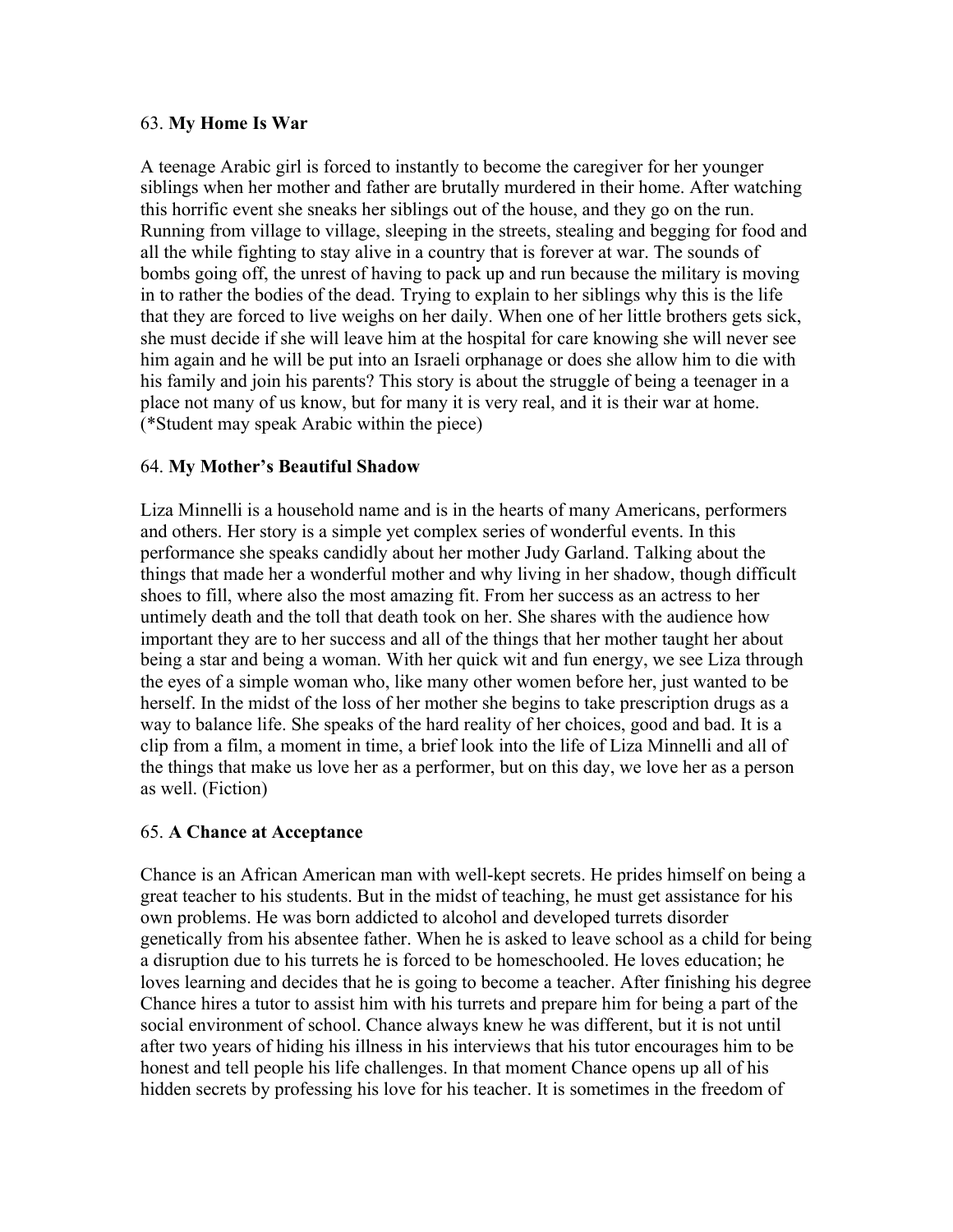other life struggles that we find the courage to confront others. It is his chance to be himself, in front of the world, his Chance at acceptance.

#### 66. **Most Memorable Day**

Javier is an El Salvadorian man who is in the midst of the most memorable day of his life. He is making signs that he is very proud of, signs for a protest for gay rights. He shares with us his life of being exiled by his family for being a gay man and going against his religion to do so. His father and brothers no longer speak to him but his mother sends him pictures of the family to keep him as much of a part of the family as possible but he is no longer welcome in their home. Since he moved away he has begun to work on the campaign for Harvey Milk. As he speaks of the reasons and things that make this the fight for him we see the love and appreciation that he has for Harvey, not only for standing up but also for speaking out. Harvey believed in supporting the people that he represented, not just gay people and that is what made him such an important politician. On the wake of his win Javier is assisting him in his office in City Hall when he hears bullets ring out and Harvey is hit. As he dies as Javier's feet he must find his purpose in life. He is suddenly faced with the reality that he was following a great man for a great cause, but in the loss of that man he must now find himself in the midst of this tragedy. The scene ends with him reading his signs as he begins to wash the blood from the day out of his clothing. He will never forget this day.

## 67. **Reporting Live from Ferguson, MO**

Layla Jefferies is an African American reporter. She often feels as though she blends in well with her white counterparts until something happens in the world that forces her and everyone around her to see that she stands alone because of her race. When her producer calls her to go on scene at the riots and protests that are happening in Ferguson, MO after the police shooting death of Michael Brown she must accept that she is being sent because she is black. There are aspects of her that understands the logic behind sending her there, but there are also parts of her that recognize that race is a problem; for the country, not just the people that a black face represents. She tells a beautiful story of her struggle for what is right and what will keep her job happy by reporting. With a microphone in hand and the camera rolling Layla learns more about herself on this assignment than she ever thought possible. Reporting live from Ferguson, MO.

## 68. **Things We Bring Back**

Jerry is a veteran from the War in Afghanistan. After serving three tours he is finally home with his wife and son. Unfortunately, Jerry has some skeletons in his closet that he brought back with him that will not be hidden for long. He can't sleep. He can't focus and the two reasons he had for living, his son Jesse and his wife Stacy are the two people that he ends up hurting the most. When the dreams turn into nightmares that won't go away, when light is always too bright and all sounds are always too loud Jerry starts to lose his mind. He starts to see innocent people as his enemy. Passing cars start to sound like the engines of military tanks. The longer that Jerry is not on the battlefield the more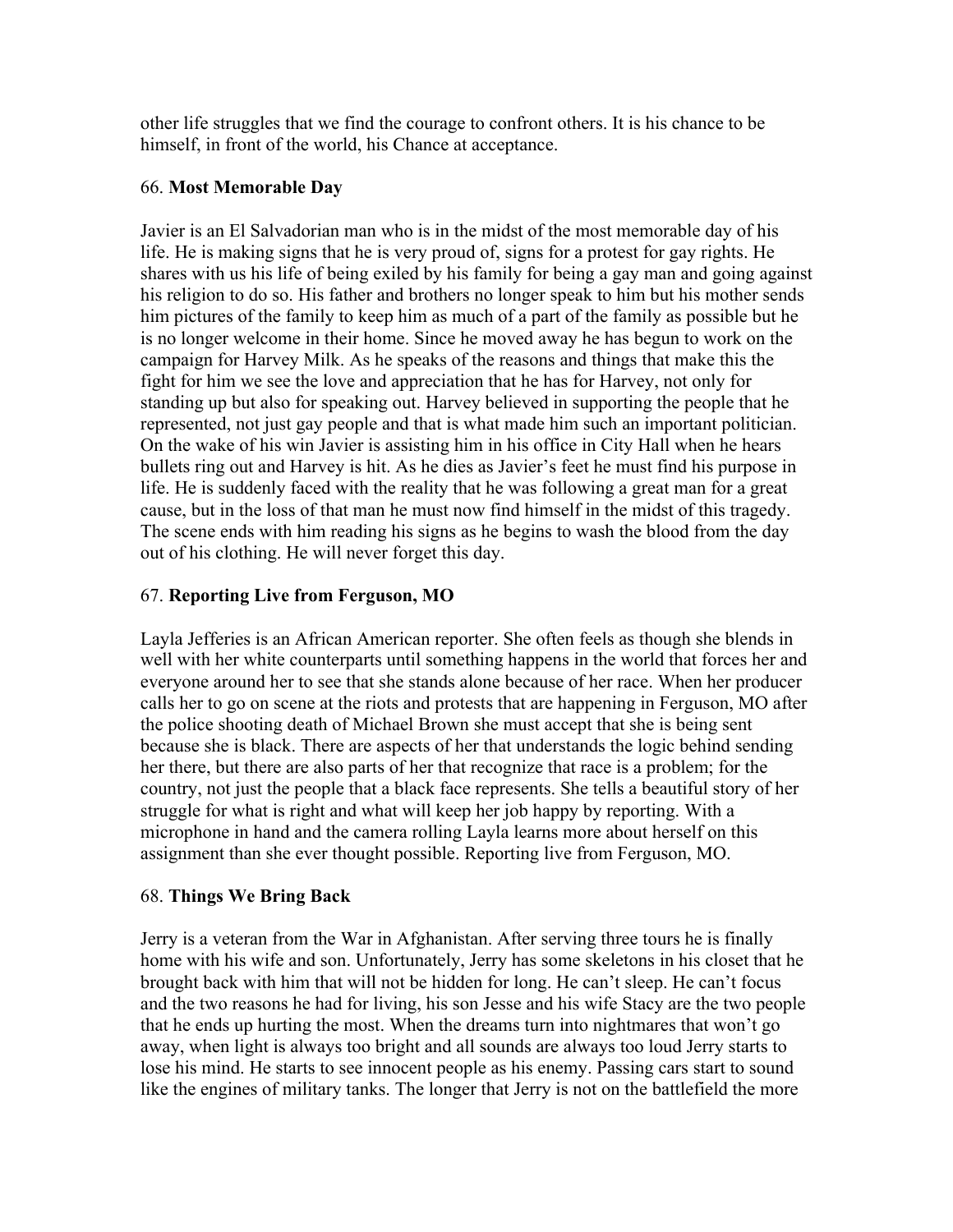that his mind takes him back there and he can't fight it anymore. His breaking moment comes on the saddest of days when his head is fighting against him in such a way that he can no longer fight it. The only thing a solider can do is go to war, the war home in his own head. The sound of his sons footsteps become the boots of militant insurgents that want to kill him and in an instant Jerry does what a warrior does best, he kills. In the silence that he has been waiting for he holds his son, the reason that he lives.

#### 69. **Deliverance**

Betty is a woman on her deathbed. She has lived through the death of her husband and is now days away from joining him. A large part of her husband's death was his ability to take advantage of cleansing his soul before he dies. He shares with her his deepest secrets so that she can forgive him, and he can die peacefully. In hopes of joining her husband she decides that it is time to cleanse her soul to her daughter. She reveals the story of a day and time when racism was a way of life, a day when the whole family goes deep into the forest and watches a public lynching. Her daughter remembered this day and she remembered the lies that her mother told her to try to get her to forget the situation and think it was a dream. Will her daughter give her the forgiveness that she needs or will she die before the greatest gift is given, the ability to die with a free heart and find her love on the other side? (\*Character does go back and forth in time so actress will need to be able to play age.)

## 70. **Taking Flight**

Rachel is a wonderful, spirited and high-energy person. She has a wonderful outlook on the life that she has lived and laughing is one of her greatest gives. The more she shares the more we fall in love with her and her story. She is preparing herself for her wedding day. When a plane passes overhead she is taken into a memory of her life with her father, the only thing missing on this day. Her father was a stunts pilot. When she was young she watched from the ground as her father's plane lost control and tore into the ground. For days her mother tried to protect her from the gruesomeness of the accident but Rachel insisted on seeing her father. He was wrapped from head to toe with third degree burns over 90% of his body. Her mother was right, it was a vision that she will never be able to forget, but she was able to tell her father she loved him and say goodbye. Now she must walk down the isle without her hero as her escort but as she prepares herself planes continue to fly overhead and final she knows that if only in spirit her father is still there.

## 71. **By the Numbers**

Obsessive Compulsive Disorder or OCD is a sickness that literally takes away someone's ability to live their life as they see fit. For Kevin a series of unexpected realities stole his life before his mind took over and finished the job. As a child he has two loving and wonderful parents that support each other and him in every way. But as life happens everything that he knew to be true and good slowly falls apart. His mother gets cancer that begins to spread and as his father tries to do everything, Kevin slowly gets lost in translation. Kevin's father soon slips into a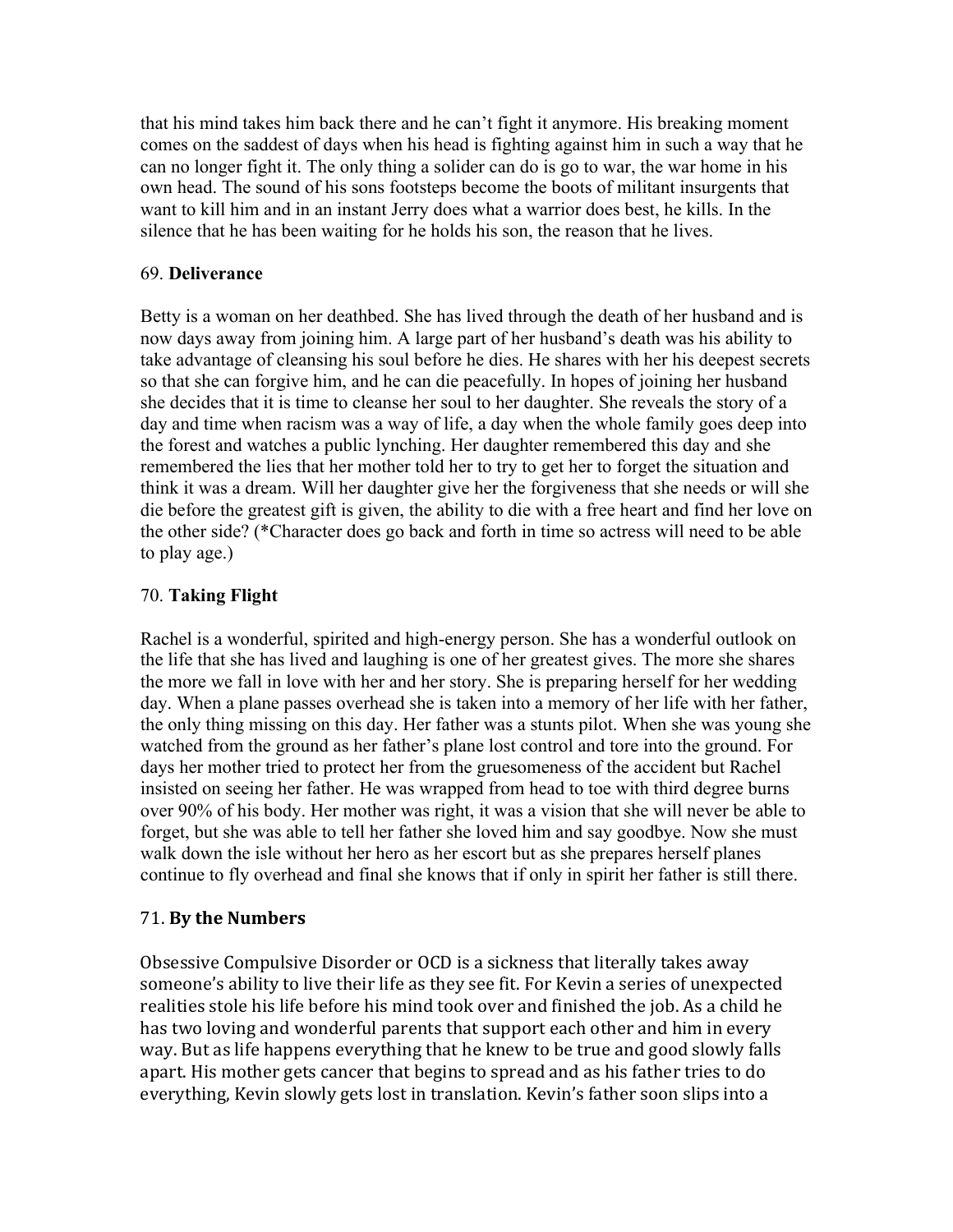depression that he never comes out of and hating Kevin is a part of his psychosis. Kevin starts to fend for himself but when his mother dies and his father dies shortly after Kevin is thrust into foster care. The only thing that makes sense for him, the only thing he can hold onto is his perfection, his parents, both of them, TWO. As Kevin obsesses over the number two, it overtakes his life. He must do everything two times. Combing his hair, washing hands, locking and unlocking the door, the time he can leave the house. It takes him to another place. Eventually Kevin is not in control of his actions anymore. Two slices of bread turns into two pain pills and other drugs taken in twos. But it only takes one bullet in one gun to end Kevin's pain and lift him to freedom.

#### 72. **Animal**

Fredrick is a dog. At least in his mind he is a dog. He has a master that he is faithful too that feeds him and gives him a cage to sleep in in the barn that is safe and comfortable. Fredrick has been with the family for years and as we watches and talks about all of the other dogs that have come through over the years he reminds us that he is the smartest and strongest dog in the barn. It is not until Fredrick meets a sweet, beautiful cat named Evelyn that he starts to see the world differently. When master catches Evelyn in the barn with Fredrick, he takes her out of the barn and beats her. It is what Evelyn says to Fredrick that forces him to listen and reflect on what is actually real. She yells at him that he is not a dog he is a man. It takes everything in her to make him see that this fact is true. Fredrick watches her die with him being the last thing that she sees. Fredrick finally begins to remember who he is. With the effects of slavery and years of abuse coming back into his memory he decides that he must stand up for once in his life to his oppressors. If only Evelyn had lived to see this dog, once again stand as a man. (\*Actor must be African American)

#### 73. **Worlds Away**

Afsana is a Muslim- American girl who has found love in a place that she knows will not be accepted by her family or her religion. After meeting Jason in one of her college classes, dating and falling in love with him she decides that telling her family would not be the best thing to do for anyone. But when her father sets her up with a young Muslim man that he believes will be perfect for her she comes clean and tells them the truth. After which her father and mother cut her out of their lives. Afsana then moves in with Jason and they begin their life together. Jason is in the Marines and is on a tour in Afghanistan when he is gunned down but a group of Muslim militants. Afsana is left picking up the pieces and accepting that the man that she loved was killed by the culture she represents. It wasn't until the loss of Jason that her parents come around. They are there with her when his flag is delivered, and her father often asks her to tell him a story about Jason. The hardest thing to deal with is the idea that Jason was not accepted until he was dead, but at least her parents know that he was her everything. Will Afsana ever be able to move on? She asks herself the same question as the scene ends. (\*Student should be of Muslim or Arabic background. There is Arabic within the piece as well as prayers.)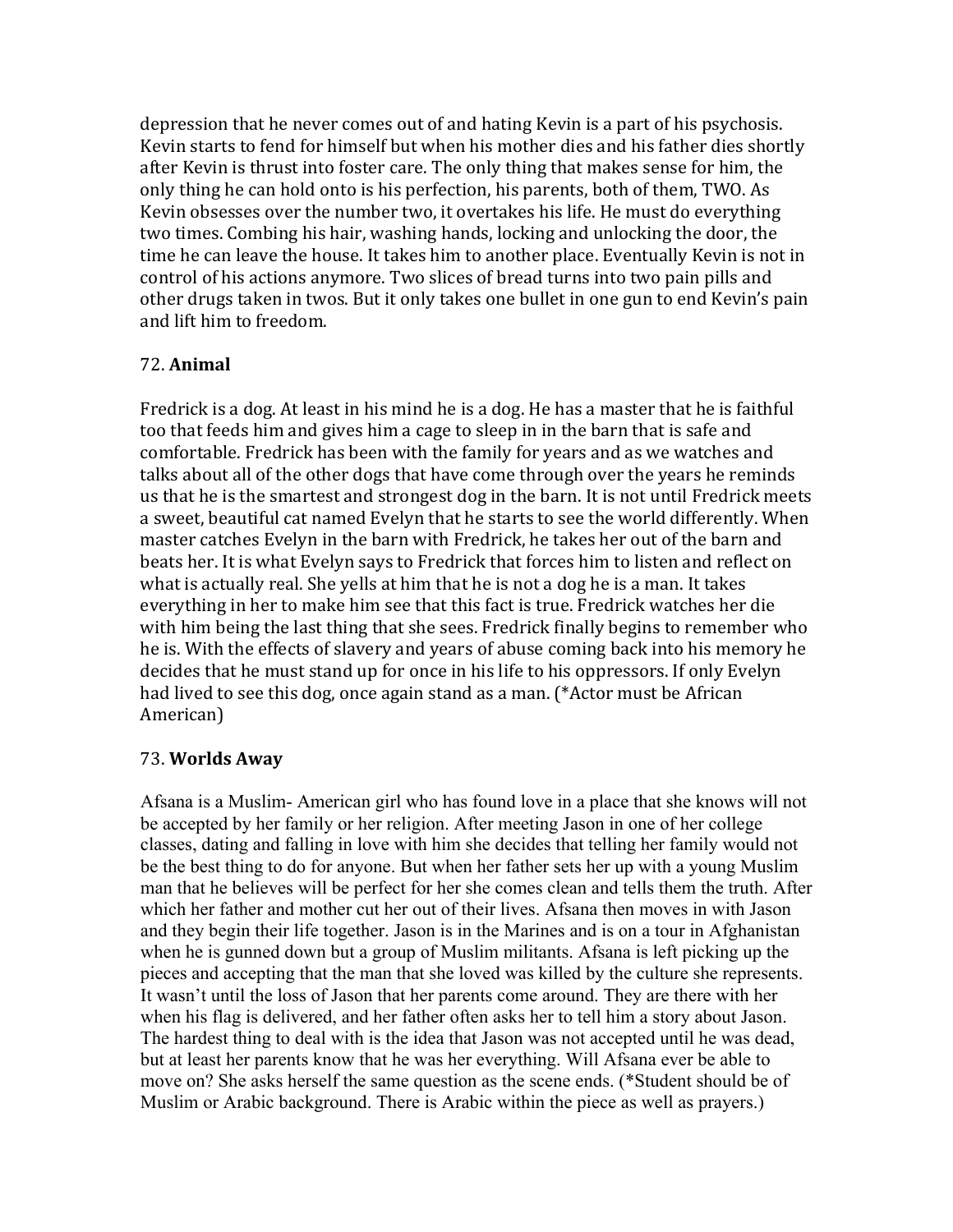#### 74. **Blossoming Rose**

Kayla is a wonderful woman who has been dealt a terrible hand. At the age of five she lost most of her hearing due to fluid in her ears. She speaks poetically about the life that she had, what she could remember of her childhood and a special connection to music, the most important sound she can't hear anymore. When she finally loses her hearing she begins a journey of strength. Overcoming things that she never she had the strength for. With the support of her sister Judith she is able to learn sign language and reconnect with the ability to communicate. At a New Year's party her eardrums are ruptured and the little bit of sound she did have was completely taken away. When she woke after her surgery, she had been given the greatest gift, the gift of sound. Kayla only has sound for two weeks before history repeats itself and again her ears go numb to life. But it is through the journey of having sound, losing it, gaining it and losing it again that she realizes that she is enough, for anything. (\*Actress must know sign language)

#### 75. **My Life's Master Class**

Ladinas Barkley is a college professor in the midst of teaching one of his last master classes in acting. He is a British actor who remembers the days of sitting in the theatre and watching Lawrence Olivier play some of his most memorable roles. It is important to him that the students in his class understand what makes an actor someone who has the ability to change lives. Through the performance he speaks from a place of passion about the art of acting and the things that we sacrifice to be actors. In the midst of his lesson he taps into an emotional place that makes him share with his students the worst of the need for success revealing the day that his mentor, and teacher, began to sexually abuse him. In this emotional breakdown he tells his students that there has to be a line that they are not willing to cross for the promise of fame. His speech is almost poetic as he bares his soul and much like the ballots of Shakespeare he ends with his favorite monologue from Richard III saying, "I am I." What are any of us willing to do for success? Do we loose ourselves to do it? (The actor must speak Shakespeare.)

#### 76. **To Fly**

Stephen is a difficult and different child. When he is born his parents tell him that he is their first child of many. As he gets older his parents and Stephen begin to realize that he is not like other kids. He has an extraordinary amount of energy that keeps him in trouble at school to a point that his father had to quit his job to homeschool him. His father refused for his son to be labeled but taking care of Stephen was more than a full time job. After Stephen's father suffers a stroke, his mother gets Stephen medicated for his extreme ADHD. It changes him, inside and out. He is able to attend school and learn but the medication makes Stephen a zombie with no feelings other than anger and fear. Stephen's violence leads him to the ledge of his bedroom window and in a flash he experiences the freedom of flight. All Stephen wants is for his mind to stop- just stop. So that he can sleep and be normal. The ledge lands him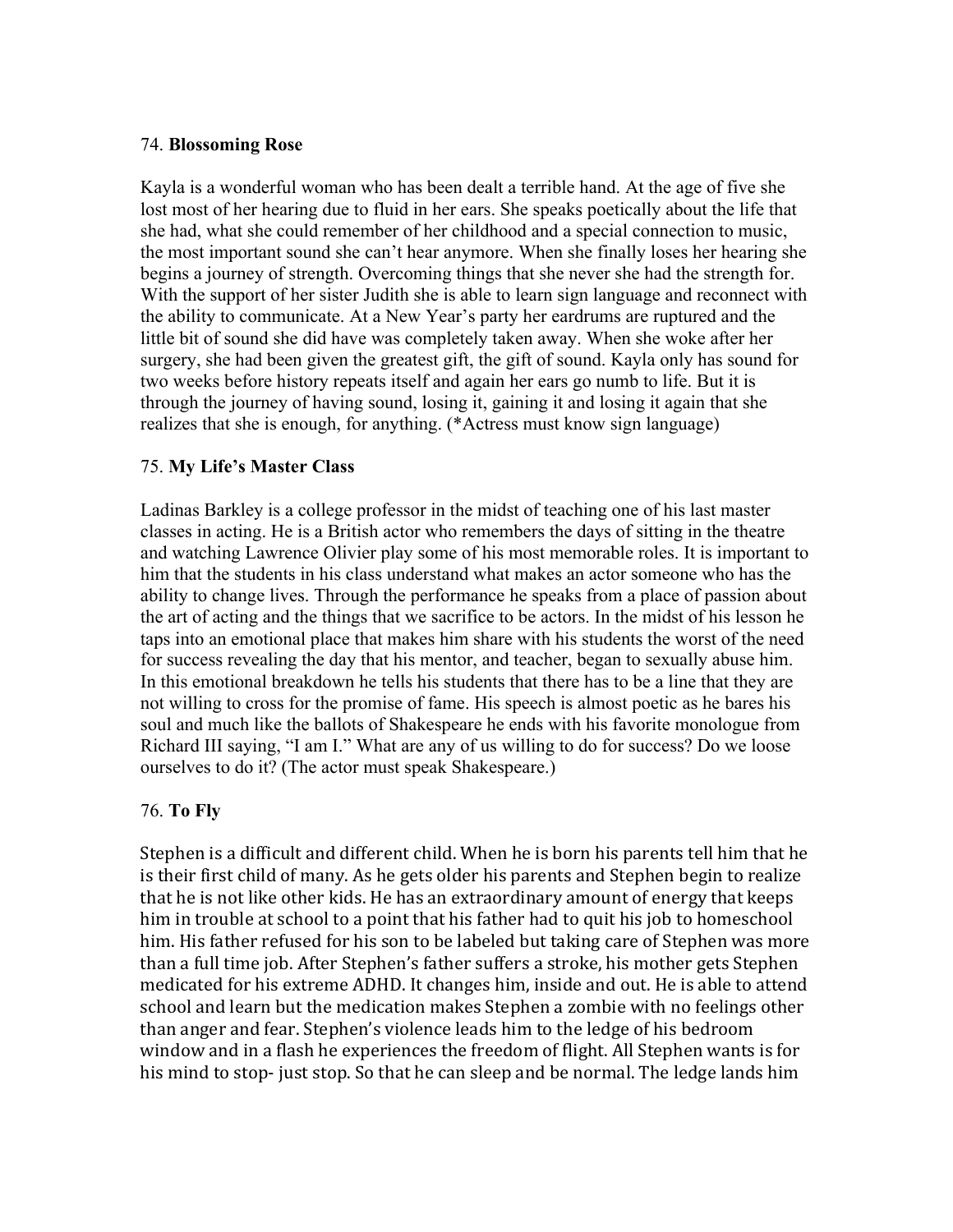in a hospital where he realizes this is the best place for him, but the idea of another flight probes his mind daily.

# 77. **Burning Scars**

Tiffany stands before herself naked in the mirror surveying her body. This is her ritual; this is what she does every day. To make sure that none of her scars have opened during the night, no sores, no bleeding. She shows us her most vulnerable side as she shares how she got the scars that she wears over most of her body. Remembering the woman that she was and the stranger that she has become. Domestic violence is a serious offense in society and sometimes people never see it coming. Tiffany never thought that she would open her door to a bottle of gasoline. Never thought that this man would smile as she burned. But she fought through and she survived. Sometimes life's greatest lessons are the ones that hurt the most to learn. Sometimes we have to be reminded of these lessons on a daily basis, by simply looking in the mirror. As we see in Tiffany the scars that she lives with are no match to her burning will to live, succeed, and tell her story of overcoming the most painful experience in her life to then be transformed.

# 78. **Cheer Life**

Rebecca is much like any other teenager girl. She is beautiful, full of energy and she wants to be a cheerleader when she grows up. Having been on cheer for most of her life making the varsity team was a dream come true, but it is what she must do to maintain that dream that starts to break Rebecca's spirit. The girls must weigh in every week and must maintain a certain weight in order to cheer. If they are overweight the things they are willing to do to their bodies to lose the weight within the twenty-four hours given by their coach is unspeakable. When Rebecca finds herself starved, high on meth and running in the middle of the night the only thing she wants is her mother. She calls for her, cries for her and by the time her mother finds her in the middle of the street Rebecca's dreams of cheering are over along with her life. It is not until the near end that we realize that it is the spirit of Rebecca that is telling us this tragic story. In the end she visits her own funeral and she always comes to see her mother who was the strongest woman that she knew and now she has to find the strength to move forward without her little girl.

# 79. **Eye**

Angelica is an attractive woman who enjoys putting on make-up like most women do. It is when she gets to her eyes that things begin to shift. Because she realizes that it is was her eyes that attracted him to her in the first place. After meeting the man that would soon become her husband Angelica's life would change forever. It wasn't until after the rings were exchanged that her husband Jason went from the love of her life to her captor. Jason decided that Angelica was his property to do with what he chose. The first time she disagreed and was met with a blow to the face. After years of abuse, broken bones and a broken spirit Angelica shares her story of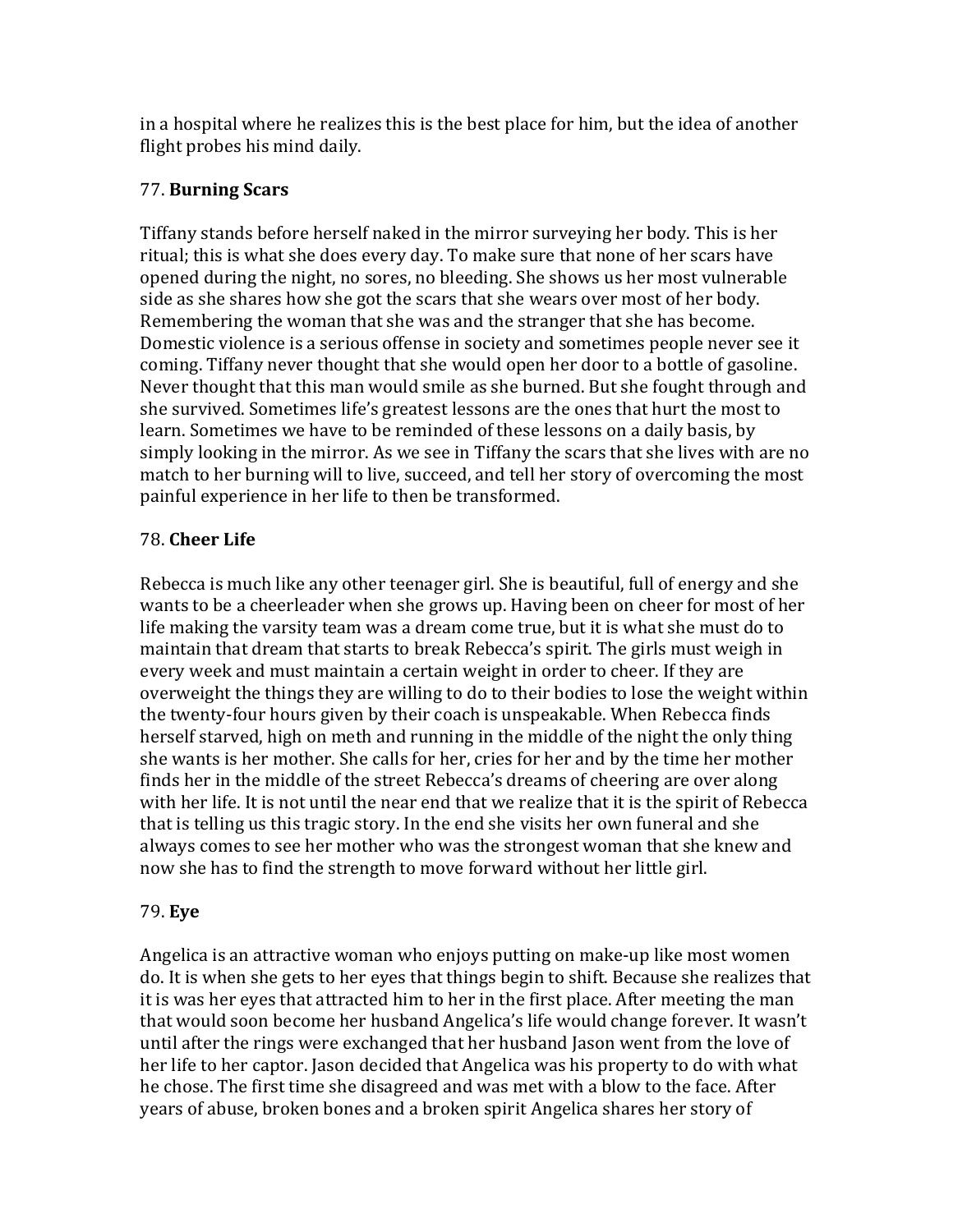triumph and overcoming the monster that she married. Her ability to move forward, to look at herself in the mirror and not hate what she sees.

# 80. **Holding onto Grace**

Chandler is a man in distress. He is in the hospital room of his wife who is presently in a coma; she is also pregnant with their first child. He recalls a time when he and his wife Beth met at an improve comedy club meeting in high school. She was the leader, and he was passing by the room to go to a detention, but he saw her and he had to stop. He joined the team they fell in love and to change the road he was headed down he joined the military and committed his life to her. His life forever changed the day he found out that his pregnant wife had been struck by a drunk driver and was fighting for her life. Chandler holds in his hands the paperwork that he has to sign allowing the hospital to keep Beth alive until the baby is born and then they will let her die. The most difficult day in a man's life as he says hello to his daughter Grace and goodbye to the love of his life.

# 81. **I Am My Name**

Aamen is an American born woman to Muslim parents. She recounts her history with this country and how she has always considered herself an American never forgetting where she came from and always respecting her heritage. She was pregnant when 9/11 happened and experienced great racism when she made it to the hospital. The looks that she was given by patrons and staff were very hurtful. But it was finding out that at the moment of one of America's greatest tragedies and the birth of her child that her parents were dying after being hit in a car accident. She talks of the day that she went to the  $9/11$  Memorial to pay her respects and was beaten by a group of people that only saw her burka and associated her with being a terrorist. There is nothing more difficult than sharing an anniversary with a day that will never truly be yours. Though battered and beaten she recovers and refuses to not pay her respects every year forcing the world to accept that she is much more than just what she looks like, she is a person with a name and that means something.

# 82. **Last Words**

Janie is a young girl in her mid-twenties living out her last day on death row. She wants the world to know what she went through as a child that got her to where she is, the most prolific female serial killer of all time. She talks in detail about her childhood growing up with a prostitute mother who sold her for drugs, the man that she thought was her father was really her mother's dealer and pimp. The pain that she has as a child trying to understand why her family isn't like the families she sees on television and trying to find love and acceptance but not being able to understand why she can't have it. She writes this letter to her mother to let her know she is to blame for the person she has become. After enjoying her last meal the fluids are injected into her arm and as she dies she asks for the one thing she never received in all of her life, compassion.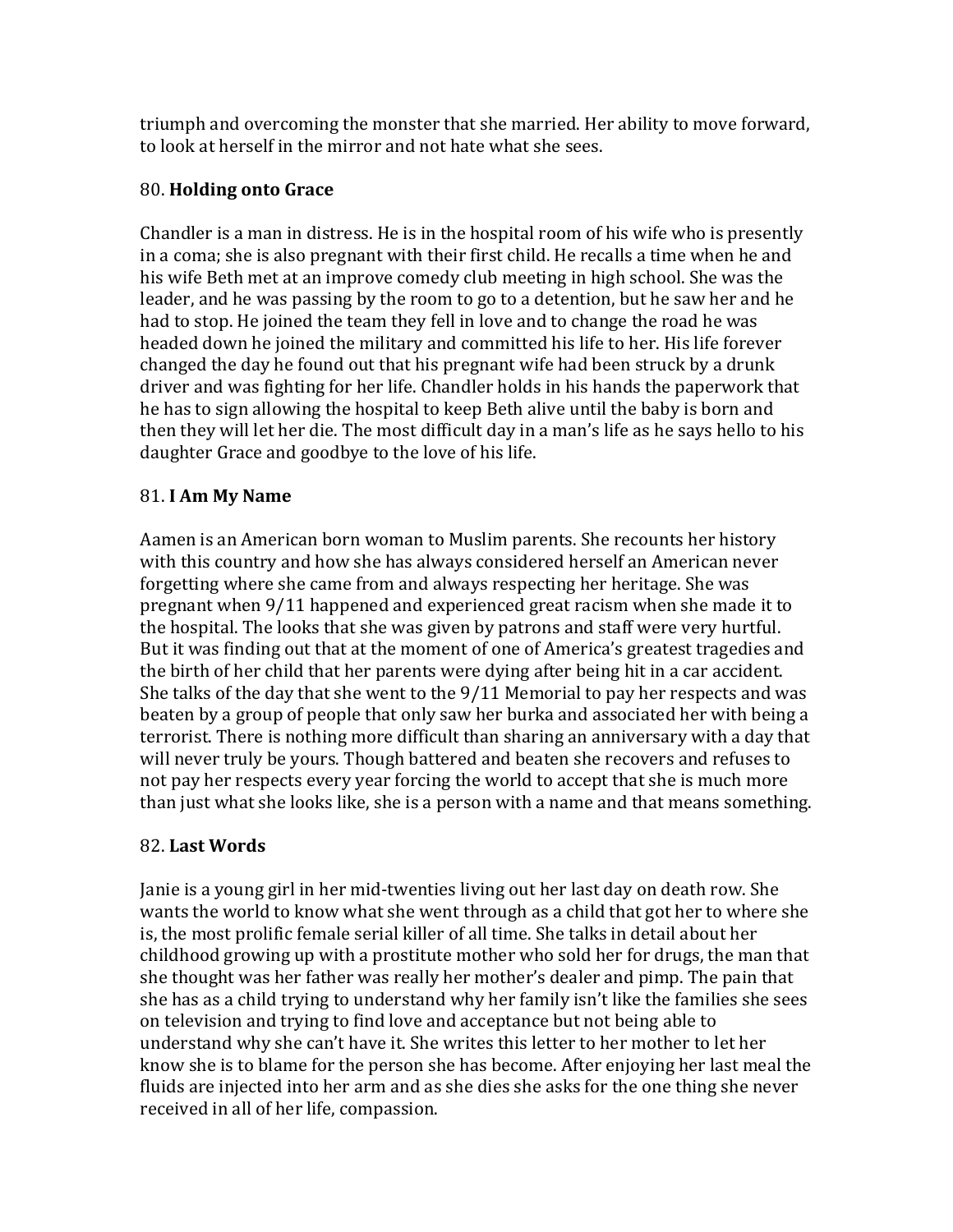#### 83. **My Best Friend Charlie**

The prompt for his senior year English final was simple, "It was to tell the story of someone who has affected American History." His answer was Charles Manson. After fighting with his teacher and his parents he was given permission under the argument that the prompt didn't say that the affect had to be positive, but he got much more than he had bargained for. He became obsessed with Manson: reading every book, every trial transcript, every article, even sitting in the courtroom where he was sentenced. His mind began to go places he never thought possible. Eventually he couldn't' handle school anymore and his parents tried desperately to save his mind from the hold that this man's historical events had on him. After a fight with depression, he busts out the window in his room and tries to jump. Luckily his parents are able to save him, but he just wanted to bleed for Charlie. Maybe the blood would make him worthy of being in the family. He is older now, recovered and has his mind back but he will never forget those eight months that he gave his mind to Helter- skelter.

#### 84. **Silent Thoughts**

Lana is a beautiful woman who opens the scene humming and connecting with the audience. When she opens her mouth to begins singing nothing comes out. Lana has lost her ability to talk, sing and write due to a tragic accident that damaged her brain. But in this performance, we see both sides of Lana, the side that can talk and communicate with s and the part that can't. She talks of the time that changed her life when her mother unexpectedly died, and she made it her life's mission to make it on Broadway. It was that dream that had her attention the day she was in the car accident that took her voice. Now all she wants is to be able to speak and be heard. This is a powerful piece that deals with the human heart and our innate ability to recover while still fighting with our own demons. Not only must she accept her life's sentence, but she must also be able to balance it with waking up every morning a different person than who she would like to be, acceptance for who she is presents a great challenge. Lana ends the scene much how she began it, with an inaudible song that transforms into a beautiful hum, which brings her closure. (\*Performer is expected to make sounds that cannot be understood, and hum beautifully.)

#### 85. **Breaking Voices**

Lena is a beautiful, well-put together and well-spoken Hispanic woman. She begins her story as a child and her first memory of dancing with her favorite doll Patty followed by being physically abused by her grandmother. As she reflects on her life trying to put the pieces together so that she can better understand how she got to this point of recovery she opens up about her life. The abuse she endured at the hands of her grandmother eventually became more than she could handle. After many hits to the side of her head she lost a majority of her hearing and began to learn sign language, a certain comfort came over her in the silence. But it was the doll that Officer Patterson gave her at a very young age that she held on to, naming it "Patty" and never forgetting that if she ever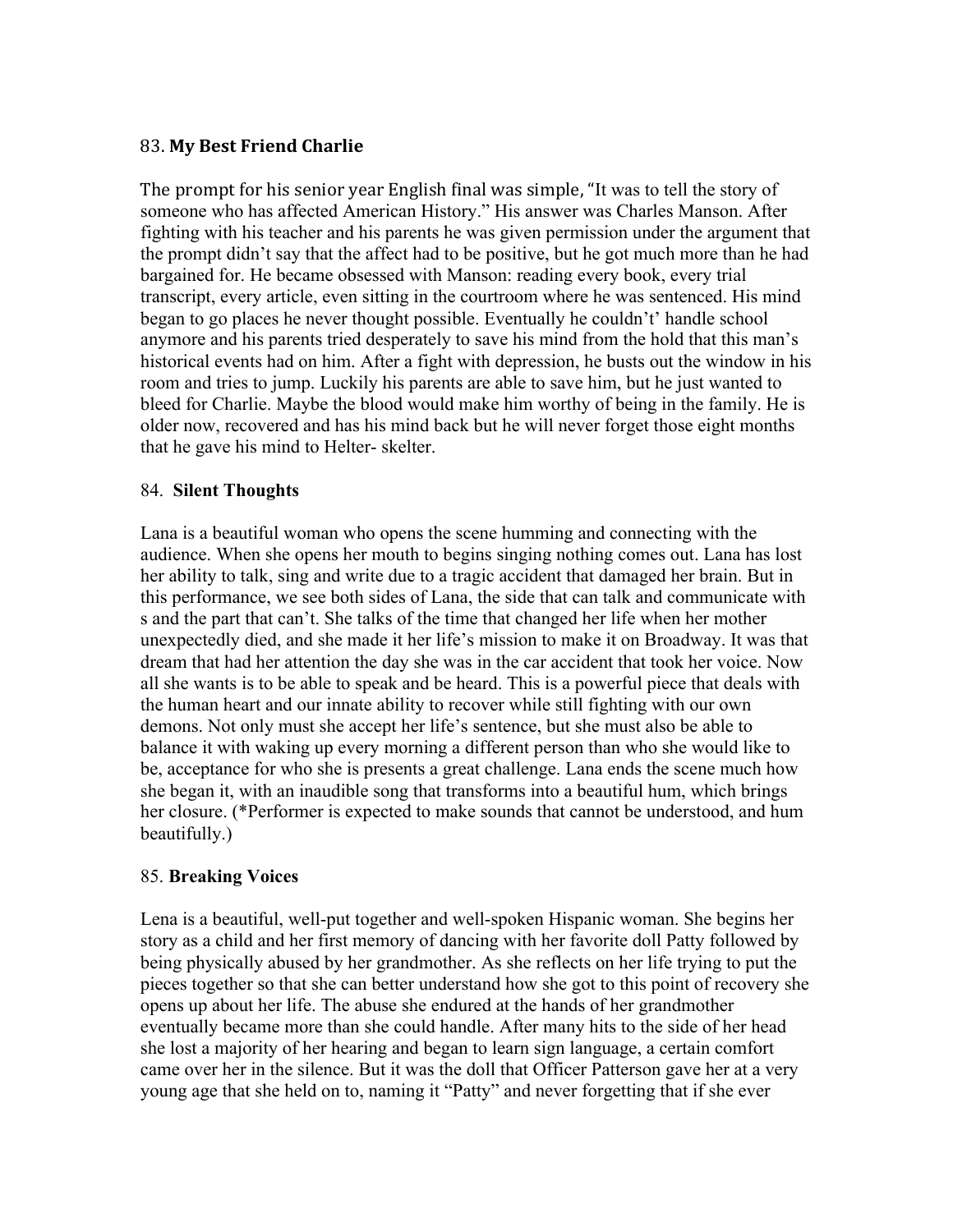needed him all she had to do was call 9-1-1 and he would come. By the time that her abuse had progressed to it's climax Lena had created a collection of personalities that the audience gets to experience. Lena then finds herself standing at the base of the staircase looking down at her grandmother who was dead at her feet. Did she kill her? She didn't remember what happened, but she found her voice finally, picked up the phone and called her only friend for help. (\*Piece requires some Spanish and some basic sign language.)

# 86 **I've Changed**

Janet is a woman in her mid-twenties sharing the story of her life. Janet started out her life as a little boy named Jarrod. Jarrod knew at a young age that he was different and his mother knew as well. His mother allowed him to dress as a little girl because that is what made him happy. Soon she had to leave her husband and take Janet with her because he didn't understand and couldn't support a child like this. Janet found great comfort in the support that she got from her mother but also realized that she had a terrible taste in men. Man after man would move in and psychologically and physically abuse both Janet and her mother while it always centering on this "thing" that Janet was becoming. Finally Janet's mother decided that she had given all she could give and told Janet that she had to get out on her own and figure her life out. Janet tries to find a safety net at the local shelters but there is none, no one loves her anymore, no one will help her and absolutely no one understands. Janet begins to do things to survive that she never thought she would ever have to do until she receives an envelope with a memorial program in it, her mother had passed, and her family buried her without telling her first. Her story is one of abuse but more on the strength that it takes to be, ourselves, whoever that is. (\*This piece is to be done by a female performer post gender reassignment.)

## 87. **Walk to Remember**

Luther Jones is an African American man living in Selma, AL. He is an older man who has lived through a lot of life. In the wake of the  $50<sup>th</sup>$  anniversary of the March on Selma he reflects on his participation on that day fifty years earlier. From singing in church to saying goodbye to his mother Luther recounts the activities that he believes shaped his life. Events that made him want to create a better life for his children even if it met risking his life to do it. He walks hand in hand with the other thousands of men and women that day hoping for equality. As he sifts through his memories of this day we see a man that has risked his life for the greater good and lost a lot of himself along the way. But no matter the price that was paid he is determined to make the march again, visit the trail where his life was forever changed and grab hands for his Walk to Remember.

# 88. **Justice for All**

Olivia is a senior in high school. She is also the white daughter or the police officer that has recently shot an unarmed African American teenager. Olivia's struggle is one that needs to be shared with the world. As more and more situations like this arise the people often missed are those affected behind the situation, the families of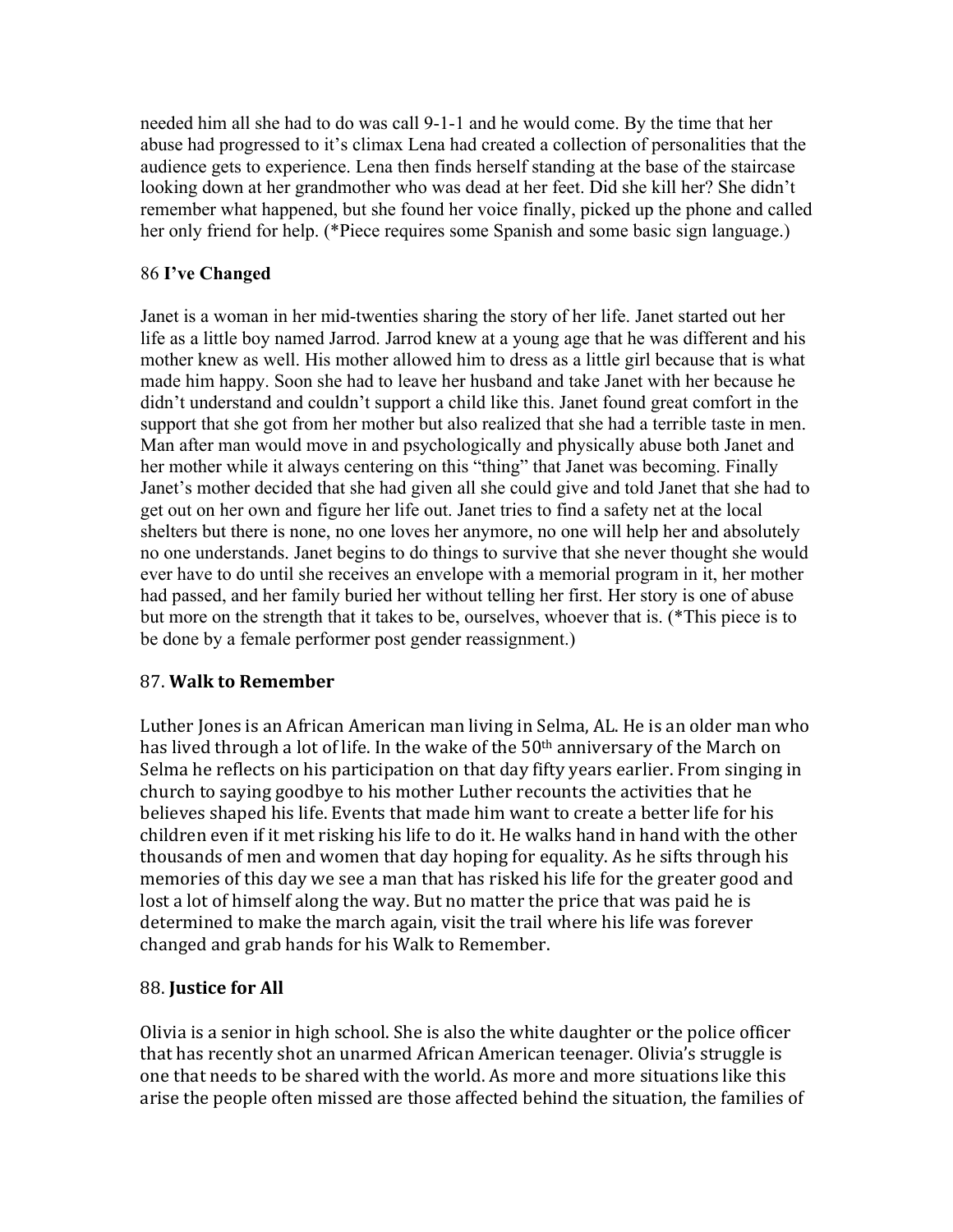the officers. Her story is one of genuine concern for her father and the hatred that he has gotten from the situation without the ability for anyone to tell their side of the story she doesn't understand how he can be crucified. She is fighting the overwhelming theme of her father being a racist but in her eyes he is just her daddy. Her argument for justice is a logical one, a strong voice and a presence that should make people sit back in their chairs and ponder in the present day is it possible that race does not play a factor? As her and her father pray for the recovery of the teenage boy Olivia shares with us her strong relationship with her father in hopes that someone, anyone will listen and allow him to be innocent until proven guilty.

#### 89. **Wave of Destruction**

When a man and his family move to Asia and experience the worst tsunami on record, he finds himself fighting not only to save them but to save his sanity. While sitting on the beach with his family an earthquake rattles the sand and in an instant, they find themselves running for their lives. But when his wife gets swept away and he decides to leave his children to go and look for her he must live with the consequences of his choices. In an effort to save everyone he finds himself as the only man left standing. The poetry in the way in which he describes this horrific experience is like no other natural disaster explanation. As he revisits the beach to get closer to his family he begins to realize that this evil ocean that swept away all the people that he loved didn't leave him out...as in the last moments he finds his family in the clouds and walks on the ocean waves hand in hand with them.

#### 90. **Amazing Grace**

An African American woman who was a member of the Emanuel African Methodist Episcopal Church in Charleston, South Carolina recounts the day that her church went from a historic symbol to a national headline. Her story is different from others, she was on her way to church that night and was held up that night making her arrival late and missing the massacre. She doesn't know why and she doesn't understand why she was chosen to live and others that night had to die. But like all great tragedies those left behind are filled with overwhelming emotions and the one question, "Why?" She prays and sings her way to an understanding of what it means to be knocked down and find your way back up to your feet. Remembering her pastor, her friends and the people that became her family while recognizing that the person that killed them was a child reaching out to someone for something and no one grabbed his hand. Her positive attitude teaches us all a lesson in forgiveness and the skill or art of being able to move on and pray again with all the faith that God has given you.

## 91. **With Steady Hands**

Hannah Weston is a surgeon. She takes great pride in her job even reciting the doctor oath during surgeries but like all people Hannah has a story to tell. After finishing a surgery, she shares her first experiences as a doctor as a child giving her mother stitches after her drunken father beat her. This continued for many years until her mother got the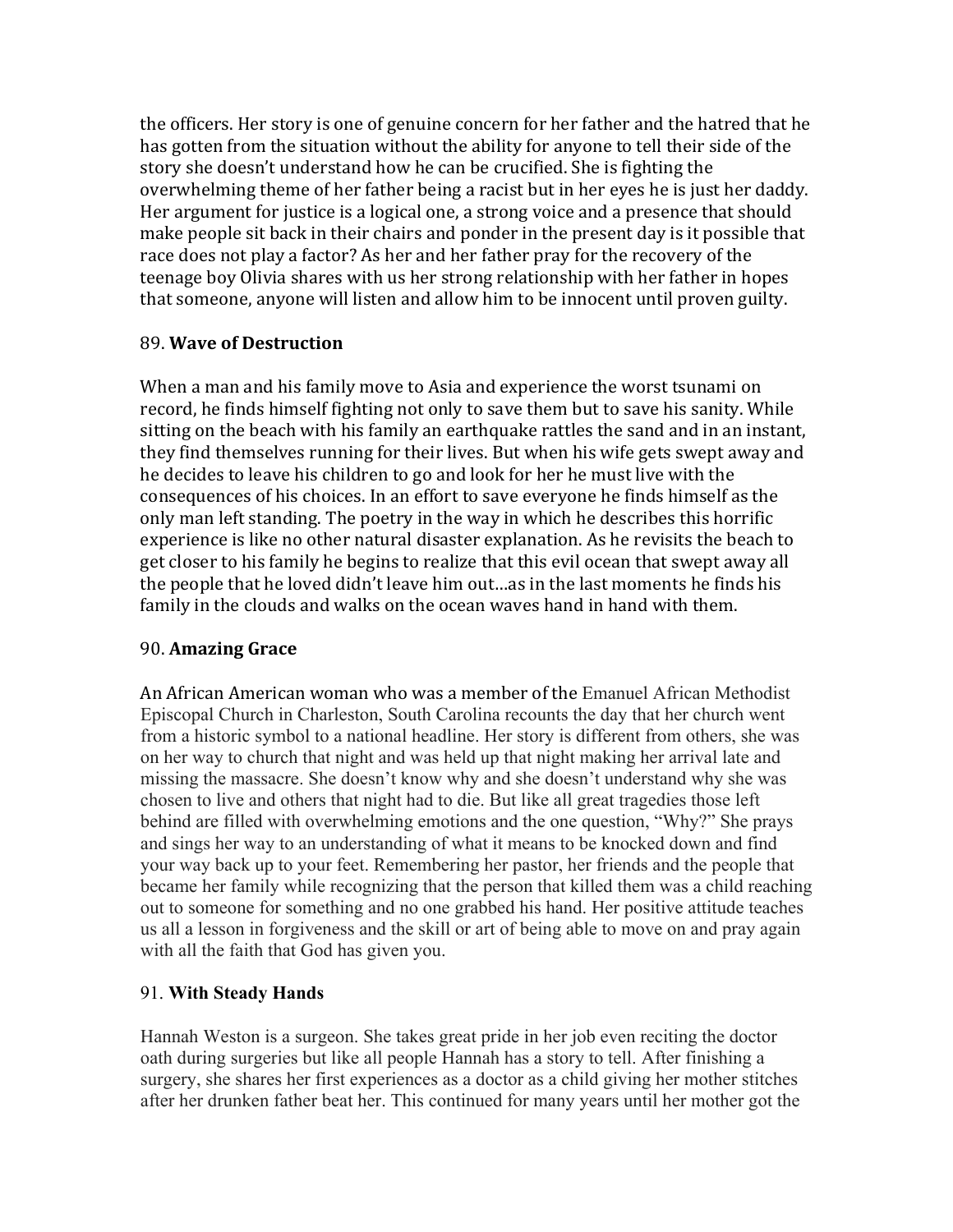courage to leave her father, but she also left her behind. The abuse had already been a part of her life but got worse upon her mother's departure, but Hannah never lost sight of her life goal, to be a doctor and she achieved it. It is not until a drunk driver is brought in that she realizes just how much unfinished business she has with her father. With the man lying on her table her minds begin to wonder if she could kill him. Finally realizing that this man isn't her father she operates on him and saves his life though in the car accident he caused five people died. She realizes that doctors do have the ability to play God, to give and take life, but she could not do it anymore. Immediately after this night her hand begins to have uncontrollable tremors that end her career, but it forces her to deal with herself. It is in working on the inside that she finds the ability to once again breath freely and live day-to-day helping people in whatever way she can.

#### 92. **Eye of Perfection**

Jullian is not the typical teenager. He is a straight A student, a part of as many activities as he possibly can be, he is a leader within his school, and he has a positive future ahead of him. Like all teenagers he also has his challenges, secrets, and things that he hides from his friends but especially from his family every day. The older he gets the more he begins to accept who he is as a person and in the midst of all of the things that make him look "great on paper" as his father tells him, the one thing about him that's not there is that he is gay. In his mind it's part of him, something else that makes him stand out, but he has not been able to express this in his life. The time comes that he decides to come out to his parents and his life immediately changes. His parents make a public spectacle of his situation telling anyone one who will listen of this tragedy that they are experiencing. Unfortunately, small town USA is not forgiving, accepting, tolerant, or open-minded to people who aren't like them. Within a year Jullian went from "perfect" to standing on the edge of life and death. He is bullied at school, beaten severely and with no support from his parents he has no one. After he is released from the hospital, he comes home to find his parents having movie night as if nothing has happened. His mind breaks and he does the only thing his mind will allow him to do, take a knife and kill them. In the end he sits, with his parents, eating popcorn and finally feeling alive again. Resting the remainder of his life in a nice room with four white walls, again perfect and finally free.

#### 93**. In an Instant**

On the outside Pamela was like any other 17-year-old girl. She was popular, beautiful, and interviewed by many. But in her house and then the inside Pamela was an absolute wreck. The one thing that we all seek is the one thing that she didn't have and that is love. Her parents want to perfection, something that she could never give them. And as much as she was admired by her peers the most important people in her life wouldn't give her the time of day. But the other playing the Pamela wanted was the love of chess. After dating Jess for a while, they ended up at the same party. But something was different, and things had definitely changed. It is at this moment that Pamela finds out that Jess was using her to pass chemistry class. When she finds Jess in a bedroom with another girl she snaps. Walking out of that house with two murders on her hands she goes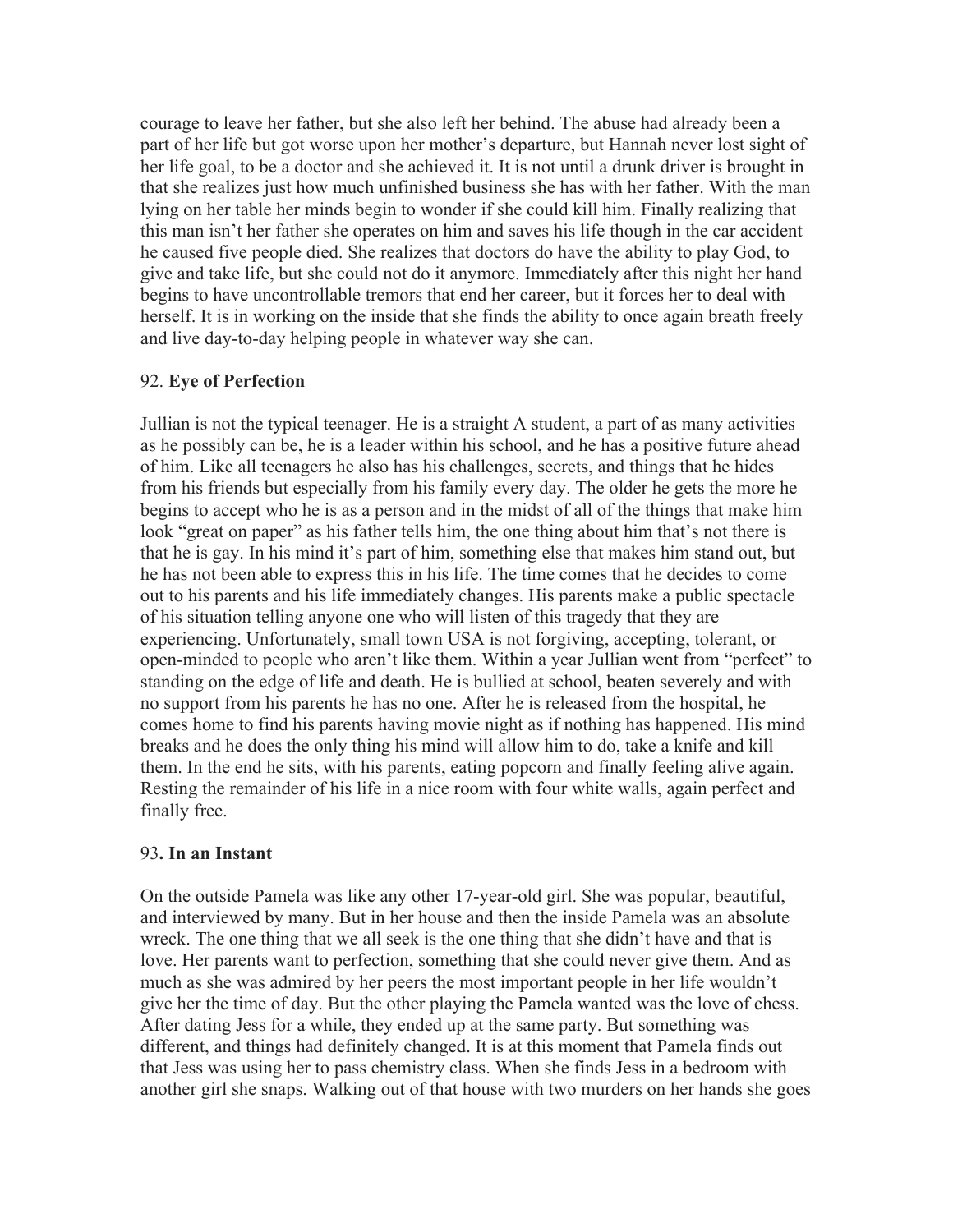to the only place that she's ever felt safe, home. The piece takes place with the use of flashbacks in and out of the jail cell. Pam with blood desperately tries to tell someone her story, anyone who will listen. As the story goes on the audience will continue to ask themselves is she crazy, or was she just really in love?

#### 94. **Another Breath**

Beth is a woman mourning the death of her husband. The scene starts with her speaking to the media, expressing her appreciation of the support she has received since her husband, an unarmed African American man was shot dead, murdered. She thanks the community for their: calls, flowers and cards expressing their love and support. She switches back and forth within the performance from being the wife in mourning of a murder that should not have happened and being the battered woman of the man who was murdered. The public presentation is one that has been seen often in recent history but what happens when the cameras are gone and what had happened before the situation occurred are very different realities. Beth is torn between privately feeling a silent appreciation to the officer who killed her abusive husband and being the face of what has become an epidemic. As she collects the last of the cards and decides that keeping her private life private we see the soul that had once been lost be found again, in a silent double edged sword of losing her husband in a public murder and gaining her freedom in a private and silent "thank you." The tables have suddenly changed for her and she can now move forward free of fear of being beaten to death and losing the child she is presently carrying like she had before. Life is now shining on her. **\*While the story deals with the murder of an African American man by a police officer Beth does not have to be African American.** 

## 95. **If Only I Had Known**

On the morning of September 6, 2015 Stacy gets up and proceeds like any other morning. But unfortunately, as her day progresses, she finds out that there has been a shooting at her son's middle school. As she watches the television frantic and frozen she realizes that she has to get to her son's school as soon as possible. Upon arrival she stands behind the barricades with all of the rest of the parents holding pictures of their children in hand, waiting to hear a word from the authorities. As time passes the all-clear signal is given and children begin to exit the school. Stacy watches as parents around her are reunited with her children. She asked one of the students if they know her son and the mother replies "He's shooter." Surrounded by a mob of angry parents without the ability to defend herself Stacy is brutally attacked. The one thing that she holds onto is the only thing that she has, a school picture of her son Andrew. She finally realizes what it was that took her son to do what he did, but by this time it is too late, for both of them. This performance is a mature and very real look into the horror associated with being a parent in the midst of a crisis and the realization that humanity is not always present and not always on our side.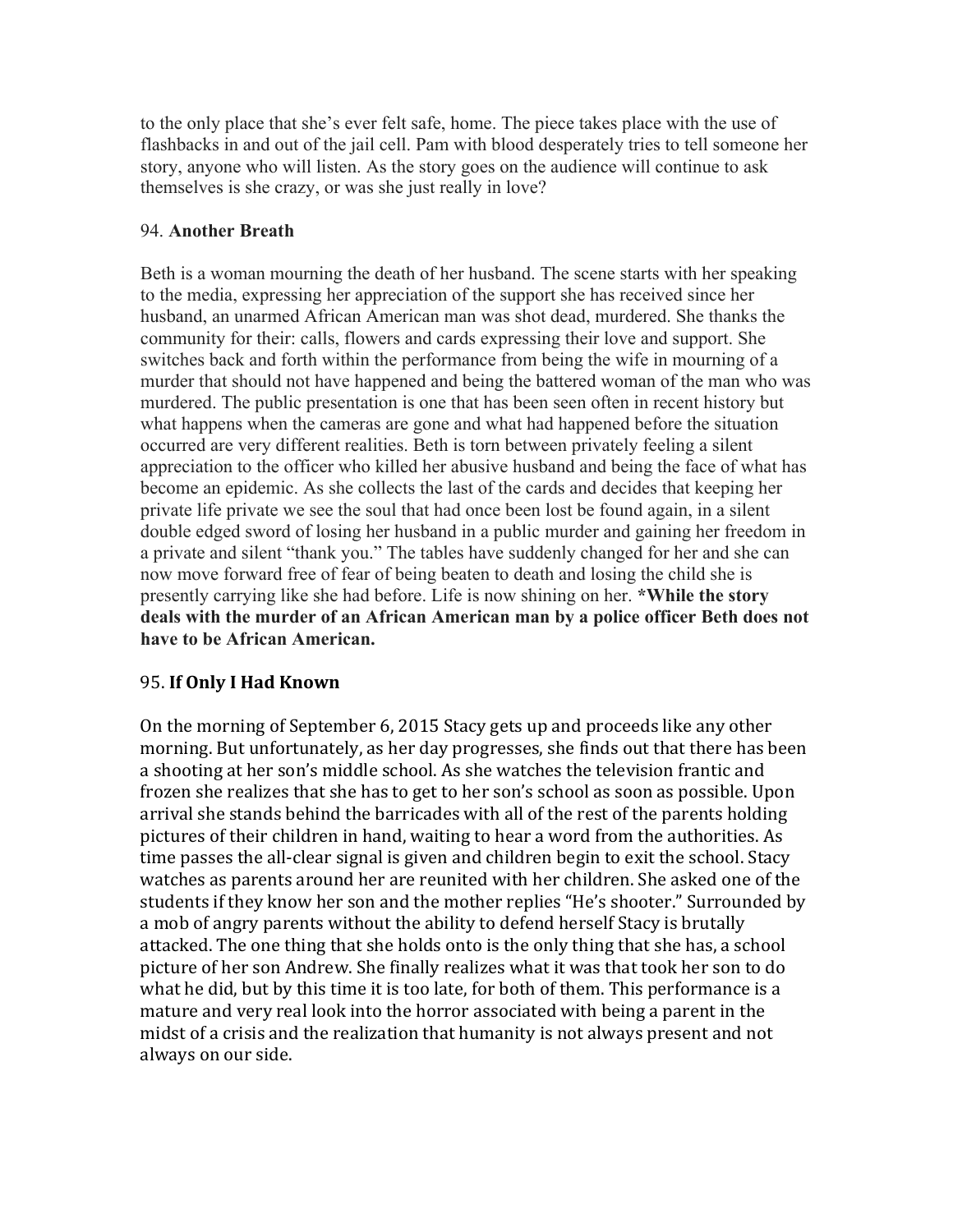#### 96. **Powerful Hands**

Leroy "The Supreme" Robinson is an African American man in his late thirties remembering how his life changed. He was born and raised in Brooklyn, NY where he learned how to fight and that is exactly what he did, all the time. He had so much misdirected anger that after he graduated from high school his father took him to the local boxing gym and it was there that he finally found his way. He stopped being violent towards other people and started directing his skills into the ring. He became the man his father always knew he could be. But one night after a fight, the first fight that Leroy brings his eight-year-old son to, he finds himself in the alley with his son and father walking towards his car and looking down the barrel of a gun. He had fought so hard to not use his hands for harm but as he stands frozen in time listening to his son cry in fear he does what he must do to protect him. When he comes out of his rage and the man is dead Leroy realizes that he didn't even know his greatest fear until now and even though it was self-defense a life is a life. He ends much like he began, standing in front of a mirror remembering how he got there, getting prepared for his son's high school graduation realizing that he did change his life around for the better, through every fist he threw.

## 97. **The Hanging Tree**

Ester is an older African American woman who is sitting by a tall tree. She looks at the tree reflecting on life. She touches the tree as if the life of someone she loved was growing within its roots, and this is true. She begins to tell her story of the reason that this tree is so important. It is the last "Hanging Tree" in the Texas city of Mansfield. It is the tree that many years ago her son Toby was hung from one of the branches. In a time in American history when African American people were fighting for their freedom to live as any free men and women, many people of all ages took to the streets to march in protest. Against Ester's better judgment Toby participates in a march and ends up hanging fruit from a tree that is now standing in the middle of the downtown square, on display as a symbol of the past for many in the city. But for Ester it is a place where she can connect with her son who was taken from her long before his time. Ester's reality of the situation is a sobering vision of a mother's grief and how it is possible to experience the greats loss of your life and still move forward.

#### 98. The History of Truth

The most difficult bond to break is that of family. The connection that a father has with his son is not like any other relationship they will forge. For Devin (African American) his male role model came in the form of Pop's, his grandfather. Pop's told him about his great grandfather who was a freed slave and how their bloodline came to be. He taught him how to be a man and more than that he taught him how to love. That in the midst of the abusive home he was raised in his father's drinking and his mother's inability to stand up for herself and her child Devin could still be a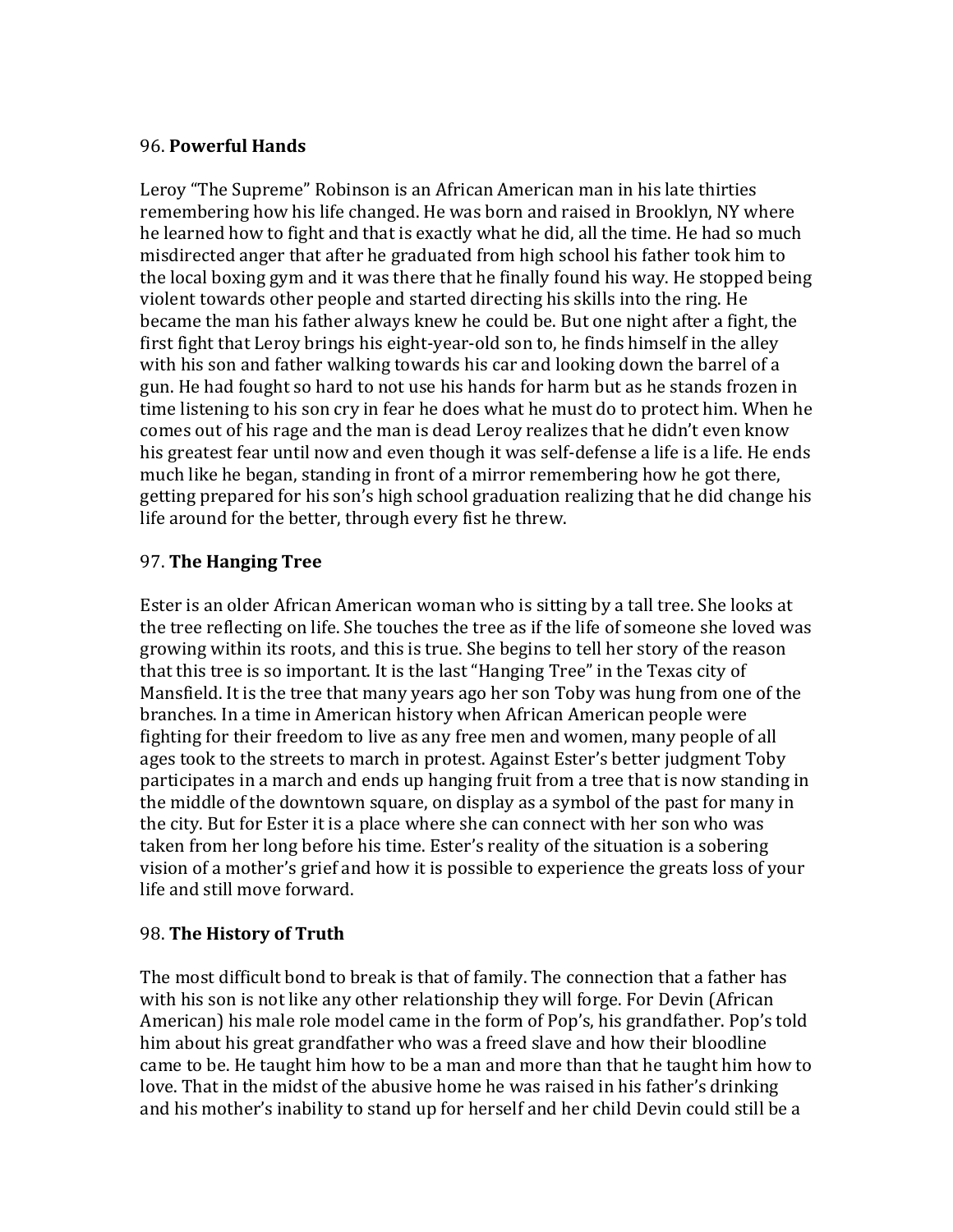good person. Now Devin is in the midst of the greatest moment of his life, he is about to become a father. But as he sits in his unborn son's room he wonders how he will explain to him that his grandmother is dead at the hands of his grandfather. How does he tell him that you can love someone and still decide that putting them in prison for the rest of their lives is the best decision for everyone involved? And through all that he still remembers moments of joy and love, he still knows that his father loves him. He still holds onto the values Pop's taught him but as a man and as a person he refuses to allow his son to live in the same shadows that he lived in. It is in the passing down of stories and sometimes artifacts that history is made. This piece is a brief moment in time for a young man to reflect on his life before he brings life into the world that was created for him.

**\*Character is African American.**

# 99**. Rising Sun**

Lucia is a strong woman who migrated from Mexico like most in hopes of a better life. Her journey begins with her remembering what freedom felt like, something as simple as feeling the sun on her face. When her mother decides to take her and her sisters to America in search of work the women endure a treacherous seventeenhour trip that ends with two less stowaways than they started with, a sign of their life to come. For seven years from age  $11-18$  she worked on a vegetable farm in California living in slave-like conditions until her mother died and she realized that for a second time in her life the only thing she could do to save her life is run. After burying her mother on the property of the field she turns and runs to her freedom, a story of survival and struggle in a present time situation that is not regulated in America. Lucia is the voice of many migrant workers, and her story should be told and heard. *\**Character does speak some Spanish.

## 100. **Life's Unfinished Game**

Quinn is a young woman recounting her childhood that was full of abuse from her father. Her and her brother Joey spent a lot of their childhood locked in a closet playing games with their mother who found that this was the safest place for them. As she relives her childhood, she shares the events leading up to a deadly fire that kills both of her parents and makes her, and Joey orphans thrust into a system that does not keep them any safer than they had been before. All Quinn wanted was to be loved and to experience a normal life but as she is placed in yet another abusive situation and loses Joey who tries to defend her Quinn begins to lose hope. It is in this moment of reflection that she begins to move forward. She begins to realize that unlike the checkers games she played in the closet as a child she can walk away from the game and still win, she can choose to not be a reflection of her past. Quinn soon accepts that she started the fire that killed her father as she reached her hand to help her mother, she worked to save him, again turning her back on her children. Is it possible to move past such a hellish childhood and still be able to breathe? Quinn demonstrated that we can all play the game of life anyway we choose and come out on top.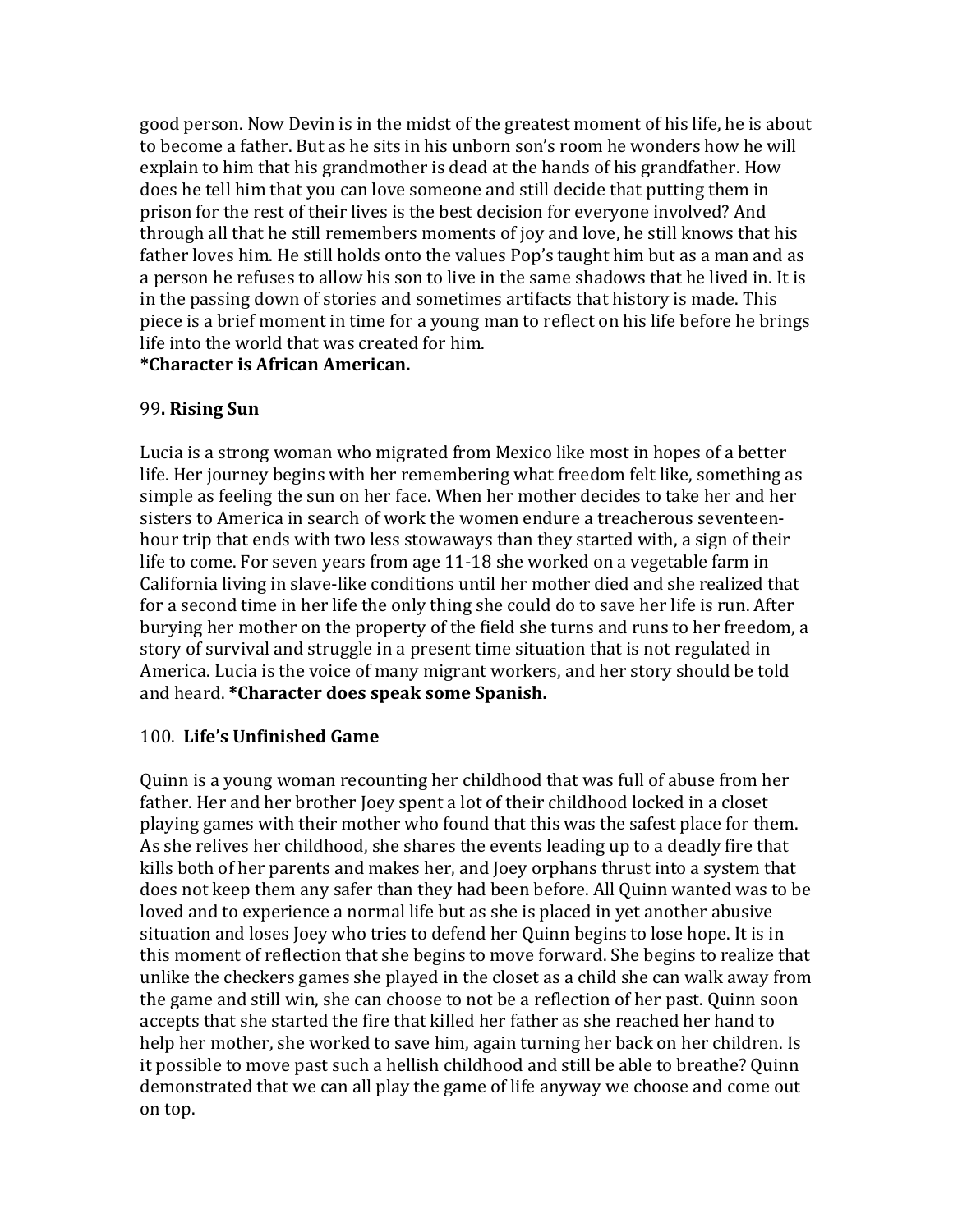# 101. The Parts I've Played

Bethany Stanton is the ideal vision of the class Hollywood actress of the 1940's. Bethany is beautiful, strong willed and talented and when she makes her entrance into Hollywood straight off a bus from Dallas, TX she is ready to make her mark. As she shares her story of making it to Hollywood and living in a woman's shelter before landing her first role and believing that everything she wanted in life was about to happen, she finds that the dream she had wanted was one that came with consequences. While she recognizes that she has had success she also yearns to be a star, not constantly reaching for the lead role but obtaining it. Soon the stress of who she wants to be overwhelms the person that she is and the actress she has been. She finds herself looking into the bottom of a bottle paired with a bottle of pills just to create calm. Bethany grows into a woman that looks back over her life on the big screen and sees the shell of a woman this "life" has turned her in to. Accepting that if she could go back in time she would tell her teenage self to, "Keep your pretty ass in Dallas, TX and live a normal life. Don't do it." But sometimes seeking a dream can be a powerful thing.

## 102. **The Choice**

Sullivan is a man who lives and breathes the blues. It is the one thing in life that gives him air. When the scene opens Sullivan is preparing for his day, cleaning off his suit and putting his hat on as the first subway trains arrive. He begins to sing the blues to the passerby's hoping for a bit of change. Why is someone so talented stuck singing the blues in the subways of New York? Sullivan shares with us the day that he met his wife while he sang in the music studio, she walked into the room and stole his heart but when she tells him she is pregnant around the same time that he gets the biggest offered the biggest contract of his life he has a choice to make. Does he quit singing the blues to be a father and husband or does he walk away from his family to live out his dreams? He decides to walk out on his wife and daughter who he was not present toe ever see born. It doesn't take long for him to realize that without family he is nothing, by this time his wife is gone and his baby girl is gone with her. Sitting on the subway he has nothing left but to sing the blues, to tell his story hoping that one day he will see them again. Sadly, Sullivan never finds them, but at his subway stop there is a girl, a girl that he feels he knows, is it his daughter? He may never know, but something about her gives him calm and makes him sing another note to live another day.

## 103. **Laughs for My Father**

Jason stands before us a comedian on the most important night of his life. Not because it is a big show with an audience full of people but rather because the most important person is sitting in watching him for the first time, his father. Jason grew up in a home with a mother that was in so much fear she did nothing to save his son from his abusive father. Neither parent showed him love, supported him or hoped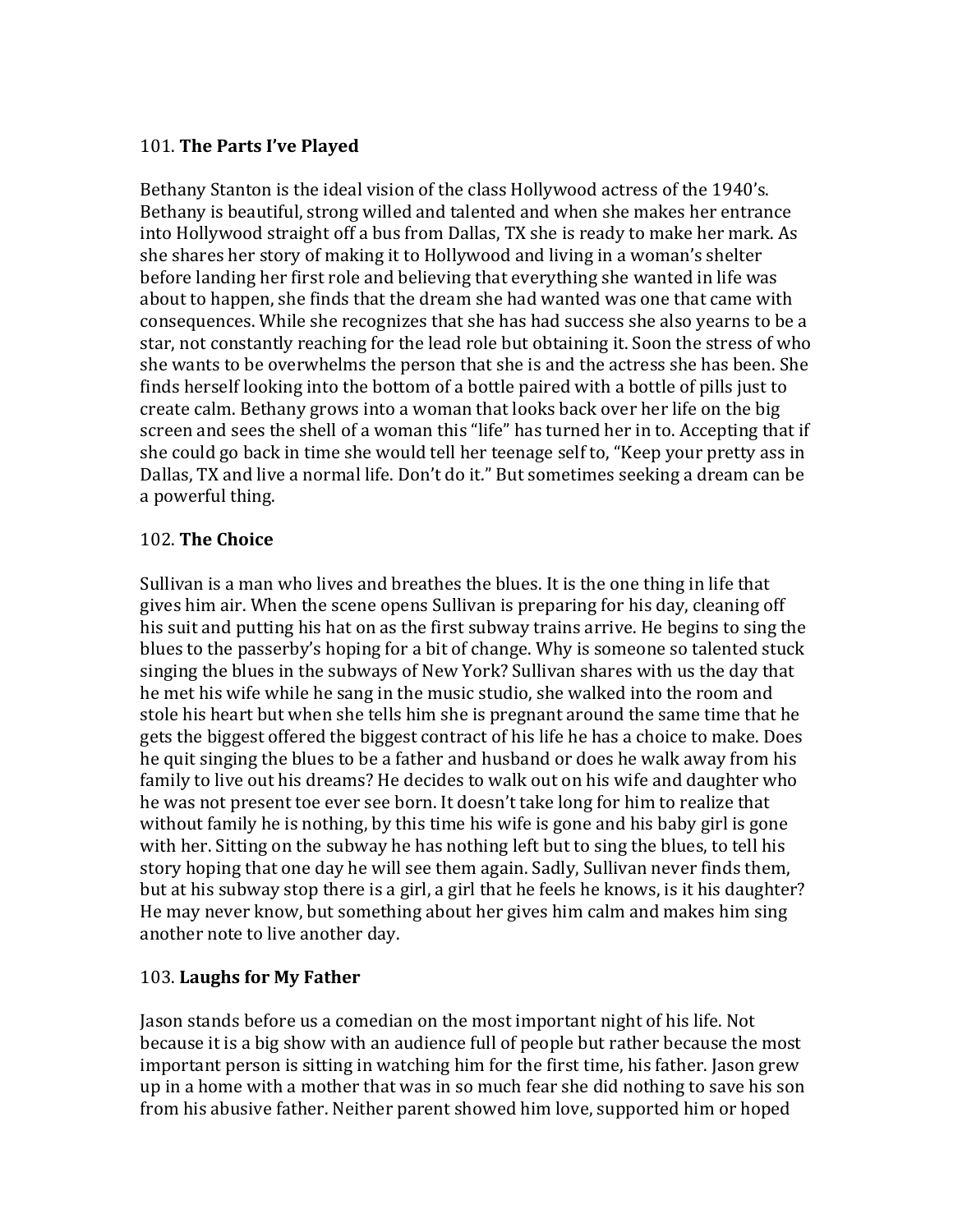that he would be successful at anything. But on this night Jason has invited his father to watch him do his stand up routine. It is the first time he has ever had his father's attention and it is the most difficult moment of his life. To stand on stage and try to tell jokes when the only thing on his mind is that his dad is there. As he continues he looses himself becoming wrapped up in his childhood memories of what his father did to him and how on this night all he wanted was for his father to sit and for the first time in his life listen to him. Just listen to the things that he has to say, the life that he is living as a result of his father. There laughs are not plentiful, not as much as the sorrow is of a man that shares his soul with a bunch of strangers watching him on stage, one of which he calls, "Dad."

#### 104. **I Will Not Be Silenced**

Adam is a man still emotionally working through one of the worst experience of his life. On the night of his fifth anniversary after a wonderful night of celebration he exits the club and finds himself fighting for his life. His husband Scott is lying on the ground covered in blood. A man stands over him wielding a baseball bat. A simple night out turns into a tragedy wrapped up in a horrific hate crime that never needed to happen. Now Adam stands in front of a college class designed to assist students with accepting and understanding genders and sexuality. He tells them about his life with his husband Scott, how they came to meet each other and fall in love. The joy of Adam is that he retells the story in an effort to gain his own inner freedom and also keep Scott's memory alive. Adam makes sure to remind them that it is smarter to fight with their words and not their fists. He makes his way through the details of the beating of himself and murder of his husband. The most important theme is that no matter the situation, no matter how heartbreaking it may be they can never allow themselves to be silenced.

## 105. **Breathing in An Epidemic**

The time is 1989 and set in the midst of one of the most historic epidemics in American history the rise of HIV/ AIDS. Samantha, a woman who is living with the disease shares her story of her life and how she came to be infected. She knew she was a lesbian at a young age but due to her upbringing knew she would never be accepted by her family. Her life changes the day she meets Keri Duran, real life historical woman activist for the fight of HIV/ AIDS recognition in women. Keri gave Samantha the will to fight even though she knew she was dying. Being with her and holding her hand when she was diagnosed as positive and giving her the ability to stand for something she believed in. Samantha never saw herself as a strong person until she found her voice and her ability to breathe, Keri gave her that. This story shares the life of women with HIV/ AIDS in an era when they weren't represented as people who are infected. It is a great story of solidarity and friendship and how the most influential person in our lives may be the person that randomly walks into our lives unexpectantly and stays with us forever. As Samantha writes her obituary her passion for the life she lived is clear, hoping that someone will remember her and she will never be forgotten.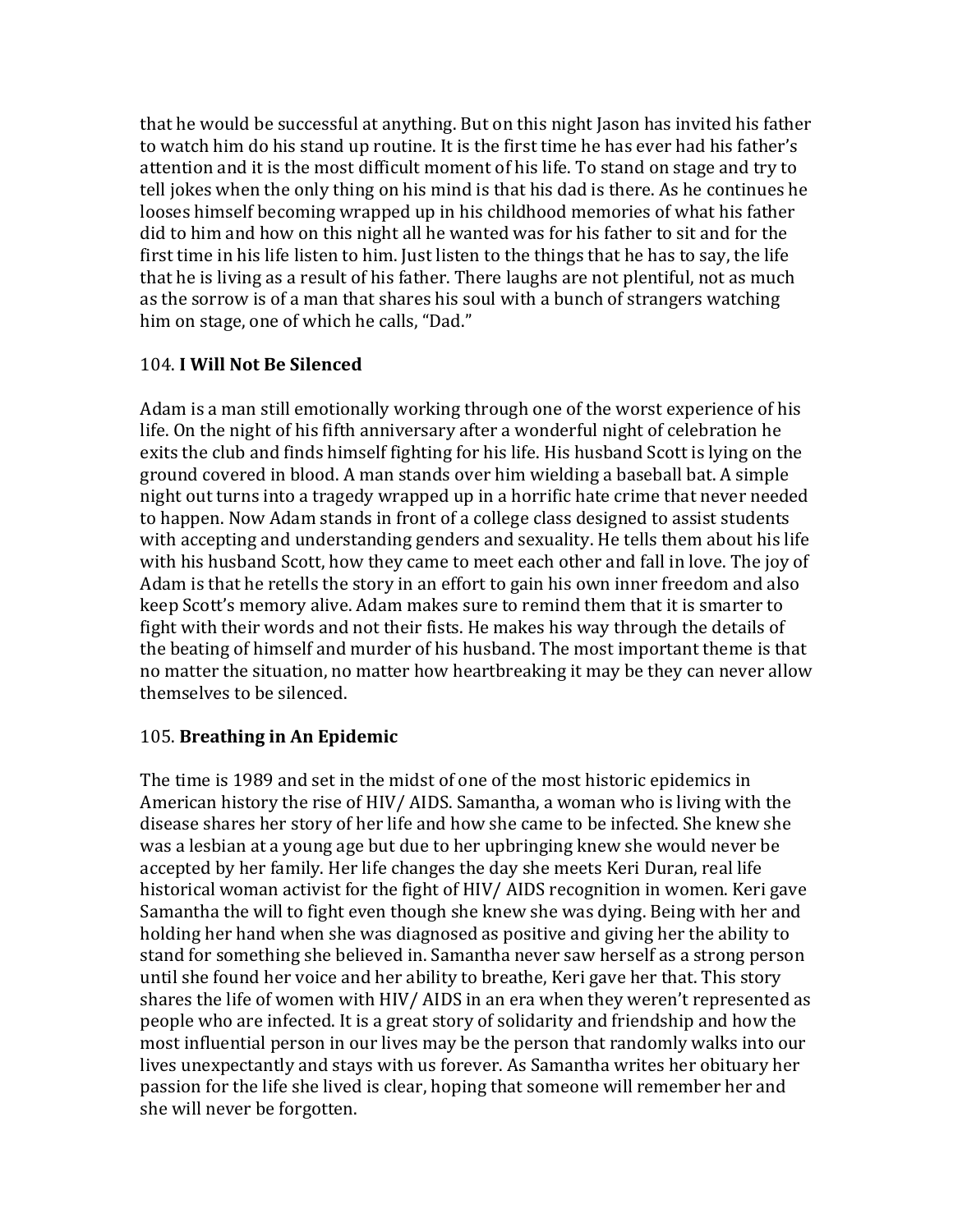#### 106. **True Painters Brush**

Radley is a man trapped in a number of different worlds. He is a man that grew up the child of a genius painter father and a mother suffering from schizophrenia. When his father leaves him his mother obsesses over the dirty child that has brought this loneliness into her life. Radley was never the same. Her obsession became his and in short amount of time he became as obsessed as his mother was. Washing his hands until they bled, and viewing himself as dirty and worthless, but with this also became an obsession to create perfection which he manifest in his art work as well as his plastic surgeries. His artwork speaks to his obsession and it has made him famous. His obsession comes to a head when at his art gallery show his mother attends, not to support but to remind him that he is still, after all these years, nothing. In doing this the mutilation that Radley felt inside of him forces it's way out. It is not until he is forced to look at himself for who he is, not who he believes she has made him, which he begins to heal. In the end we see a broken child grow into a broken man and realize that sometimes we don't get a happy ever after because our mind won't take us there.

#### 107. **Back Home**

When a teenage Sophia walks into her high school calculus class it was just like any other day, until it wasn't. In the midst of last minute cramming she realizes that the room is nearly empty and the mood in the building is off. Students running to leave the building and others broken down into tears in the hallway, what is happening? She looks to her phone and sees four missed calls from her mother. When she finally connects with her, her mother is in tears and screaming, warning her not to come home, they are being actively deported back to Mexico. Sophia, an only child, has nowhere to go and on one to help her. The students are separated and sent to foster homes where abuse ensues and finally Sophia decides that going back to Mexico is the best thing for her. She doesn't know if her parents are there, she doesn't know what she is going home to but she packs her bag and sneaks away into the early morning and the heat of the desert making the trip back to Mexico on the same trip that her parents had made with her many years earlier. As she walks, the heat overcomes her. She can feel her life leaving her body and all she wants is to see her parents again. She looks for them in the heat of the sun beating down on her. She finds them off in the distance, or what she believes to be them. She uses her last piece of energy to make it to them…reaching for them…to her last breath. **(\*Actress has moments of speaking Spanish.)**

#### 108. **Symphony**

Hero stands before us as a beautiful, well-put together woman in her mid-twenties. She is very well spoken and warm when connecting with the audience about her life. She is a conductor. Her love for music goes back to her mother who introduced her to classical music when she was still in the womb but it made all the difference. When she was young she witnessed her mother express her passion for music and express that when played correctly music was like poetry, in it's finest form. Her passion for music stayed with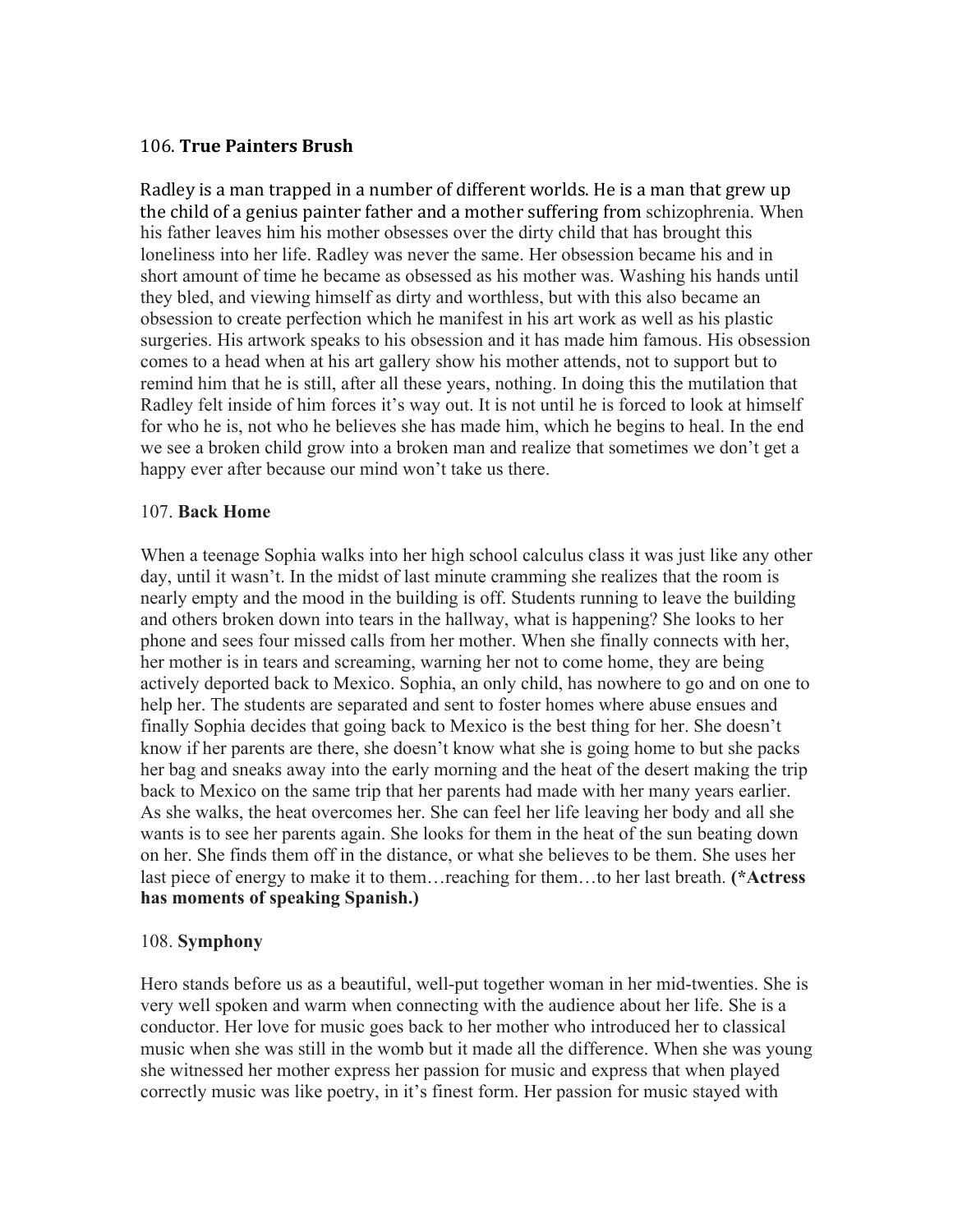Hero her entire life, as did the demons that afflicted her mother, or did they? As Hero continues to share her life with us we begin to question if it is true or if it is fiction. Did she really go to college? Was she really the first woman to conduct the New York Symphony? Was any of this real or just a piece of her imagination that she captured from her mother? As the story unfolds we learn that Hero's mother died as a result of her fight with paranoid schizophrenia. Hero has moments in the performance when she sees even speaks to other people who are not present to us. Even though the symptoms are there is her success as a conductor, her memory of her childhood and her present life, is it as real to us as it is for her? Is it possible to be sick with something as debilitating as paranoid schizophrenia and still stand tall at the podium and make music? As Hero conducts the passion is real. As she speaks her life is real. As she connects with the audience the story is real. But when someone is sick does truth bleed into fantasy so strongly that everyone involved is questioning, "What is real?" It is a beautiful story that makes Hero wonder if she's sick at all or if she's just a brilliant musician, creating poetry through music. It is quite glorious.

#### 109. **Hero**

Joey is a young man sharing one of the most difficult stories of his life with us. He starts by telling us about his little brother Peter who is mentally delayed but that never stopped him from doing anything he wanted to do. But his favorite thing to do was to watch G. I. Joe on television and play with his Army men. He loved and appreciated the police and firemen so that when he was at the park and the sun was going down, he didn't understand why Joey was yelling at him to "stop." As Peter runs towards the police officers, who have their guns out, and are running towards him Peter has not a care in the world. In this child like mind he is playing the best game of cops and robbers with his hero's. As Peter plays with his toys in hand Joey tries to get him to stop running, stop moving but he runs with the greatest innocence is in the fearless mind of a child. And on that day as Peter bled to death on the playground after being shot by the police as his brother Joey held him. Peter never stopped smiling even in pain and when he took his last breath it was in that moment that he told Joey that he loved the show G.I. Joe because his brother's name was in the title. He loved his brother because he was his true hero. Told from the perspective of the older brother with flashes of his little brother constantly present we see the joy and pain of a dynamic duo where one is taken too soon and the other must pick up the pieces to be able to see the light that is always possible even when one light has been burned out.

#### 110. **Defender of Men**

Alexander is a man with a difficult past. He reveals that he is homeless after he talks about the zombies that he sees all around him. The people that come and go on their daily business not seeing what they are missing that is right in front of them. This idea is explored when he talks about his relationship with his father, a military man who he never felt loved him. His father blamed him for the death of his wife who did not make it out of childbirth, which he never let Alexander forget. Through the telling of the story we learn that Alexander joins the military in hopes that he can replicate his father's success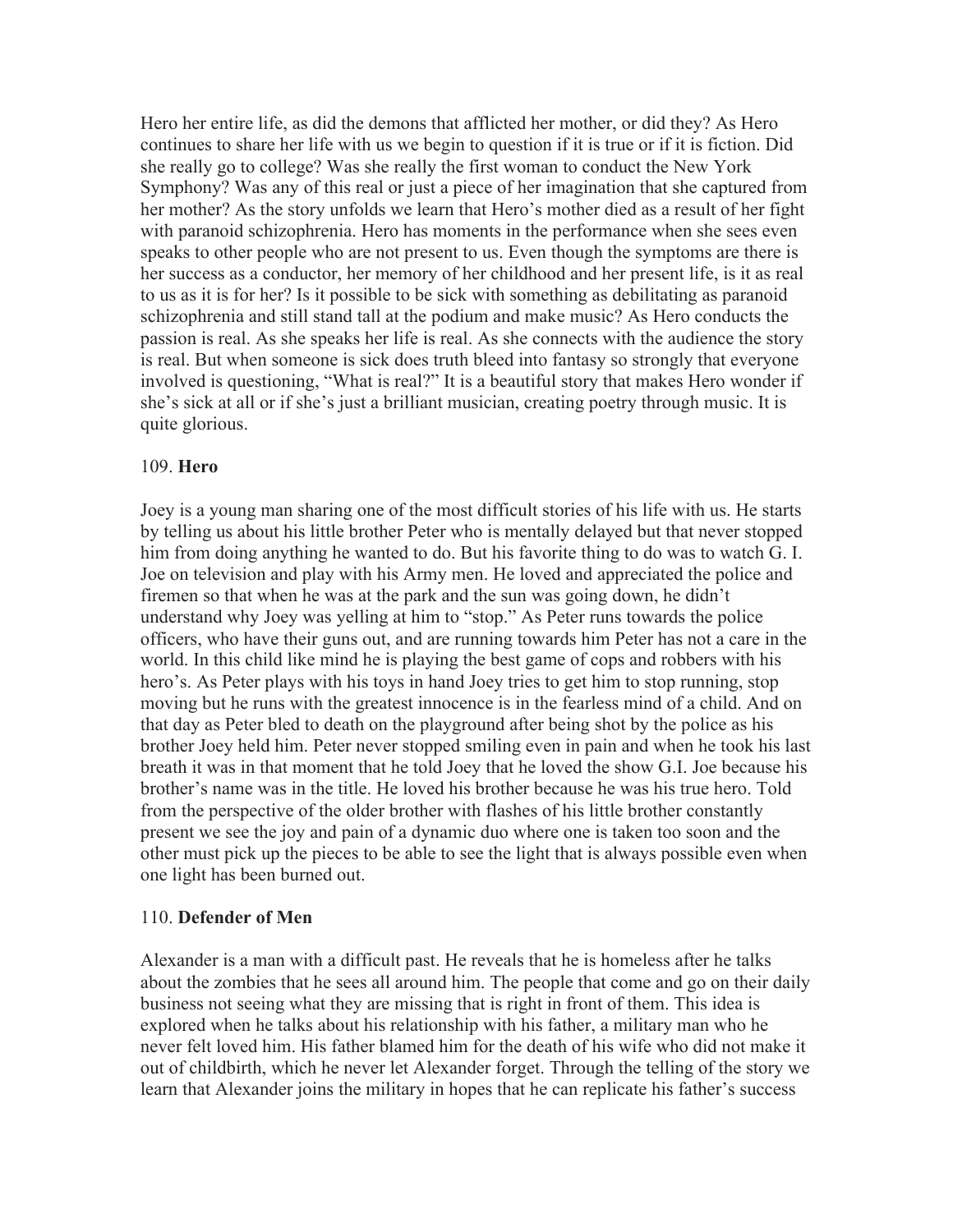and gain his respect. But no matter what he does, his father makes it clear that it will never been enough. His efforts to gain this relationship with his father drives him to dark places he never thought he would get to and cannot come back from. After serving in the military and never getting any love from his father his life became too much for him to handle and he was diagnosed with PTSD and honorably discharged from the military. Upon his return he tries to connect with his father who continues to attack him on his present situation telling him a real man would be able to balance his life. Alexander then takes to the streets as he sees it as a better way to live than with his father and the constant hatred he would get from him. It is after he is beaten by a group of teens who try to take the one connection that he has with his father; his military jacket that gives him clarity. He realizes that what he needs to do is move on. Hopefully he'll be able to move forward, but it's a hard life he lives, however he will not be a zombie. He will live and he will keep pushing on.

## 111. **Weight of the Boulder**

Raymond, an African American man stands before the audience normal enough, unassuming enough, nonthreatening enough until he begins to push a boulder. Desperately he tries to push this boulder up a hill, hoping that he can push it to the top so that in that moment when the boulder hits the top it will then roll down the other side eliminating the pressures that he feels daily. Much like the story of Sisyphus this story follows a young black man as he shares the life that he is living. One where he feels the weight of the world, represented by the boulder, on his shoulders. He wants to be successful, he sees that in his future, but only if he can break through all of the things that are standing in front of him, holding him back, pushing him down, forcing him to go in another direction. Told so passionately it is almost poetry this young man makes the day-to-day life of a black man in Anytown, America in this day and time a story that will resonate and hopefully gain a level of understanding of what it truly means to be a young black man in America. It is a hard hitting slice of life, a look into a world that is full of men believing they are being hunted, living with targets on their backs, still trying to push forward. Using the visual of the boulder much like Sisyphus he pushes and pushes hoping that if he works hard enough he can save his own life. Hoping that if he tells his story loud enough someone will hear and want to lend him a hand. Hoping that before he loses his ability to fight that he makes it to the top of the hill so that the weight can be lifted, and he can be free.

## 112. **Lullaby**

Mayuki is a half Japanese half American woman in her mid-twenties telling a story set in the backdrop of 1970. It is the birth of her daughter that reminds her of her childhood and how her mother affected her life. The scene opens with her holding her daughter and singing a lullaby in Japanese. It is a song that her mother sang to her all of her life. It was the love that her parents had that taught her how deep love could go. She speaks of World War 2 in Japan where she was born and the time that her parents by chance met in the middle of a street in her small town. Her father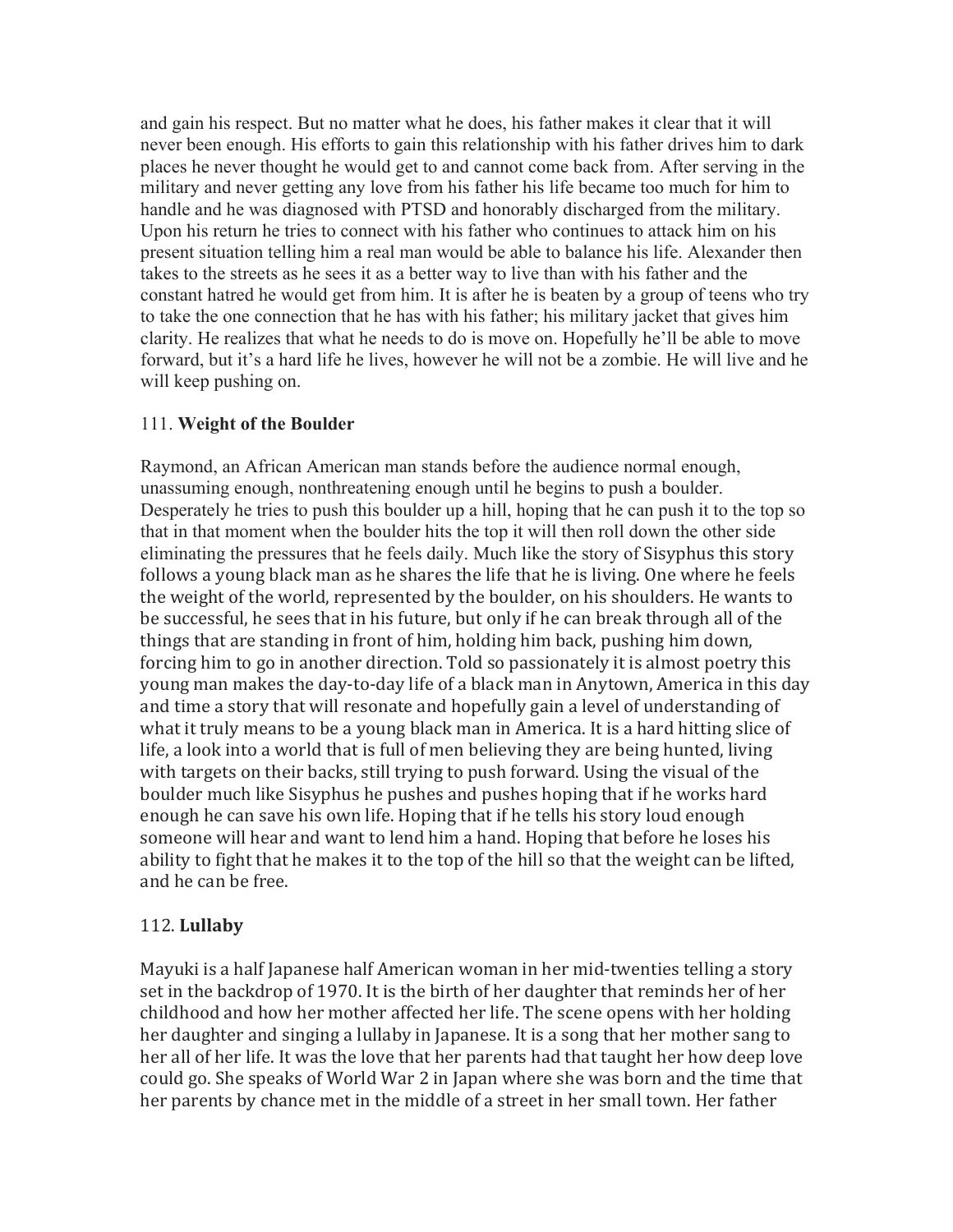was in the American military and they saw each other and from that moment on were in love. After the war they moved to New York City where Mayuki recalls taking her first step off of the boat and into America. Her memory of that day is vivid. She talks about how American's were not so welcoming to Japanese people after the war. Her mother would be accosted, but it was better and safer than the war-torn country they had left. Her memory comes to a head when she talks about the day her mother was murdered in front of her by a man who hated Japanese people. As a child it was difficult to experience but her memory is vivid of the day she walked into the grocery store with her mother and heard her being verbally attacked that turned into them running down the street and the man following and killing her mother. The story is compelling as her memory is so clear to her because she lives this story every day. In the end she takes her daughter to the pier where she first stepped foot into America. A place where her parents fought to get her and a place that she was able to go through the worst loss of her life and still move forward.

## 113. **Tears Run**

Javier is a teenage Hispanic young man standing in the office of the people that he believes have detained his father. He holds a gun to all of the hostages and gives them a choice, take him to his father or die. As the story unfolds we hear Javier's story of how he arrived in America as a six-year-old boy with his father. The trip started with his two older brothers but they did not make it. His mother died in childbirth and the only thing that he has is his father who has now been taken away. His goal isn't to break him out, it is simply to be able to see his father again, hug him and tell him that he loves him. His story is one of passion that should make the audience question exactly how black and white the concept of deportation is. Javier's story is compelling as his father prepares them for "the race" he finds himself reflecting on times in Mexico where he sat outside of a bar to watch the track and field events of the Olympics. This was the story that his father used to prepare them for their run, they were all preparing for the Olympics. When the night came for the run they all got to the starting blocks and the race began. His reflection of this moment in his life is heartbreaking, he watched as his brothers began to vomit blood and have seizures. He didn't understand why they his father left them in the desert or why he was strong enough to finish the race but they weren't. His mind is racing as he, at moments points the gun at the hostages hoping someone will take the humanity side and not the job side of their choices and let him see his father. As the police sirens approach he realizes that he will never see his father again but he ask them if his father cried when they picked him up? If he didn't he would cry when he found out what his son had done.

## 114. **Anatomy of Darkness**

Alejandro, a Hispanic man, sits in a hospital gown recovering from the worst life experience any father could ever live through. He tells the story of the process of setting the wheels in motion for him and his young son to be trafficked into America.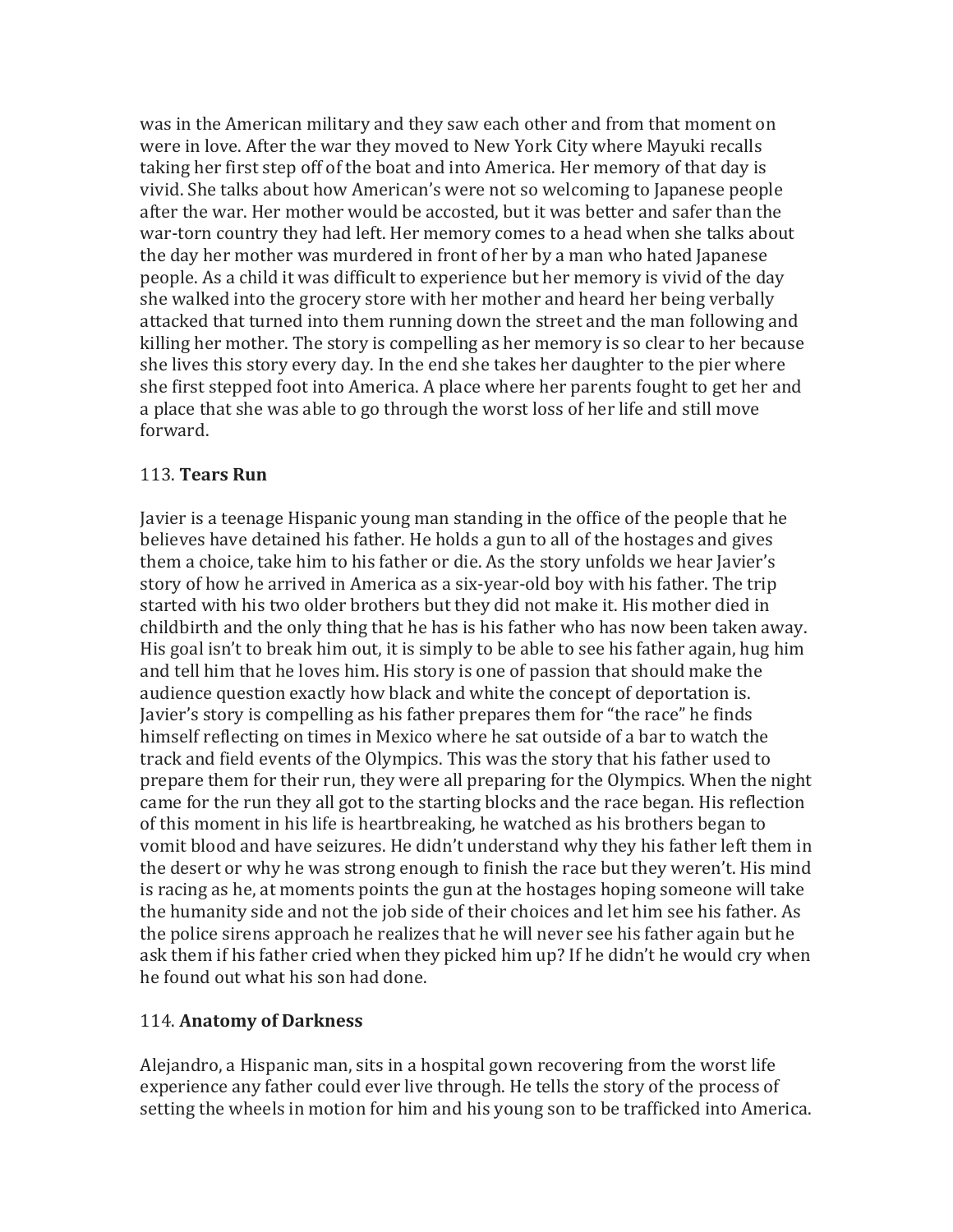The journey is well thought out with a handful of rules that they must follow; stay silent being one of them. As the story is told we see the other side of this tragic situation as told through the eyes of the driver of the big rig that is bringing them into America. These two men never encounter each other but in a split screen type performance we see both of their realities, stories and journeys unfold seemingly at the same time. No air in the rig, twice as many passengers', no light, no way out. On the other side is the silence of not asking questions, no access to the back of the truck, a family to take care of. As the story builds both men begin to see the truth of their situation for what it is, terrifying. As the trip nears its end Alejandro realizes that him and his son are not going to make it but the unknown of what might happen to his son if he lives longer is enough to make him take his sons life. While the driver makes the delivery after driving for miles listening to the passenger's in the back scream and yell for their lives, he leaves the rig, calls the police and never turns back. Alejandro lives to tell his story but must forever hold with him the secret of how his son died. Many others died that day. This is a heartbreaking story of survival and what happens when humanity is challenged, set aside and sadly absent.

#### 115. **Pink Roses**

Ellie is an older woman who is humming and enjoying herself as she tends to her garden. As she works with the garden something changes in her. She holds a flower in her hand and it brings back memories that she does not want to relive but she does. She tells us of her childhood that consisted of her father constantly beating her mother. She recounts living locked up in her room behind three locks that her mother put on the door to keep her safe. But Ellie could always count on hearing her mother run out of the house and as the door slammed she could see her from her bedroom window sinking her hands into her garden. Until one night their fight ended with Ellie seeing her father washing blood off of his hands and her mother was lying dead on the floor. It was in that moment that she lived secluded in her room as her father drunk himself to sleep nightly and she had no friends. But when her neighbor Troy begins to take interest in her, she changed, she began to grow. However, as she lets down her guard she arrives at prom and after a great night finds herself in the middle of the fight of her life during a brutal assault. She finds her way home to her drunk father who hugs her, as she stands before him bruised and bleeding and tells her she looks just like her mother. There is something about the life that the flowers give that connects her to her mother, and to her life's tragedies. 

#### 116. **I Don't See Me**

Brian is an African American teenager who shares his frustration with the required text of his high school. When asked to reflect on the connection that he has with these men of color he doesn't see the connection. He begins to question why all of the black men they study died horrible deaths. Why they aren't allowed to say the "n" word in school but the books they read have it plastered all over it. Why there are no black men that they study that weren't massacred for having a voice and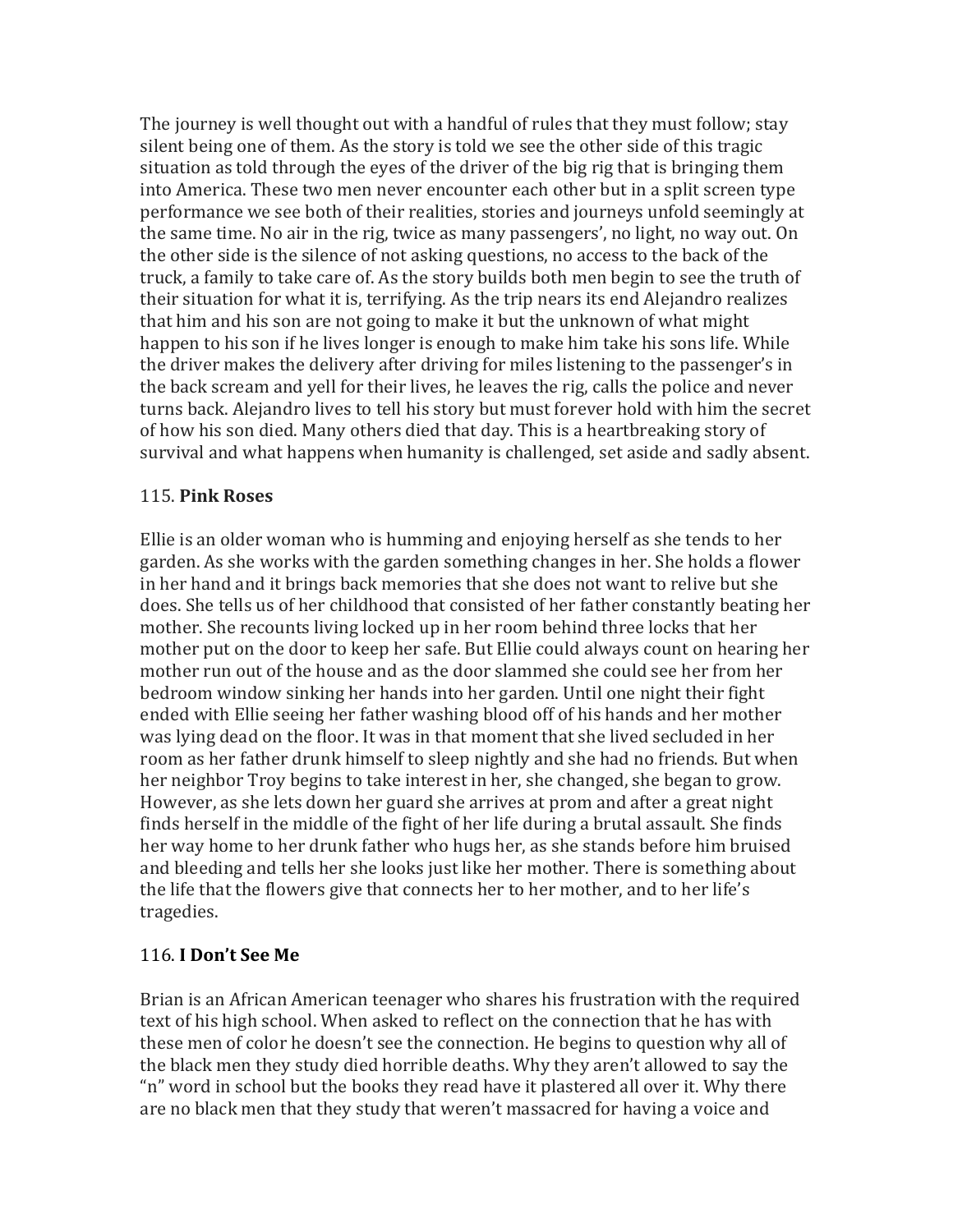using it. Why he doesn't get to read about black men like his father who is present, working, a positive role model for him and his friends, but he is not in the books, plays, history books or required reading. The positive things that his father does for him and with him, the time they spend together, the things he teaches him about being a man, and the love that he gives from a living, breathing, African American man. It is a powerful, personal and heartfelt conversation that he has with the audience and a reflection on what young black boys see and how some of them feel. How he responds to his white classmates that are surprised by his father's presence in his live, it saddens him, but he knows the ignorance they speak is in response to the reality that the world has set on the African American father. Brian's story is one that needs to be heard so that he can be validated in the world he is living in and the social norms that he is fighting daily.

## 117. **Mother Instinct**

\*This piece is written for a Korean woman but can be easily edited out to fit any race and still tell the story to the fullest.

Mi Sun stands in front of a mirror looking at her pregnant body. She is not happy about her present situation. We find out that her husband left her when he found out she was pregnant because he didn't want a child, didn't want any change. Mi Sun is adopted and talks to her adoptive mother sharing with her that she doesn't understand how a mother could give her child up. She wonders what her birth mother's mindset was to get her to do what she did. As the scene progresses Mi Sun's stress level borders on depression but she tells us she has refused medication, so she can keep her baby girl safe. He adoptive mother tells her she is concerned about her wellbeing. Mi Sun begins to show symptoms of a disorder called Trichotillomania, a disorder where the person pulls their hair out as a way to deal with their emotional stresses. Mi Sun does this uncontrollably throughout the performance. She finally goes into labor and the baby is born, and when she holds the baby for the first time she begins to understand what motherhood really is…having the instinct to know that she was not ready to be a mother. She realizes that her daughter needed what she couldn't give her but hopefully someone else could. In a very emotional moment Mi Sun gives her daughter back to the nurse and instructs her to never bring her back. Sometimes the things that we want the most in our lives are out of our reach for reasons beyond us, but the strongest person is able to see and realize that they are not capable of it.

#### **118. Song of Survival**

Danielle Moretti is a woman in her early thirties in Italy in the midst of World War II. She begins her story telling us about her present state, she is in a single cell in a concentration camp. The reason she gets a single cell is because she is a celebrated Italian opera singer. The story goes on to her reflecting on how her family was broken apart, the day she sang sitting with her mother on the piano for the first time, her brother being drafted, her mother running away early in the resistance to the day that the soldiers came to her village and took them captive. A beautiful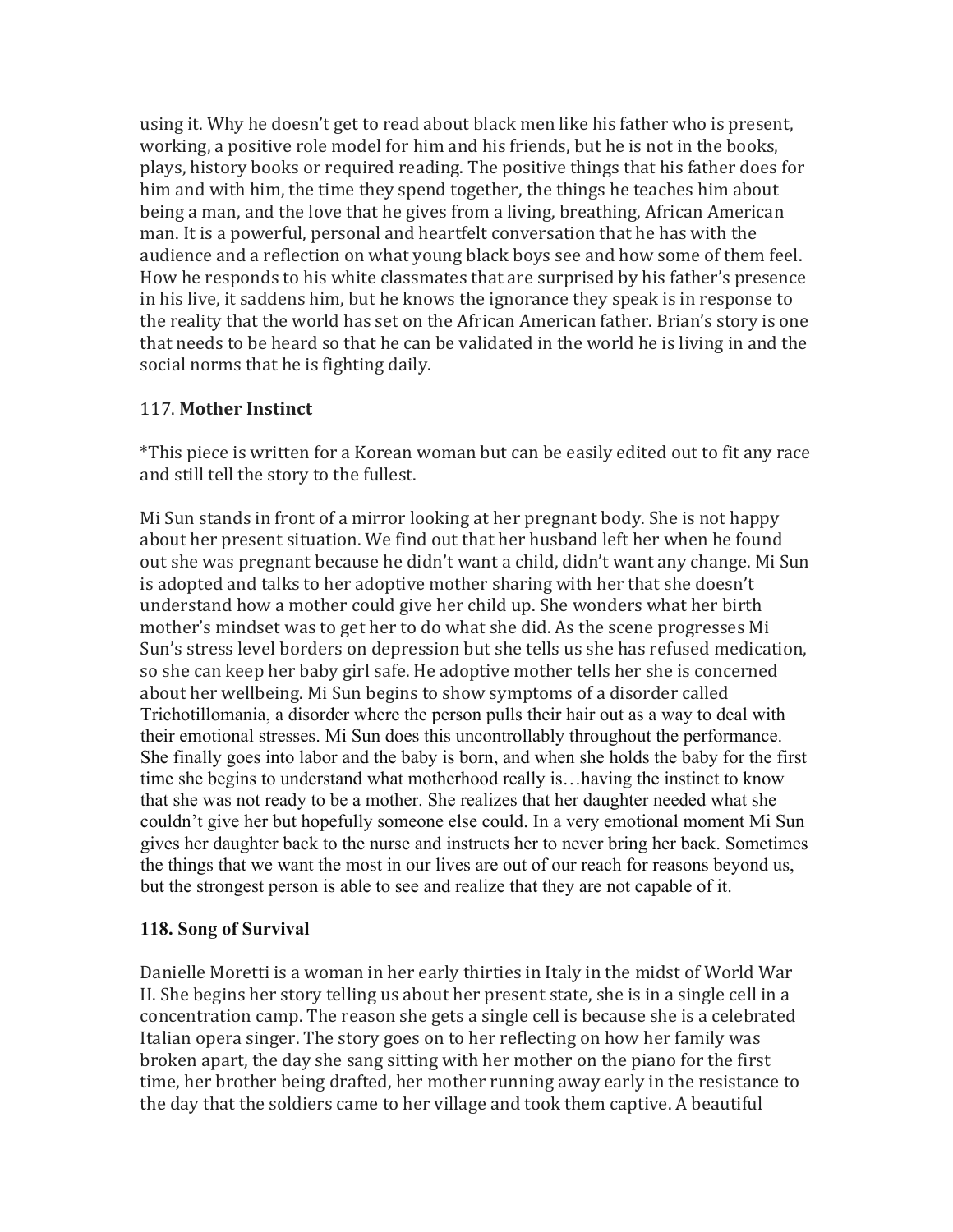moment where she saves the lives of the other people hiding by standing strong and singing to take attention off of a crying baby. She is a true fighter. Flipping pages trying to figure out what song she is going to sing that evening for the military men she must perform for. Her climax brings her back to all of the things that she has lost and how she is being rewarded for her voice but is so lonely she would rather be with her people. In the last moment she decides that she is going to sing a song that will probably get her killed. A song in Italian that was written specifically about the resistance of the Italian people during the war but she is resolute in her decision, the last notes she will ever sing.

\*\*\*Actress will need to sing in Italian, this can be shortened within the piece to make it easier for the actress performing. \*\*\*It could also be completely cut out of the performance and still tell the story adequately.

## 119. **Pure White Flowers**

Mary is a woman in her twenties walking around in circles in the white cell that she now calls home in the mental institution that she has been confined to for the past few years. She shares with her doctor the answer to his question of the day, "When do I feel my mind started to break away from me?" This question takes Mary into the story of her childhood where she was at first the only child and then her life changed when her little sister was born. Her parents started paying more attention and giving more love to her than they did Mary. Mary found herself getting her "attention" from her Uncle Ray who had moved in. A counselor at a local high school, everyone thought he could be trusted. Through the eyes of Mary, we see what she saw living on the farm, loving her little sister but not understanding what made her so special, trying to come to terms with her Uncle's choice to abuse her and not her sister and the sad reality that her parents and sister knew and turned a blind eye. Finally, Mary's mind breaks, and she finds herself playing with her sister on the highest beam in the barn a place that they weren't supposed to be. But as children do they laughed and played and climbed until her sister Becca fell and died. Was it an accident? A push? Mary shares her honest soul with her doctor asking him to, just once before she dies call her beautiful. As beautiful as the white roses that she fell in love with at her sister Becca's funeral.

## 120. **Cooked to Perfection**

In the fashion of the most perfect cooking show chef Julia Child we have Sylvia. She is a well put together, happy and exciting chef preparing a meal for a live studio audience. As the scene starts she expresses some of her best secrets to hosting a perfect dinner, seasoning ideas and other things a host with the most success would do. As the camera continues to roll we see Sylvia come in and out of the story that changed her life. She shares how she met her husband Toby, how they fell in love and the joy they had. It is in the midst of watching her cooking her dinner for the evening that we see a side of her that she fights the entire scene to properly hide with smiles. Going back and forth from the truth of her husband's cheating and how their relationship ended. In the end we find out that what she had been furiously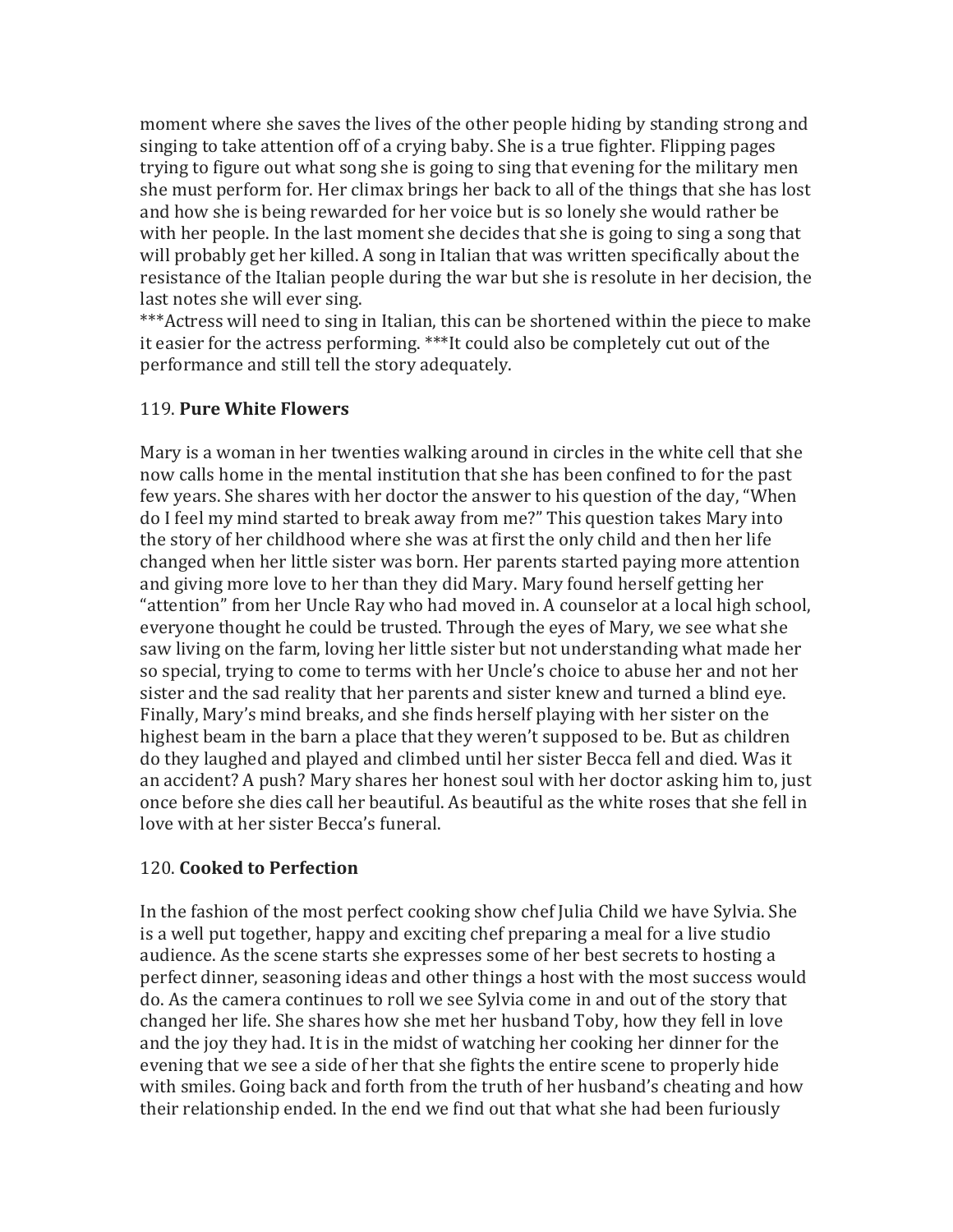"cooking" the entire time was the best kept secret. Using the tools of her trade, the knives she made her career with, the kitchen she had been given to work in, the seasonings she had come to love and all of the things she truly loved were wrapped up in a man that was no longer there. Her husband's infidelity affects her in such a way that the cannot share her life with him any longer. A love story of a woman scorned and how that heart break turns deadly. In the last moments she takes the "meat" out of the oven, sprinkles on the last seasonings and presents it to the instudio audience. She has properly named it after her husband.

# 121. **Wishes**

It is said that the cycle of abuse is one that can be broken if the abused realizes their power and doesn't allow it to continue. This is the story of a woman in her late teens celebrating her daughter Joy's birthday with a cake, candles and of course a song. But unlike most children's parties this one isn't attended by anyone but Jasmine because on this day every year she closes her eyes and makes the same wish of forgiveness. Having grown up in a horrific home with an abusive father who targeted her mother until she was old enough to play the role that her mother would have played. The beatings, the secrets and the wishes that never came true. But when she finds out she is pregnant she must now make decisions for her unborn child to end this cycle of abuse. With the little bit of power she has left she makes the ultimate decision for any mother in order to save her daughter from the life that she has already lived. So, on what would have been Joy's birthday she celebrates her memory and wishes that one day she could feel like she has been forgiven for the decision that she made.

# 122. **Adventures of Moon Boy**

Billy is a man in his mid-twenties that suffers from a rare disease called Cherubism. Its main affects are that it creates a "moon" shape in the face. Some call it "Buzz Lightyear Disease. Billy was born normal but as he grew his face began to stretch and his eyes bulged which took his parents to the doctor to get the diagnoses. He stands before the audience today as he introduces himself to his classroom of students. He addresses the elephant in the room, his face. He shares the story of his father leaving, his mother becoming his world while always telling him the truth and making sure that she created a safe haven for him because she knew people were going to be cruel to him. It was his senior year in high school that altered his universe. The day of the senior prom he looked great, sat alone and enjoyed his snacks and punch. Then his life changed when in the last five minutes of prom he had his first dance with a girl- just one dance, and in that five minutes his life was changed forever. When a group of boys assault him he gives up for a moment, thinking that maybe if they beat him enough the doctors will be forced to fix the face that he has been cursed with. After spending months in the hospital, he wakes up to a new life, the one that he didn't know he would ever be able to live. This is a story of looking in the mirror and being honest about what is seen in the reflection, taking that reality and making it work for you. It is also a story for all ages in being able to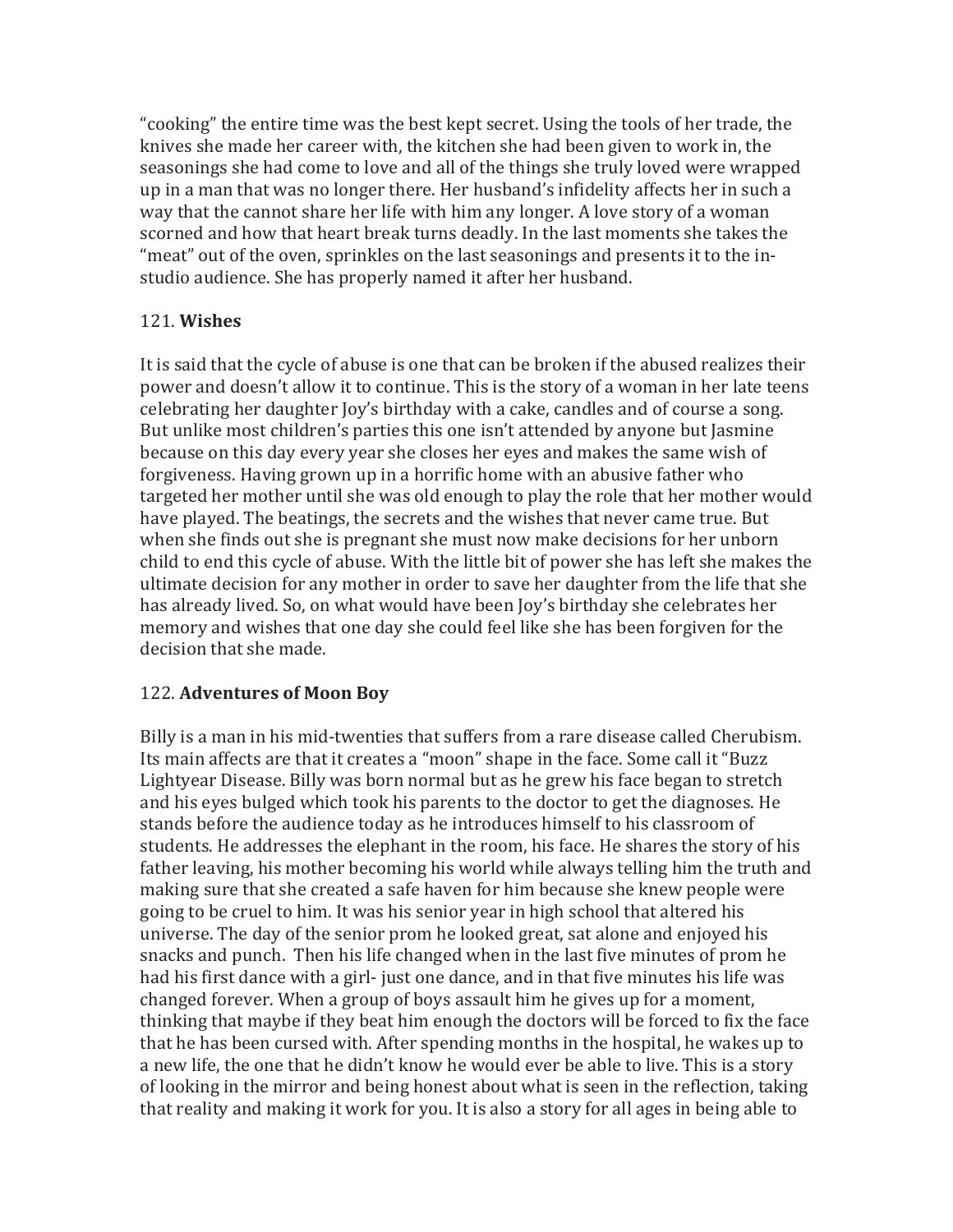find your joy in all of life's' situations. Billy has a beautiful story, soul and to see inside of it if only for a minute is a gift to your life.

#### 123. **Knit**

Brittney is a troubled woman in her early twenties who is an addict actively in recovery. She finds her courage, solace and acceptance in a knitting class at the local church. She never shares with any of the people in the class what she has been through but rather just sits, listens and learns how to fight her way back to a balance after the loss of her daughter. Her daughter Jasmine didn't die but rather Brittney decided to give her away after she is born addicted to the drugs that Brittney had put in her body. How could she stop the cycle? For her walking away from her daughter Jasmine was the most difficult thing she has ever had to do but like any good mother she put her child first. Through the scene she reveals her constant search for love in all the wrong places hoping to find it in a child that she doesn't know how to love until she is gone. There is something about the inner weaving of the knitting that gives her clarity. Sitting in a room full of people who have lived so much life and as they tell her how lucky she is to be young and have the chance to not make the bad decisions they made she is internally wanting to tell them that they are constantly saving her life with their acceptance, love and wisdom. Life at times can take us on an unexpected ride but it is the recovery, living through the grief and moving forward that may be the biggest testament to life and all of our life choices. This is a story is heartbreaking for the child and for Brittney who as a child just wanted what we all yearn for, love.

## **124. Stranger**

On what seems to be a normal day a man walks into a bar and approaches another man, sits next to him and begins a conversation, simple enough...as it seems. This is a story that crosses from one world into another when a stranger comes in and starts a conversation with someone that he knows but this man doesn't know him. As the story unfolds the stranger tells the man about parts of his history, his life and his family. He explains to him that he is from another time where things that die live again. The stranger recounts to him a tragic moment in his life that changed him forever and he is still holding onto the guilt of it telling him that this is the reason that he can't move on with his life. In the end the stranger shares with him how he knows him. How the stranger is in fact his brother and that in a world where everyone has an opinion that they have to and voice sometimes those voices become screams and decisions are made that affect people for a lifetime. In the world of the stranger all things that have died live again and he is one of them. By the end of this story he reveals that he is sitting next to his brother that lived, because their mother experienced a tragic situation that forced her to make decisions that forever affected both brothers and the lives they are living right now. This story shows us that sometimes outside forces can come in and change our perspectives on decisions that we have made and also the decisions others have made that affect us.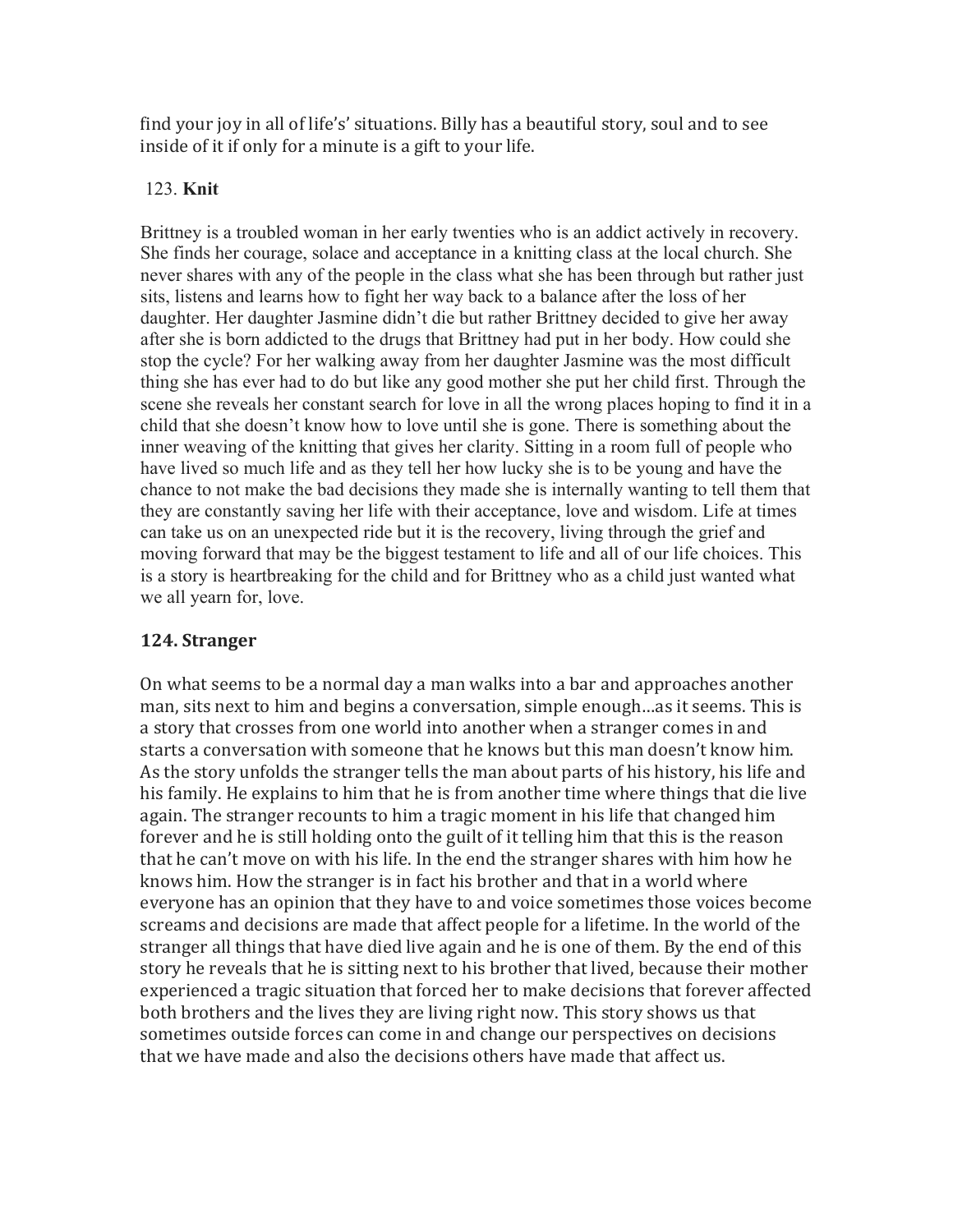## **125. For the Love of Ireland**

Miren is a lovely woman in her seventies who is preparing to give the speech of her life. She is not a politician though her story is wrapped up in the politics that plagues Northern Ireland for decades coming to a climax on January 30, 1972 with an event that came to be known as Bloody Sunday. On the anniversary of the event she has been asked to speak as one of the only wives that is still alive from the 14 men that died that day in peaceful protest for the civil rights they believed they deserved. Miren goes back and forth in time talking to the audience at the event and to the events leading up to that deadly day. She was a simple Irish Catholic girl that wanted a simple life but that is not the life that she got. Her husband joined the resistance and on this day, he didn't come. Miren made the decision not to bury him as a part of the resistance but rather keep that private though the survivors knew. For her, he was her husband, the man she'd hoped would be the father of her children- she lost all of that on that day. It was a day that she will never soon forget but on this day she will do as she has been challenged to do, "Tell us what happened from your perspective on this day. It doesn't have to be pretty, just honest." Miren breaks her silence and tells the truth of that day for her. The activist her husband was, the organization he joined to make their life better, the government soldiers who took his life, and the reason she kept his position a secret. A love story of sorts, she never forgets him, never loves another like him, and holds his memory with her daily.

## 126. **Gratitude & Affirmations**

What is your purpose? Charlie Rossen is like any other man in this world. He works hard for what he believes in, dedicates his time to heling other people and has even experienced death firsthand. Charlie, a young man in his early twenties, tells the story of when he decided it was time to come out to his parents that he was gay. Is there ever a good or right time? But he knew that his mother would understand, make him cookies and accept him for who he was. But he was disappointed to find out that this reality would turn her against him and she would tell him to not tell his father. But the next morning he does exactly that, owning his new-found strength in who he is and feels he has always been. He then takes it one step further when he gets to school. His friends always bullied the kids that were different including the gay kids, and Charlie always did nothing- said nothing. But on this day, he stands up for one of his classmates who is too afraid to step into the shower because they are there. Charlie lets him know, he's not the only gay person in the showers. In this moment his friends turn against him and beat him with a pipe. After many months in the hospital he recovers with a new found need to live out his purpose. He runs a food pantry that serves the homeless. The people that he feels are ignored and avoided but what he realizes is that everyone deserves to experience the gratitude of others and makes affirmations a part of his daily life because it is his purpose. Everyone has a purpose and through his experience Charlie found his.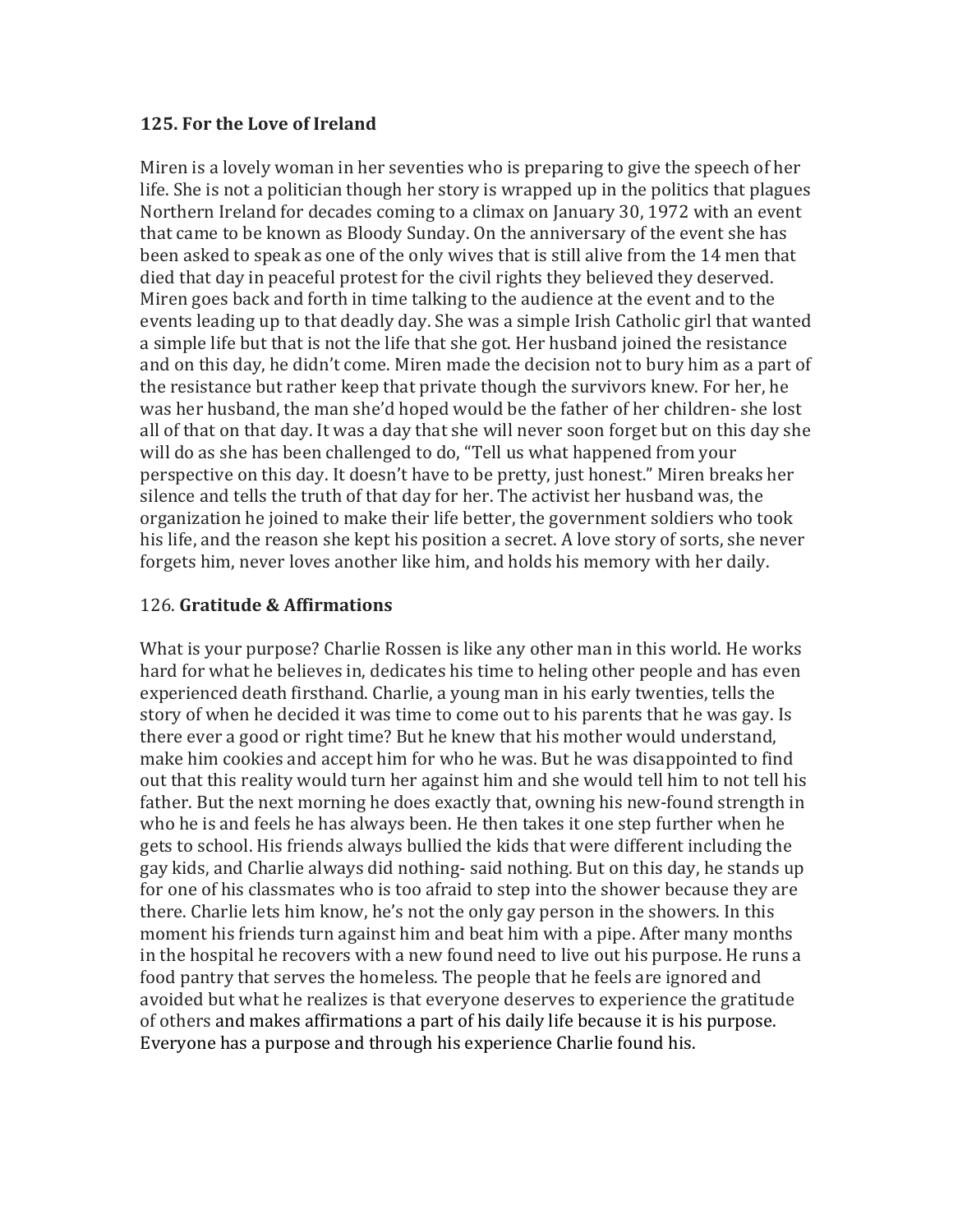#### **126. My Life on the Ledge**

Jemma, a woman in her early to mid-twenties stand before the audience on the ledge of an apartment building that she grew up in. It was the one place as a child that she felt safe. After her mother finally leaves her abusive father leaving Jemma behind, she must figure out how to maneuver her life alone. Her father was not a nice man, but Jemma was his princess and he always treated her better than he did her mother. But as the bills pile up and he loses his grip on reality he tells her that she is no longer his princess but his wife. As the abuse ensues and the stack of bills becomes a mountain, he believes the only thing of value that he has, is his daughter. At age eight he drives her to a location, pushes her out of the car with tears in his eyes selling her to a man who traffics women and children never to be seen again. Jemma then lives a life of drugs, abuse, and unspeakable realities for many years until in a matter of seconds she sees a moment to take her freedom back, and she does. She slips out of an unlocked door and runs, runs, runs back home. She climbs to the roof of the building and for the first time in many years she takes a breath. A free and clear breath. She remembers her mother telling her that if she loos over the edge, she can see the wings of angles floating up to Heaven. Will she be able to hitch a ride on them, or will her captivity keep her balancing on the ledge for the rest of her life.

## **127. Family First**

Beverly, an African American woman in her mid to late thirties is the pillar of hard work. She is presently working a number of jobs, taking care of her three kids and her sister's two kids while she is in rehab. This is a story of heart and embraces the importance of loving your family always no matter how difficult things may get those are the people that you hold onto the tightest. She recalls her time as a child, being homeless and the things that her family did to be able to stay together. She points out that through it all being together was the main goal. Until the day comes that they were taken way and put into the foster care system, it is this experience that keeps her working so hard to care for the five children under her care. Living in a housing project in New York the daily struggles are real but she keeps her focus all on the kids and making sure they have what they need, and some of the they want. Working three jobs she does all that she can to keep them in after school activities so that their mind is on the positive and if anyone is going to struggle and stress it is going to be her. It isn't until a simple request from one of the kids that she must say no to does she realize that she is slowly killing herself to put her family first. It begs the question, what would you do to support your family and keeping them together? Would you go to jail, be homeless, sacrifice all the things that you've worked for? For Beverly the answer is simple, yes.

## 128. **Caravan**

Alejandra is a Honduran woman in her mid-fifties who is preparing for a very important visitor. On this day someone is coming to her home to interview her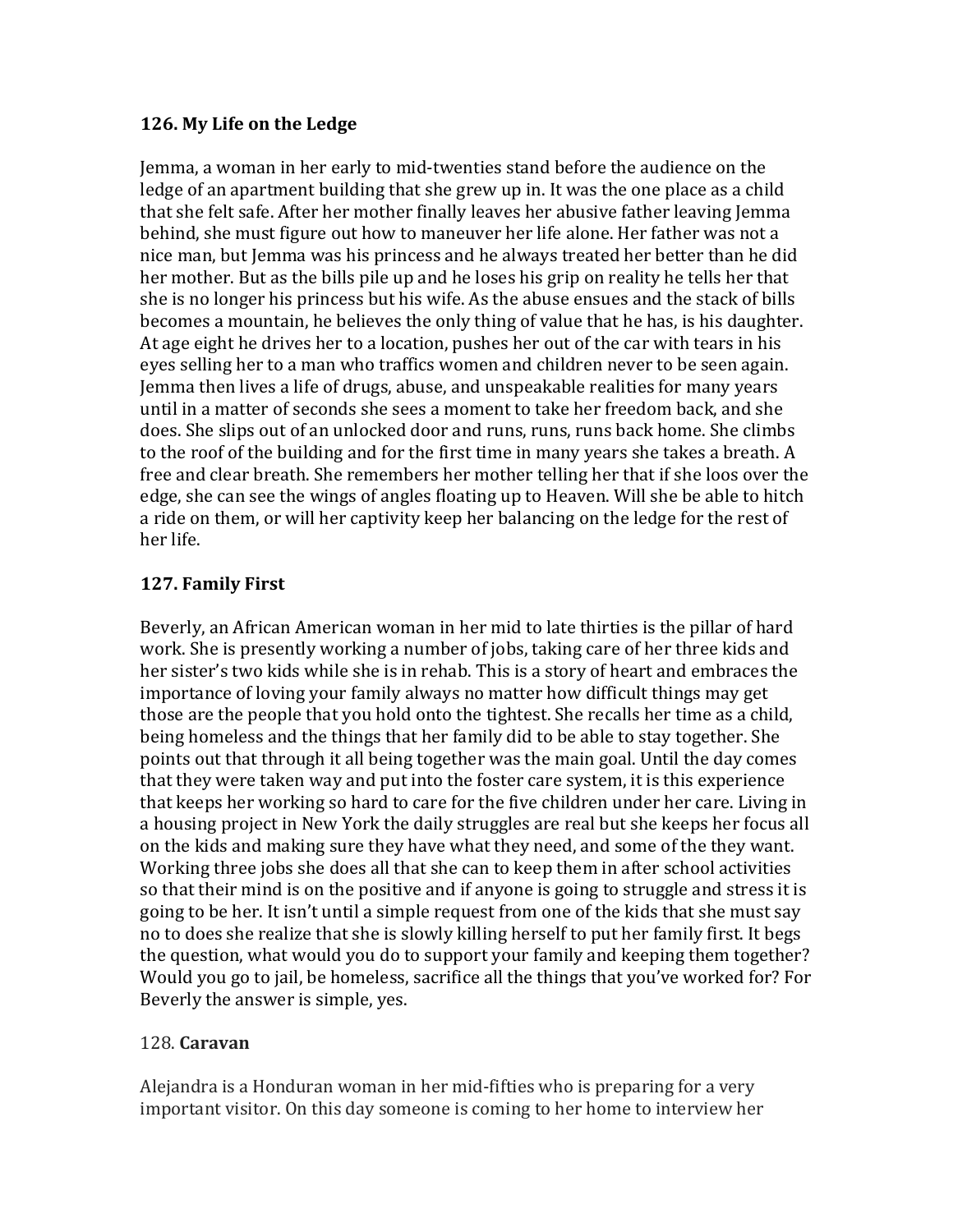about the trip that she took forty years ago in 2018 from Honduran to America. She was a part of the Caravan to America and it is now about to be added into a history book. It is very important to Alejandra that the interviewer get the story right. She tells the story of why she needed to flee her home country, the murders of her father and brothers and the day that her mother told her that she had to leave. With a backpack and a bible in hand she joined the caravan. Her story is compelling remembering all of the humanitarians who came out and fed them, gave them water and rides to get them closer to the border. The deaths and the lives of the wonderful people she traveled with. Then finally reaching the border and being detained, the detention centers and the hatred they encountered at the border. Finally, she is granted asylum only to endure more racism from American citizens who treated her like she was not welcome. The scene goes back and forth between adult Alejandra and her as a teenager on the trip to America. It is a story of courage and limitless strength that is beautifully told through the eyes of someone who never thought she was a fighter.

#### \*\*\*The performer speaks Spanish within the piece, it is actually encouraged. The publication specifies that the actor may speak as much Spanish or as little as they may choose.\*\*\*

#### 129. **Defined by Talent**

Victoria is a young woman who is confined to a wheelchair. She has a disease called Muscular Atrophy Type 2. It is a disease that starts at a young age 12-18 months and could possibly elevate to paralysis. For Victoria she will spend the rest of her life in a wheelchair, but like all people she has a life that she wants to live, as an actress in Los Angeles. She tells of the memories that she has when she was a child and could walk. She remembers when her legs began to give out and when her father finally left because he couldn't be the father of a child that wasn't perfect. She has an honest conversation about how she has been treated in her life. How people treat her and through humor and honesty we are able to experience these moments in her life. But she pressed on and fell in love with theatre and decided to make it her life. It wasn't until Los Angeles that she realizes that no one will ever see past her wheelchair. Her emotions get the best of her when she is called in for a final audition and is told that the reason she is not getting the role is because of her wheelchair. She takes all of her emotion from years of being stared at, talked down to and left behind by her father and before she leaves the stage she speaks her mind. It is a life changing moment for a person in her situation to share. She is just a person that is talented and happens to be in a wheelchair, but like most people with disabilities it is not what defines them or makes them who they are.

#### 130. **Black Blue Black**

Jackie is an African American woman in her late thirties, and she is a police officer. She loves her job and takes it very seriously. A strong woman debating on taking her Sargent's test her career is on the rise and as she shoots at the range her power, expertise and dominance for her position is clear. She speaks about the experiences she has had not only as a woman but also as a woman of color in the police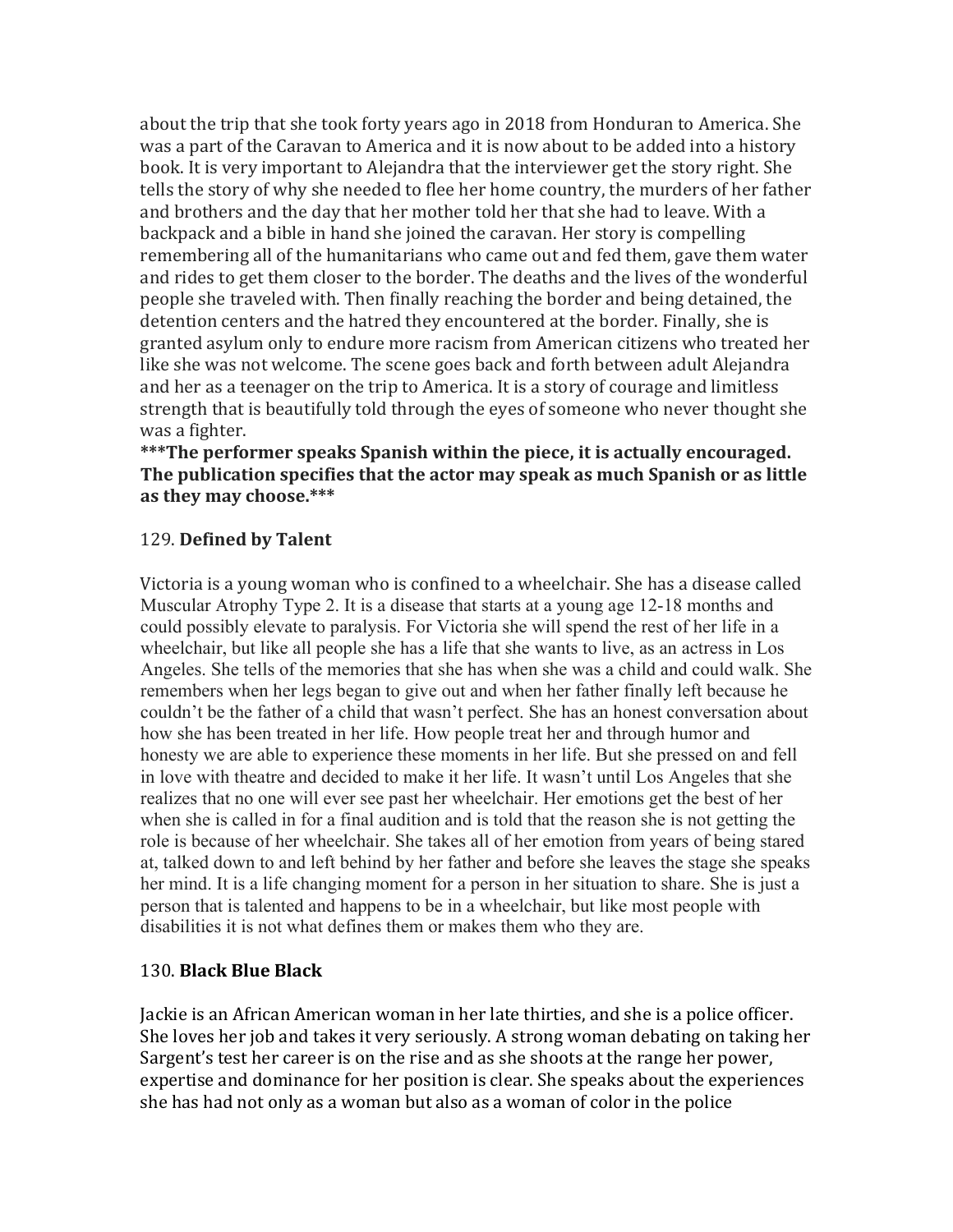department. The way that men make jokes about women's bodies, the way racist comments are dismissed as a joke and people of color are expected to smile it away. The other side to her reality is that "they are who they are and I can't change them." This attitude at times comes across as dismissive at times to the things that she sees and hears from her fellow officers. She has an experience where she is shot and the officer that saves her is one of the men that is known to be a racist. It puts her in a position of: on one side of it he's a racist and on the other side he is good at his job and saved her life. As the scene progresses, she gets a call that changes her life forever, finding out that her son, which she had not spoken about, has been shot. She rushes to the scene and sees her son being worked on my the EMT's and rushed off to the hospital. In true mother form she goes to their car to follow but then sees one of the racist officers being questioned by the Captain. He shot her son. It is in this moment that her will to fight turns into the blood pulsing through her veins. She goes on a verbal attack asking if he shot her son to get rid of another black man? As she awaits word on her son, she speaks of the changes she is going to make. Someone has to tell the truth of the police force and it is her time to speak. \*\*\*Performer needs to be African American.

#### 131. **Mirror of Terror**

Chanel is a young woman in her mid to late twenties that looks as though she is ten years older. Her recent life has worn on her outside and killed her spirit inside. She is in a fight for her life as she speaks openly for the first time about the psychological abuse (domestic terror) she experienced with her husband and what drove her to kill him. As she walks us through the moments of him being the perfect man, she realizes that she wasn't sure of the exact moment that his love shifted to ownership. A list: the things that she must do in order to be obedient to him. And before she saw what was coming, she found herself disconnected from the world, moved across country and completely dependent on her husband. No friends, no family only him. Watching her on camera, clocking how many minutes it took her to do things outside of the house, regulating what she cooked, and giving permission for everything from what time she woke up, to use the bathroom, counting the number of toilet tissue squares used, the way she slept to the clothes that he so properly laid out for her on a daily basis. She knew not to get out of line. Like a dog trained by her master, she feared for the hand that seemingly now gave her life. We often think of abuse only in terms of physical not realizing that the demons in our heads are just as powerful. Is she a severely abused woman or a murderer?

## 132. Laugh to Hide the Tears

Jessi is a wonderful young woman in his mid-twenties. She has been deaf since she was ten years old. She transitions between her present age and her younger self so that she can share her story from the perspective of how she saw it as a child. She was born with Autism and was diagnosed when she was two. This was something that created a challenge within the relationship of her mother and father, but they managed to stay together and fight through it. But at the age of ten she began to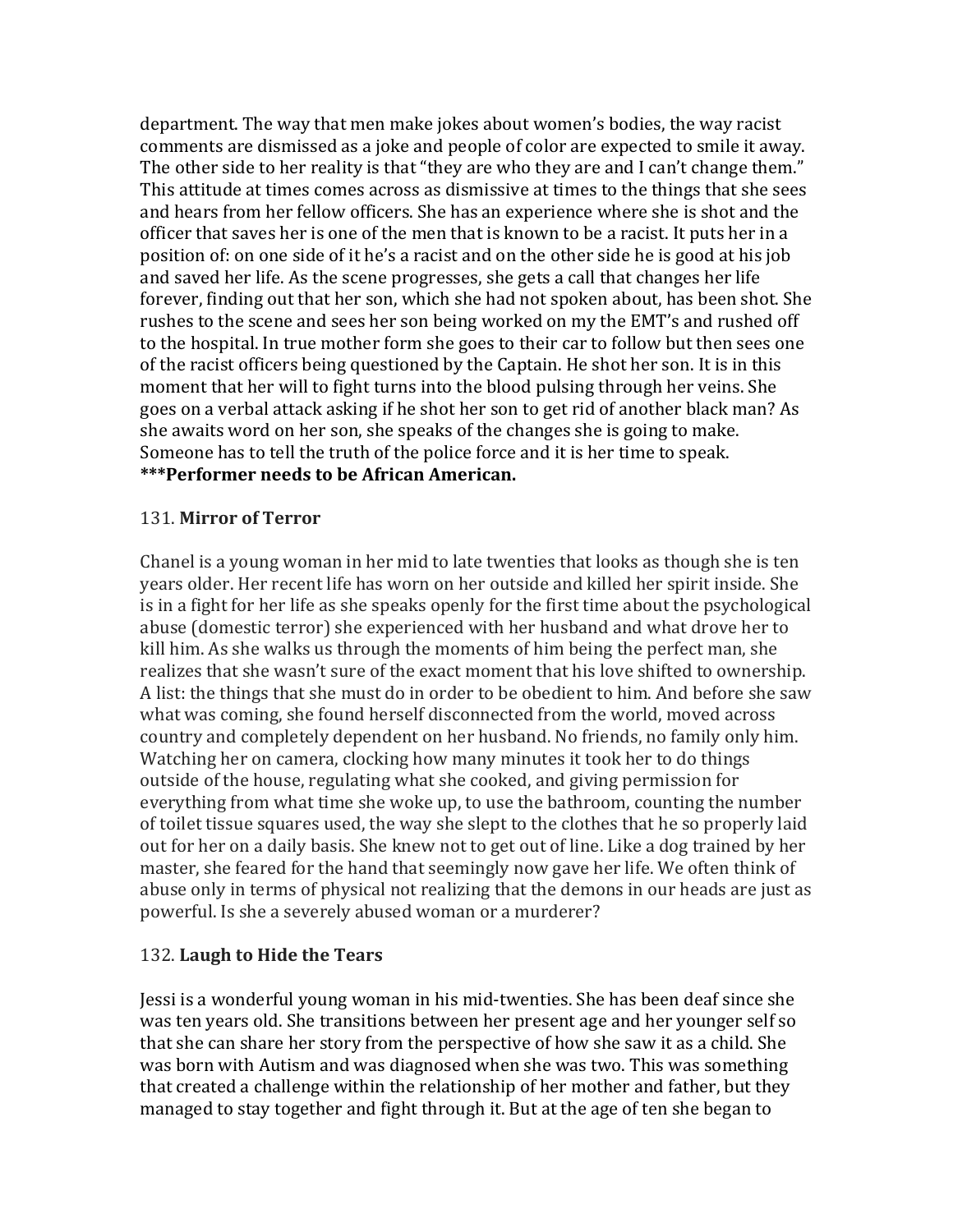show signs that something else was wrong with her. She is soon diagnosed with Acoustic tumors. They were growing on her brain and when they were removed it also caused hearing loss. Through her story she tells us how she fought through her Autism and learned how to speak the only way she could, through sign language. Her spirit is that of a fighter but her parents begin to feel the pressure of not being able to handle her diagnosis not realizing that she is actually thriving. It all comes to a halt when her father commits suicide from the pressure of not being able to help her. She is present with him when he takes his own life, stays with him until her mother returns and has forever been changed by the experience. Her story is one of heart and gives a better understanding for the things that we take for granted and don't truly appreciate. (\*This story can be performed by any performer. The **writer gives this permission. Also, this character must be able to do sign language.)**

#### **133. Replacement**

The loss of a child is a difficult experience to process even when that child never takes a breath. For this father it is that much more difficult because he is the son that he always wanted to go with his wife Janet and their three daughters. It is after this loss that he hears about adopting a child and after much deliberation they decide to go through the process. Months later they bring home six-year-old Scotty, and in that moment everything in their lives changes. Seth immediately falls in love with Scotty, his son. They do father son things, they bond, and he gives him all the love that he feels like his son should have. It is not long after the adoption that things begin to go wrong. Scotty begins acting different, lying to his teachers, leaving school, lying on his sisters for attention from Seth, something is wrong. After an indepth conversation with the social worker they find out Scotty's full past: the abuse he endured and witnessed, and Janet is afraid. But Seth's love is unwavering and be believes that his son would never hurt them. Eventually neighbors begin to complain about missing animals, and this makes Janet take the girls and leave and Seth investigate. He finds the evidence he needs and calls the social worker to put Scotty in a mental health care facility, not back in the system. He had failed another son, but he was determined to help Scotty even if he knew he had to do it from a distance. In the end Seth gets his family back and Scotty is getting the help that he needs at a hospital and like a good father Seth made sure that he did the right thing. Though he feels like he let his son down he realizes that sometimes you have to do the wrong thing for the right reasons to save the lives of those you love.

## **134. Unbroken**

#### \*Please see note from writer on ability to change race of performer.\*

Ping is a young Asian American man who has a deep-rooted love for musicals. Not for the story and not for the music but for the connection that it has created between him and his sister that he has no seen in years. It was the comfort that it made him feel brought him out of his shell but the moment that his sister put him in that yellow dress he felt, whole. He couldn't find the words to explain how wearing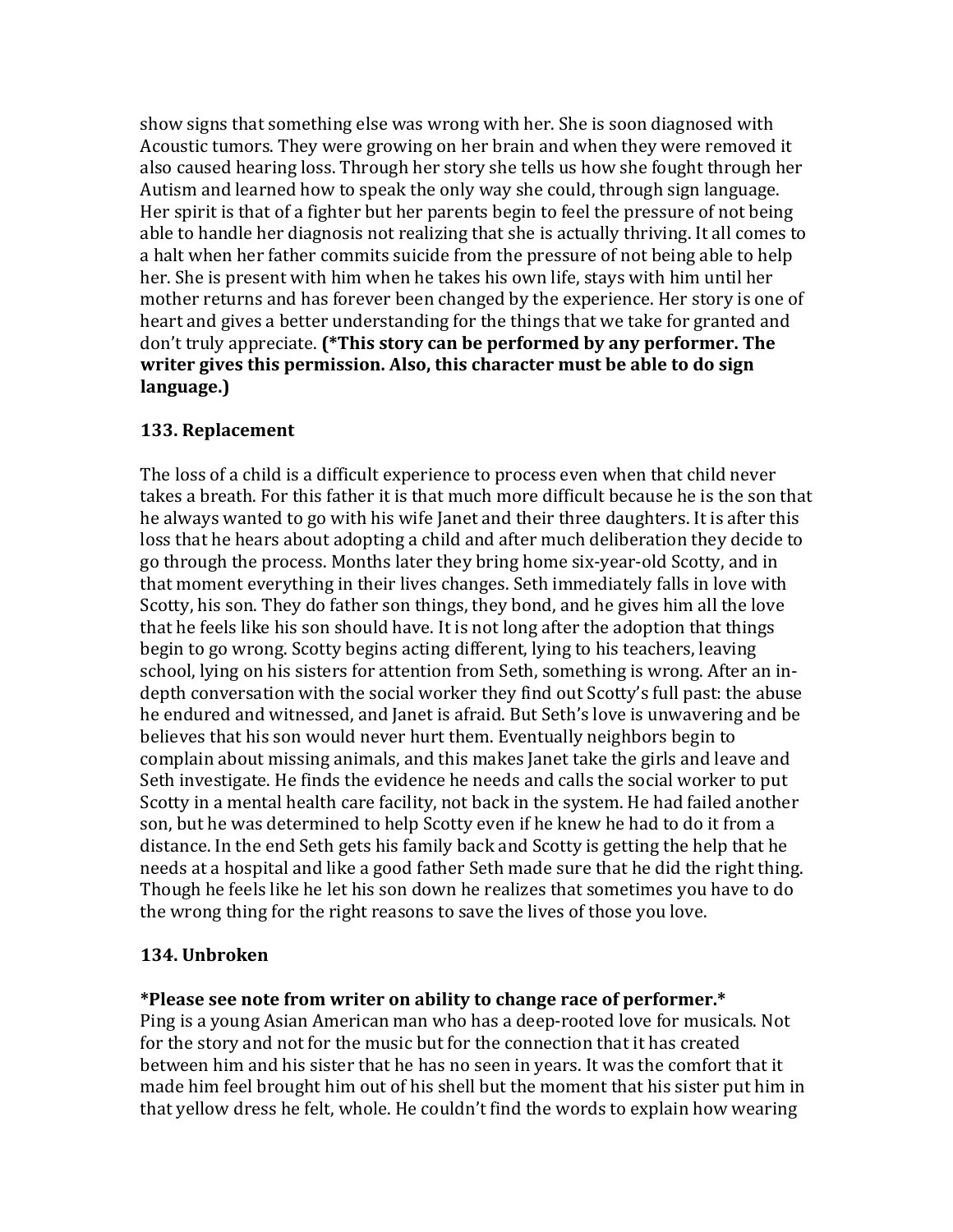this dress made him feel but it was in this moment that he had found his comfort in life. His story is one of fighting at a young age to be the person he had always known himself to be. Through his beautifully told story we see the most intimate pains of a person who was able to maneuver one of the most challenging fights of their life, gaining acceptance for who they are. Ping was a gay man living in a country that was not accepting of him even as a young boy just playing dress up. But it is after his father publicly beats him and he is put in a conversion therapy hospital, to "fix him," that his sister decides enough is enough. She convinces his mother to get him out of there and the three escape to America. It is then that she leaves him for good to figure out how to maneuver this life on his own. Their bond is the most important love of his life that allowed him to finally be able to then love himself freely. Freely love the life he's allowed to have as a gay Asian man in America. The life that he found himself fighting for at a young age. The life that he never thought he would be able to live... his own life, in freedom. (\*This story is a universal story. The race of the performer may be edited to reflect a different race as needed, the writer **gives permission for this.)**

#### 135. **Blood on These Hands**

Cali is a young woman in her early twenties who puts a lot of work into her paintings. We see her painting in the opening of the scene, to watch her double over in pain from the ringing in her hears. She is deaf. Through her story we find out that she is, as her mother always told her "slow." When her mother gives birth to a little boy Cali get so be the big brother, but she also has someone she can play with that is on her same level. She loves playing with him. She is the best big sister she has the ability to be. Through a series of flashbacks, we see her younger playing and bonding with her little brother, but we also see her in her world. She is behind on things, his mind doesn't work as it should at her age but she never lets that slow her down. One day she is playing cops and robbers and she is the cop. She fills her water gun in the sink and begins to look for her brother and in her mother's room under the bed she finds a gun and decides that it would be so much more fun to play with Mom's gun. She finds her brother, shoots him, and doesn't understand why he is all red. The close shot of the gun takes her hearing and she regains her ability to communicate by learning sign language. She now paints pictures of all red. The memory of what her mind sees on that day. The constant ringing in her ears reminds her of what happened but also of the presence of her brother, even if it's only through the pain and the paint he will never be forgotten as one of best friends. Within the piece the actor transitions between being an adult and being a child at different ages in her memory. (\*Performance may be done by any gender student with the permission of the writer. The actor will have to do sign language throughout, but amount is up to the performer.)

#### **136. Federal Blvd.**

Manny is a Mexican young man trying to make sense of his life in America. His parents worked to get him and his brother Alejandro to America but all they have is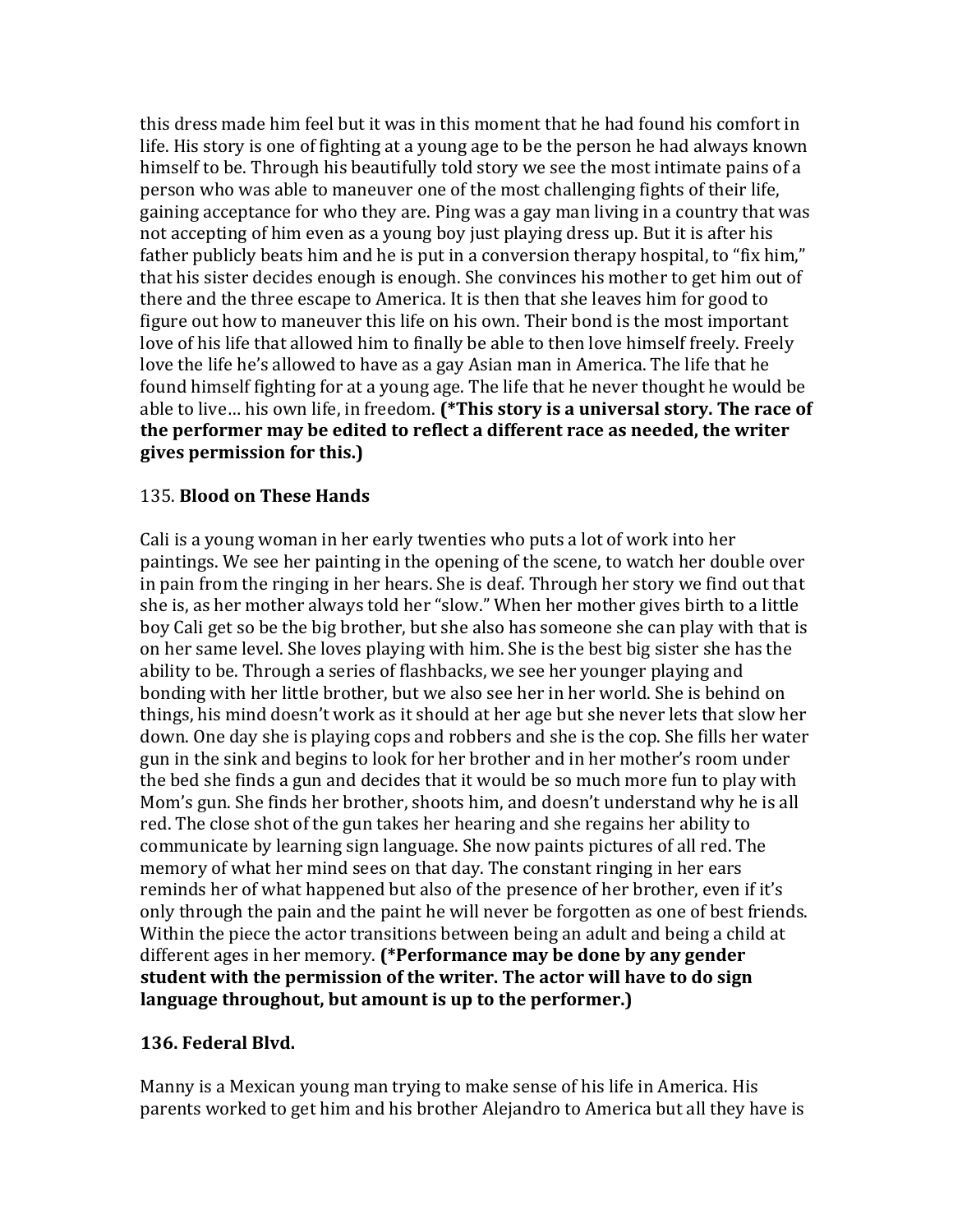each other. It was their life's goal, for their children to live a life full of choices and the possibility of education. But it was this motivation that pushed him through his life. A life that was wrapped around his relationship with his big brother Alejandro. After as children they experience their parents being detained and deported as they hid in a crawlspace, all Manny had was his brother Alejandro. He became his mother, father and big brother working from age nine to pay for all of the things Manny needed for school. Get an education, that was the goal, that was his focus. Growing up with an aunt Alejandro immediately took on the role of father because he knew that was his job as his big brother. But on Friday nights, every Friday nights the brothers went to Federal Blvd. a place where they could go ad be surrounded by their culture: Mexican food trucks, vendors selling out of their cars and at tables on the streets, blocks and blocks of the closest feeling of home. Fifteen years of Federal Blvd with his big brother until the night that ICE agents raid the street, the same night Manny tells Alejandro he is on schedule to graduate two weeks later. He must watch his brother be violently arrested, as well as Manny himself but only Alejandro was undocumented and both boys knew that. Manny had officially lost everyone in his immediate family. This is an immigrant story that is two brothers who only had each other, until they didn't. Finally, Manny puts on his cap and gown and accepts that he has to take this next step in his life, but it is heartbreaking that he has to do it alone. For his family, he will push forward.

\*Performer must be able to speak Spanish. This is also a story that could be told by a male of female performer, with writer permission.

#### **137.** Listen to Me

Ann is a seemingly happy and wonderful small-town girl with an electric personality. The audience enjoys her smile and the love she has for her son Jessie who she rocks in her arms at the beginning of the scene. Ann then tells us about the struggles of growing up in a small town where everyone knows everyone, but no one ever really listens. She is initially excited and shares this joy with her husband but as time passes and her body begins to change, and hormones take over she begins to feel emotions that she never thought possible. She is in a constant state of panic and fear. Fear for the health of her baby, is she doing everything right, will the baby be okay, what if the baby is sick and she doesn't know it. Her body becomes an unhealthy place for the baby and as much as she begs for help from her doctor, her mother and her husband everyone around her continues to tell her to calm down and relax. Often, we don't realize the pain someone else is in because when they speak about it, we aren't truly listening. Ann has to come to terms with her pregnancy, even if she has to do it alone. She now speaks to us about the struggles of Post- Partum Depression and that it is a real illness because she had it. And though her episode was different from most, and the results of her non diagnoses for so many months affected her for the rest of her life she is still able to share her story. Her son Jessie is born, and she wants to love him but can't. She wants to be a mother to him but can't, and in a series of unbalanced moments of the severe depression things happen that she can never forgive herself for nor can she ever take back. But through years of full-time mental care, medication and psychological support Ann is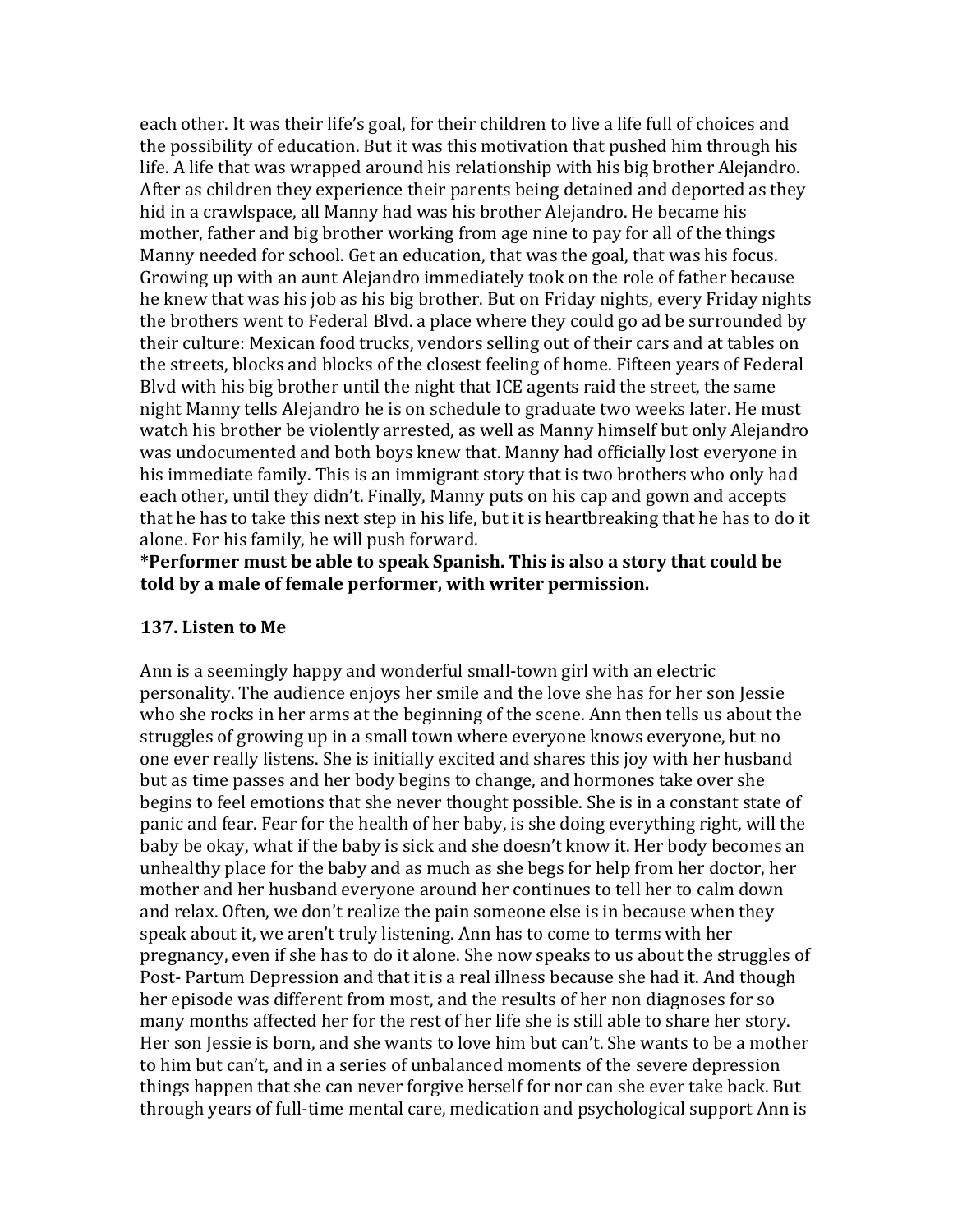able to tell us her greatest story of gaining all that she wanted in the world and then losing it forever.

#### 138. **River Leads Home**

In Mexico the drug cartels have more power than anyone can really understand. Valeria is a Mexican woman and knows the cartel and their power very well as her husband traffics drugs from Mexico to America for them. It was never been a choice, but rather something that he had to do in order to stay alive and for his wife and sons to not be murdered as well. The fear tactics that the cartel uses are what makes Valeria and her husband Hector decide that they cannot risk the lives of their two sons. One has already lost a limb because Hector asked to leave the business, the cartels answer was very clear. Valeria trained for weeks, carrying an 85-pound backpacks on her chest and her back walking for hours around their home. They didn't know of any other way to live other than separating their family for the sake of the children. Valeria left with their youngest son Javier and begins to walk the same trail that Hector walked on his trips. She makes it to the final crossing at the river and begins to celebrate by enjoying some time playing in the river. Before she knows what is happening Javier goes under in the current and she can't find him and doesn't find him. She decides she cannot leave and go back to Mexico or forward to America without him. She decides to live on the banks of the river, with a room set up for when she finds Javier. The heartbreak of a mother and the things she is willing to do to keep her children safe are what makes Valeria's story so touching. On the banks of this river is where her son lives and when the moment comes that she finds him again she must decide which side of this river to take him, which place is home.

## 139. **Impact Statement**

The violence that has plagued America when it specifically comes to African American men is at an all-time high at present. When Craig, a grieving father stands before us sharing his story about the memories of his son it is heartbreaking. For him his son was a superstar, a great kid, a teenager on his way to a life of success. But to the police officer who accidentally shoots him, it feels as if he becomes just another black man in the wrong place at the wrong time, which has become an unacceptable, yet normalized answer. It is a difficult story to hear but one that revolves around a reality that is also difficult for people to except: the first thing that people see is color, sometimes unfortunately that is the only thing that people see. How do you reflect on biases in life, or do you even realize that as human beings we have them? How does one deal with the death of a child who is murdered at the hands of the very people that we are always taught to trust? How does a grieving father move forward with everything important to him is living in the past and only in his memory? Markus Wesley is one of so many African American men who were defenseless in the midst of bullets the word directed at them that should not have been. A true testament of where we are in America right now in 2019 in the story that should leave us all questioning if this is our present what does our future look like?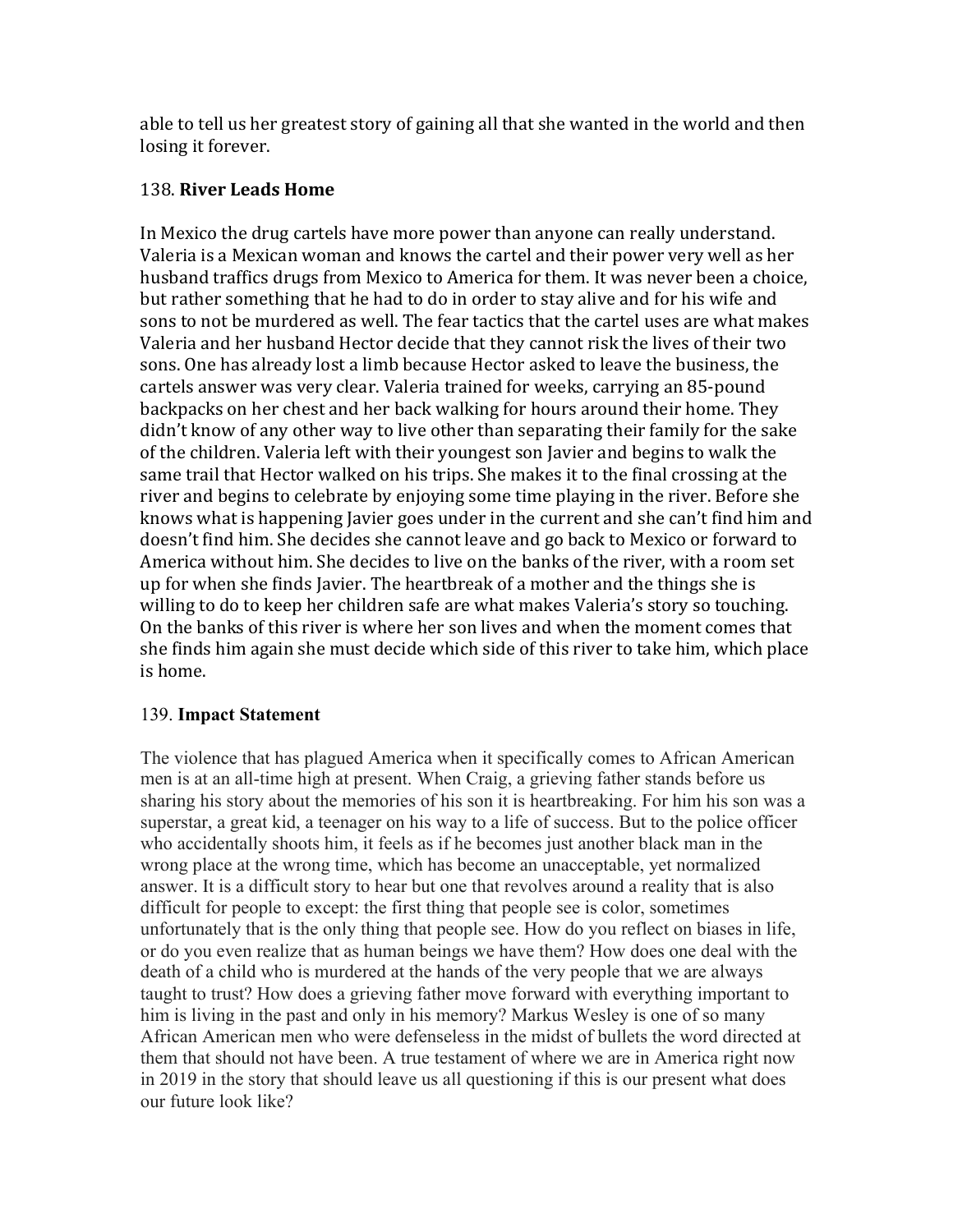#### 140. **Tales of a Survivor**

We cannot know the most difficult moments in our lives until we are faced with them. This can be said for Haven, a mother in her 30s who is now faced with the most difficult time of her life, which makes her very angry and distraught because her life had already been a difficult road to travel. Being raised in a single-parent household because her father was in prison, Haven struggle with what love actually meant. She got used to spending time visiting her father in jail and only knowing his voice through the phone and in letters. As life moved forward, her brothers decided to follow in her father's footsteps saying that this is the life they had to live because it is the only life that they knew. Haven felt differently, she wanted to give her children everything that she didn't have and be everything that her parents were not. Unfortunately, life shows us that it is more probable that we will be just like our parents rather than being nothing like them. Now she finds herself a single mother with a husband who is spending the rest of his life in prison and her bundling up the children every weekend to go and visit him, as the cycle repeats. It is not until she receives a devastating diagnosis that she must reflect over her life, accept everything that it was, everything that it is, and question if she has the strength to push through. Even though she is going through a rough time, she still wants the best for her kids and will literally give her life to ensure that.

#### 141. **In This Moment**

Jennifer is a young woman in the midst of preparing for her wedding day. She shuffles through a closet looking for the items that she needs to make this day the most special day it could possibly be. She tells us how special the relationship is with her and her father, and in the midst of that tells us of the loss of her mother in a tragic car accident. Getting married without her mother is difficult, but also having her father refuse to attend is a heartbreaking realization. Jennifer is marrying Samantha and her father doesn't support it. She never goes into details about his reasons why, just that in order to love who she loves she has to let go of someone else she loves. A father who was her everything and who changed his life to make sure she was taken care of when her mother died. This is an emotional story about a woman on her wedding day coming to terms with the fact that the two people who she loves most may never meet each other and that she may have to walk herself down the aisle, an emotional reality. It is a fun and honest glimpse into what it means to love and how difficult it is to move forward when *In This Moment* all she wants is...her perfect everything. Love is love, between a child and her father and mother but also between that one person that gives your smile a new meaning.

#### 142. **No Regrets**

Sydney Jacobson speaks to us on the day of her execution. Sharing us a story of heartbreak and love. The unconditional relationship that she had with her best friends at seventeen years old has put her where she is today. She recounts the days leading up to the moment that changed her life. The focus of her story is to remind us all that as teenagers we make bad decisions and sometimes those decisions have the power to affect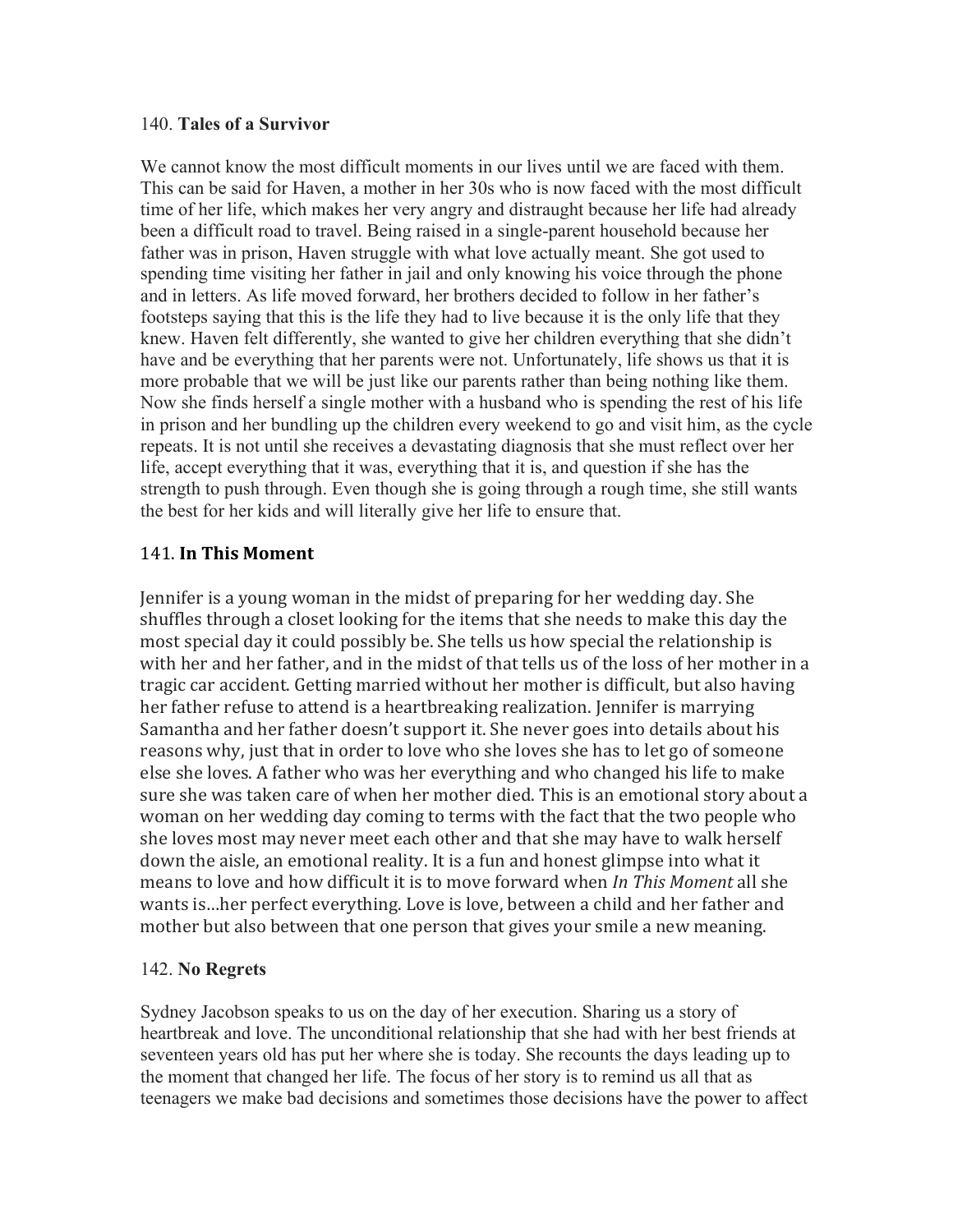us as adults. Her story reminds us that the best thing we can do presently for ourselves as adults is to teach our young people that all of their decisions have consequences. And that sometimes in the eyes of the law age doesn't justify or excuse a choice that they have made. Sydney loves her friends and when one of them is hurt a harsh decision is made to retaliate. What happened is not something that she can fix, or apologize away, but rather a decision that changed the rest of her life. In many ways she stopped living life as she knew it that night and started living in the reality that she wishes she could take back. But through her years of experience the one thing that Sydney recognizes is that she can't that one thing she can't do his regret, because you can't change it, you just have to learn how to except and live with it.

#### 143. *Quinceañera*

Nina is a fifteen-year-old Hispanic girl who is nine days away from her q*uinceañera*. She talks to her friend about how excited she is about the event and her first dance with her father. But everything is gest turned upside down when she gets word that her father has been arrested by ICE agents and is in the process of being deported. She rushes home to her mother and siblings. This situation makes no sense, he is a good man who has only done good things since his arrival into America. Was he there illegally? Yes, but he had made himself and his family positive members of society and his reason for bringing them there was a noble one, to get his two eldest children the health care they needed to fight a difficult disease. Nina experiences an emotional roller coaster as her mother attempts to comfort her and they all try to understand how they will be able to move forward, but Nina announces her q*uinceañera* is off if he cannot be there for their first dance. This is a truly beautiful coming of age story about the strong connection a young girl has with her father. **\*Character will speak Spanish throughout the performance.**

#### 144. *My Last Ride: Selma, AL 1965*

Viola Liuzzo is a little known white Civil Rights worker. She dedicated her live to being an active participant in the Civil Rights Movement marching beside Dr. Martin Luther King Jr, as well as his wife Coretta. Her story is one of courage and bravery as she packs her suitcase, loads her car and says goodbye to her husband and five children on her way to Selma, AL to march. This march was the same and yet very different from others. Coming on the heels of the murder of Jimmie Lee Jackson civil rights workers converged on Selma for a march. It was to be peaceful but resulted in what is now historically known as "Bloody Sunday." Viola had a job to do, she used her car to shuttle the civil rights workers to their boarding houses as well as to locations where cars and busses were converging to take people home. But on this night, she did not make it. She was gunned down in her car while doing what she felt was her job to do, helping her black counterparts gain the rights that she was born with. This is a beautiful story of love and loss realizing that there are and have always been people out there that are willing to stand next to someone that is very different than them and risk their lives all in the name of freedom. Sometimes these people are complete strangers out on the protest lines, that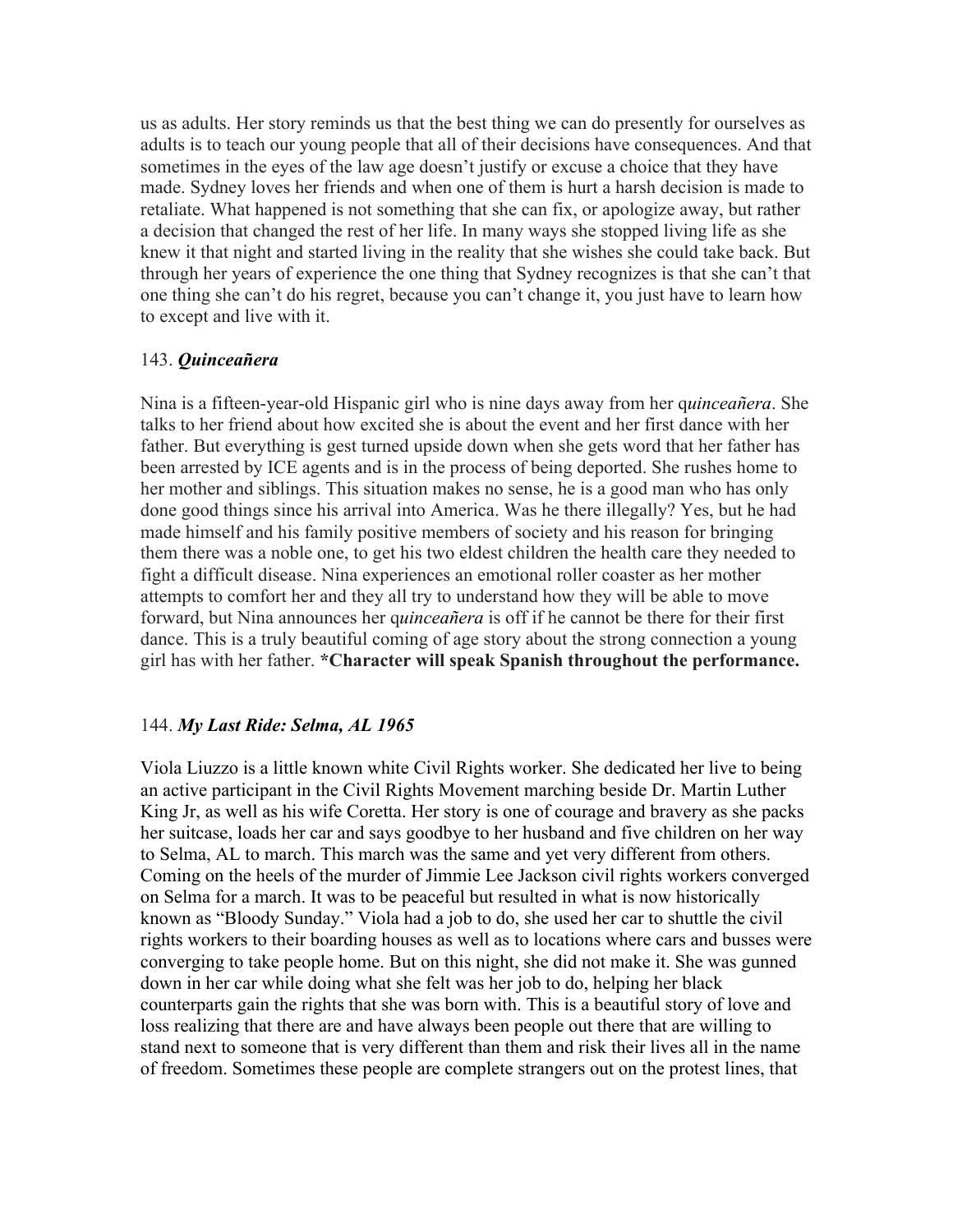become the lines of injustice the person next to you becomes your brother and sister no matter what they look like. \*This is fan fair and is not autobiographical information.

# **145. Cupcakes**

Kristen is at her core a fighter. On a seemingly normal morning she gets up, gets ready for work and heads off to her dream job as a kindergarten teacher. Her story is one that revolves around something that people do on a daily basis, make quick decisions. Unfortunately, Kristen made one that will forever affect her life. She wakes up months later after being in a medical induced coma to be given all of the information that is now a reality she must accept: her husband has left her and because of her snap decision she has completely lost her hearing. Some people wouldn't know what to do next, but Kristen decided that the only thing she can do is whatever it takes to get back to her students. She commits herself to rehabilitation as well as learning sign language. Making sure that she is standing in front of her students showing them what perseverance looks like. Sadly, when she is ready to return to work, she is told by her principal that her present situation is not what is best for the students. Her heart is broken. Biases and discrimination towards people with disabilities is an unacceptable practice that needs light shined on it. Kristen fights for her job, fights to see her students, and must accept that her quick decision- returning home to grab her student's cupcakes- will forever be in her mind. A moment she doesn't regret, anything to make her students smile. \*The student performing this will need to be able to do a minimal level of solid sign language.

## 146. **Black Atlanta Children Are Being Murdered**

Sharon is an African American woman in her late forties. She stands in her childhood home looking around the room and sharing the memories of her childhood in that room. She remembers her and her brothers watching television, playing tag with her friends and the moment that their friends started to be murdered. She speaks in depth of the Atlanta Child Murders that happened in Atlanta in 1979-1981. Black children in her neighborhood were being kidnapped and murdered at an alarming rate, unfortunately for a really long time it was only alarming to the black people that lived in that neighborhood. She talks about the idea of American history continuing to repeat itself and at the lack of basic appreciation for the lives of black people. She recounts the difficulty of just being a normal kid in a time like this and how this experience affected her life and the lives of her brothers in a negative way. Her story is raw an heart felt as we realize that what she reflects on now is just another page in our history of the dismissal of black lives. A beautiful story of how survival can always sit on your shoulders and weigh you down as you remember the people who died. **\*Performer must be African American, but pronouns could be changed to be male or female with the writer's permission. This character is fiction.**

## 147. **Watching the Dominoes Fall**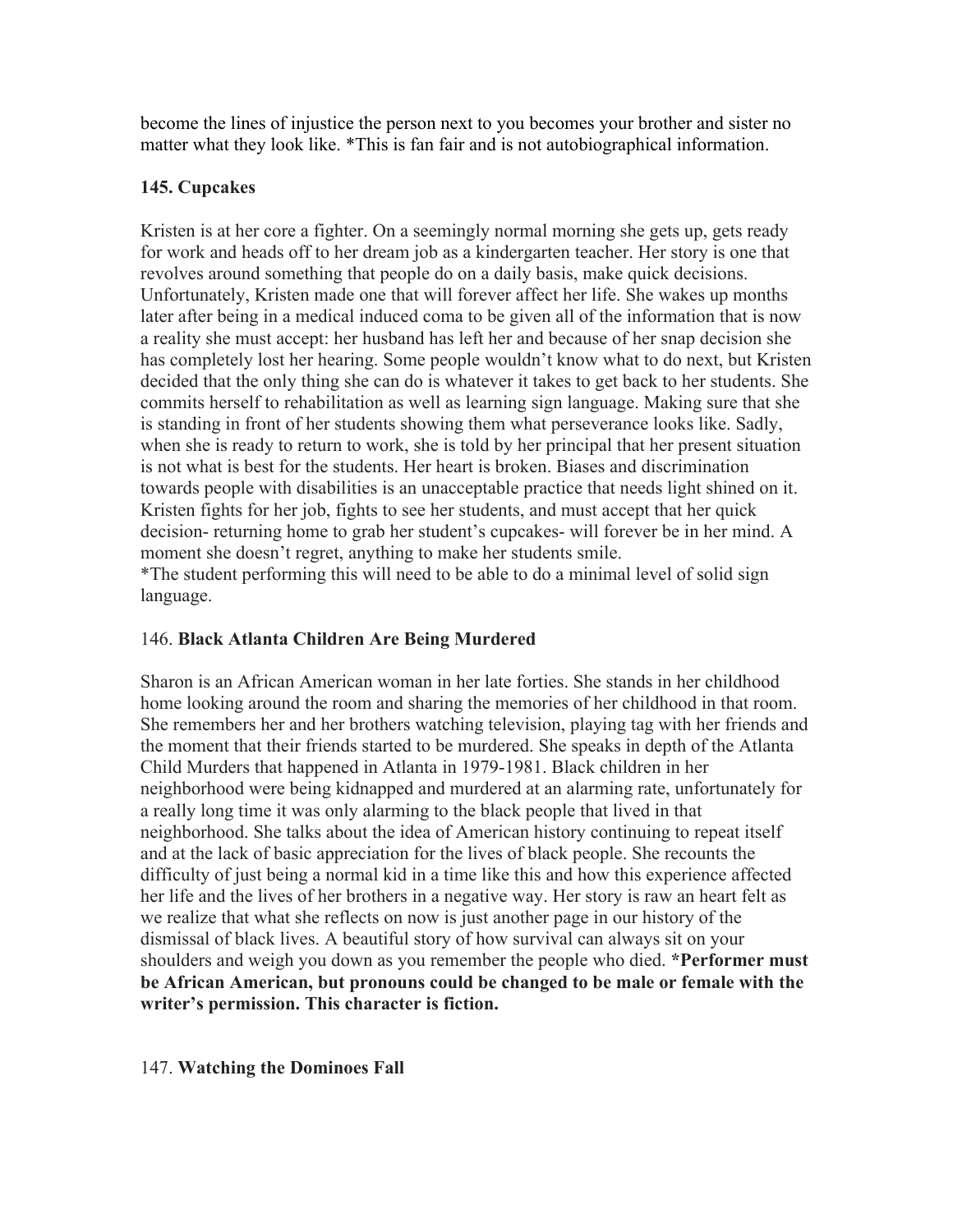Shelby is a young woman who a short time ago was living her normal life to the fullest. It is her senior year of high school and she is preparing for her role of Gertrude in "Hamlet." She's a theatre kid. She sees theatre as her safe space, a place where everyone is accepted and appreciated for who they are. So much so that she considers her theatre group her family. It is moments in our lives when we are not even thinking that in a moment's notice everything can change, and it did. When one of the other theatre students shares his love for another and it is not a mutual feeling. Justin disconnects from reality. He obsesses over the love he has for Cynthia so much so that he brings a gun to school- into their theatre class. Shelby recounts everything that leads up to the mass shooting as well as her time after. The recovery. The guilt of being alive while juggling the hate she has for Justin and the anger that she can't shake. Shelby's life is very different now. After being shot in the face she lost her hearing and had to learn how to do so many things over again. Learning to swallow the right way and all things after were a challenge that she overcome. Learning sign language is now what she spends a lot of her time focusing on, a step forward so she can own her life again, a piece she had lost in her theatre class that day. A story of a strong person, fighting the most difficult fight of her life, figuring out how to live again when surrounded by death.

**(\*The performer can be anyone, but they will need to do some basic sign language.)**

#### 148. **Reborn**

The greatest loss in the world is the loss of a child. For Jaqueline, an African American single mother, it is the murder of her son Sean. She wakes up one morning and while she spends time in her room she sees "something" on his bed. She picks it up, examines it and shares it with the audience. She speaks about the loss of her first child then the loss of her daughter. All she had left was her son Sean. As she continues to examine the "thing" she presses a button that takes her on a trip that gives her exactly what she thinks she wants, her son back. Sean is dead but, in this moment, he reappears as if nothing has happened, kisses her and is off to school. But the phone call comes, and his death comes, and she is left trying to figure out how she can get this right. How can she communicate with this "thing" that what she wants is her son back, but she wants him to live his full life? What we realize through this difficult story of loss is that as humans we have to be able to accept the things we cannot change. But if given an opportunity to relive the worst day of your life and change it would you? Or would you know enough about life and how life works to know that there is a reason that no one has the power to do that. Jacqueline is eventually forced to confront her ghosts, quite literally, and make the most difficult decision in her life not only for herself but for total strangers. Sometimes doing what feels right is offset by what is actually right. A story of a mother's experience with love, loss and law enforcement.

#### 149. **Hopes and Dreams**

Isidora is a beautiful, talents and smart Mexican American young woman. She stands before us with a long scar on the side of her face, a part of a memory that she would rather not speak of nor relive. She tells us her parents' story of coming to America and how she spent all of her life making sure she was being a role model for her younger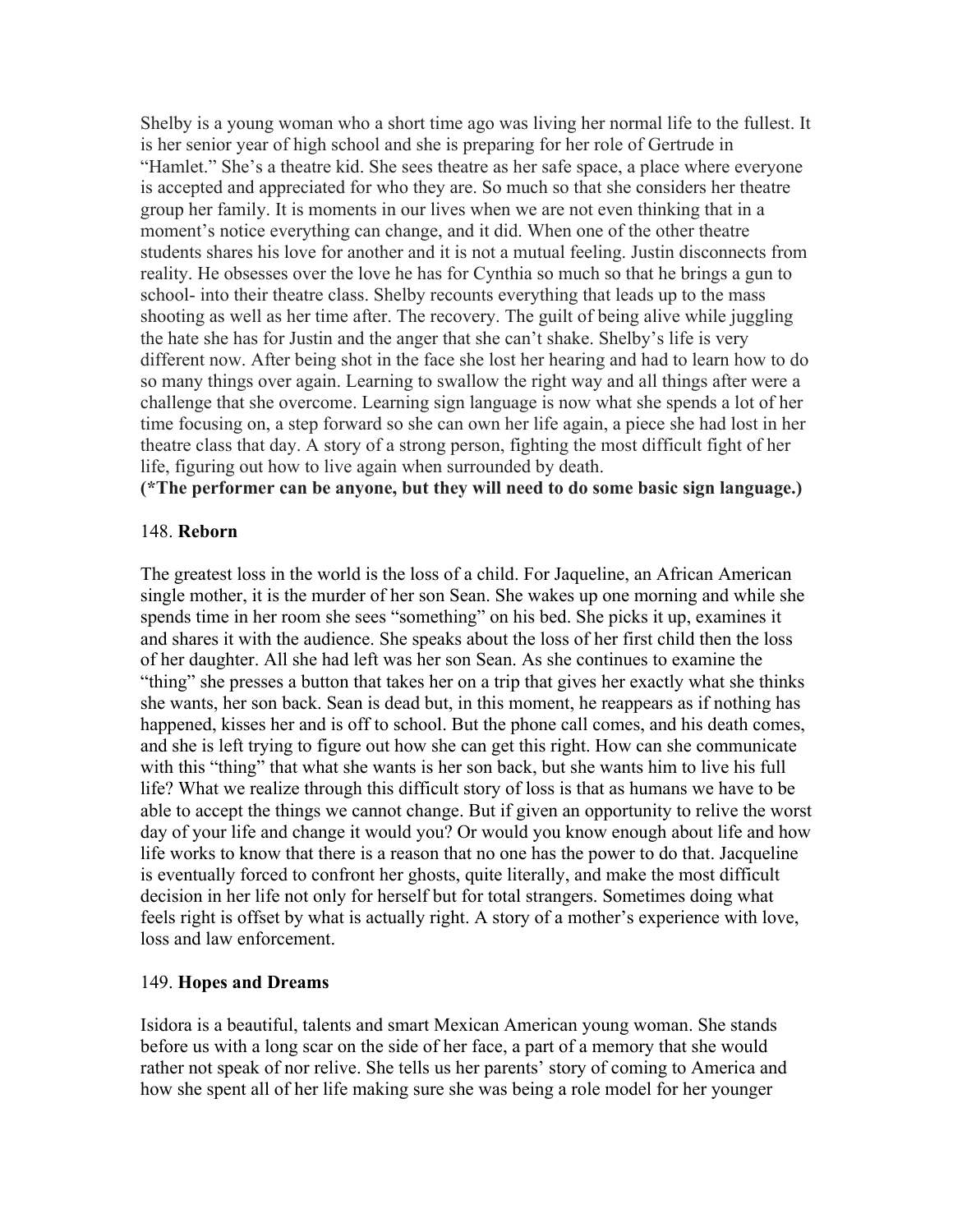siblings while preparing herself for college. America was a scary place for her, and especially her parents. They feared that all of the things they had worked to escape in Mexico were all things that were still very possible here in America. But Isidora worked hard to gain their trust so that when she chose a large out of state school for college her parents would give their blessings. With much conversation they finally did but with that consent came a list of protocols to keep her safe, rules to be followed and Isidora happily complied. There is always that one night, the one night in our lives that a simple missed step changes the course of everything we knew to be true. On that night Isidora experiences a brutal attack that leaves her fight in for her life and blaming herself for the choice that she made. What we learn from her story is that sometimes within the best intentions a tragic situation can still arise. Isidora shows us that even in the midst of the worst nightmare of our lives we can still come out, thriving, healthy and working to still make our part of the world a better place. A different kind of survival story that is dipped in the reality that we all make small mistakes that can derail our life, but it is in the recovery that our persistence is truly shown. **(\*This character speaks minimal Spanish and the story could be cut to present her as any ethnicity.)**

#### 150. **Sometimes I Don't Understand**

Jake is a normal seventeen-year-old kid except that he is developmentally behind because of a situation at birth. He is aware of who he is and what happened to him. He explains to the audience how his accident happened and that his mom tells him that there are things that he sometimes doesn't understand. What we find out through the events of the story is that he actually does understand. He understands that his mind doesn't work like everyone else's. He also understands that his parents don't want to take care of him for their rest of their lives. Jake is very aware but often gets ignored for what he does know. The highlight of Jake's life is his twin brother Jessi. Jessi was born with no difficulties, and he is a great big brother to Jake. There is a moment on their eighteenth birthday that Jessi decides he is going to celebrate it alone, for the first time without Jake. As Jake waits in the car, then walks to the Burger Hut to find Jake eating their birthday dinner alone he is heartbroken. When Jessi tells him he just has to get over it, Jake takes what his says literal. Overhearing his parents say that they don't want to care for him forever, he also takes that quite literally. Jake does in fact understand but there are things that he translates incorrectly. When his mind tells him that no one loves him, there is no reason for him to live, he takes that and puts it into action. This story should bring light to the fact that people who are different from us are still people and that words have meaning, and they matter. Jake is a wonderful young man who wants nothing more than to be loved by the people he calls family, unconditional, full time, family love.

#### 151. *First Life Decision*

"Man" is like no one we have ever seen or experienced. He/ She represents the future of what the world as we know it will be. He has chosen to visit "The Unborn" which is an office that you can go to in order to see three major events in your life. Once you finish you get the chance to decide if you really want to be born. Are the things that you just experienced, that you know for a fact you cannot change or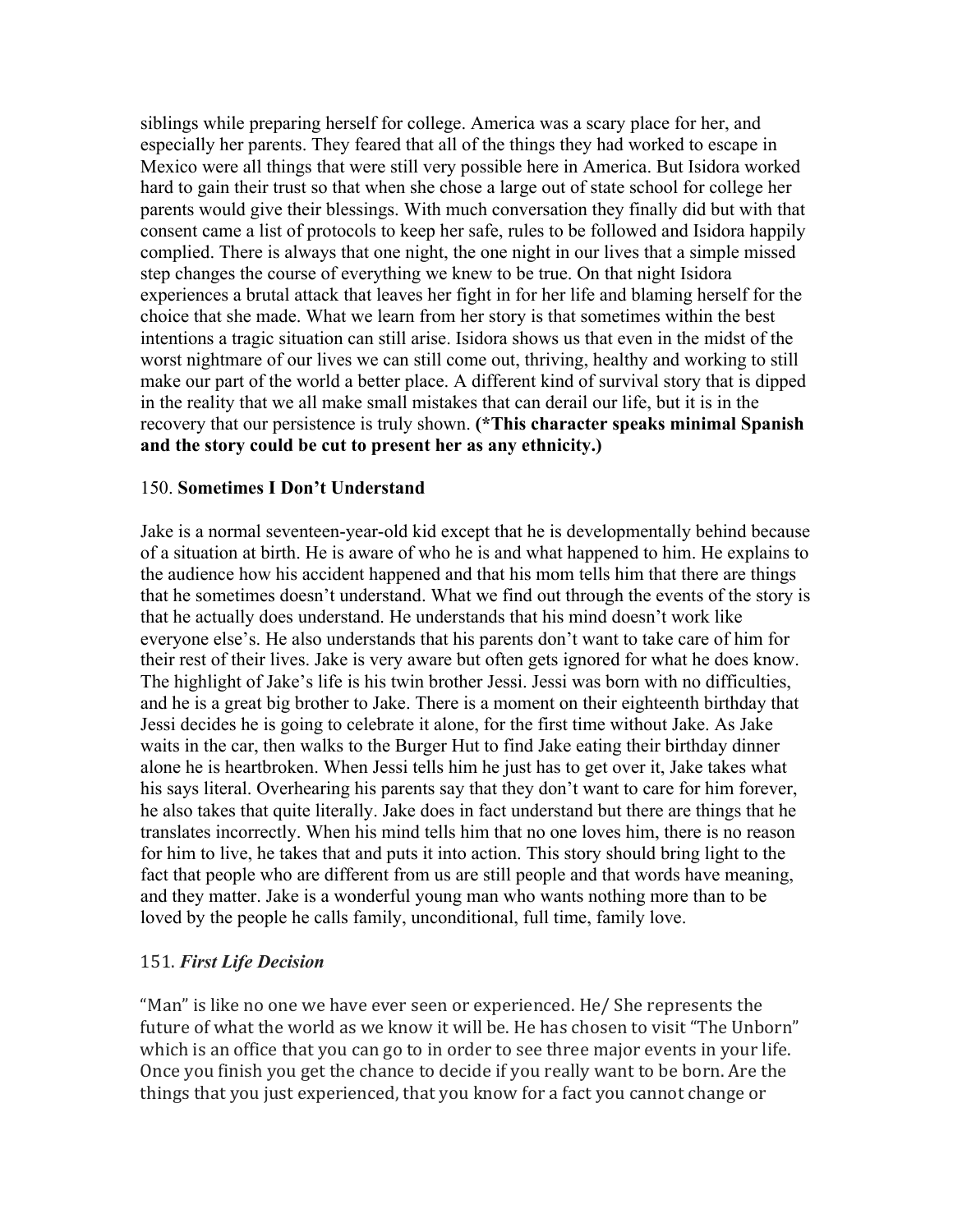avoid, so terrifying that you choose to not experience living at all? It is a story of life and the life experience that at one time or another all of us wished we could experience. Having hindsight. Knowing what is coming around the corner before it comes. Being able to walk into a situation with the knowledge that it is going to forever change who you are, but you had the ability to prepare yourself for it. Or the other side, the thought of waiting for these things to happen, stressing about these experiences that are in some cases tragic is overwhelming in a way you've never known. For "Man" when he experiences his "Good, bad and ugly" moments of his life he is left with knowledge but also with a sick feeling in his stomach because now he has the most important decision to make: live or die? What would you choose? Or would you want to see what your life's cards said before making that decision? An emotional rollercoaster in the fashion of a time machine of life. Get on the ride- or not... but might regret the experience either way. Emotionally charged with the challenge of acceptance for a future that you have not yet had the joy or sorrow to live.

#### 152. **Deepest Darkest Secrets**

Sometimes the jobs that people decide to do are chosen because their life experiences have pushed them in a specific direction. This is the case for Emiliano, who is a therapist. He works with children and people who have experienced childhood trauma: physical, sexual and emotional. As the scene begins, he shares with us his deep connection to his nephew, the person that he believes saved his life and gave him a reason to push forward with his life. His story or abuse goes even deeper when he remembers the moment that he shared with his mother that the abuse was happening and instead of saving him she turned the other cheek. His one support was his sister. She loved him and tried to help him as much as she could but when the time came for her to leave the house, she promised him that she would always be there for him. His goal was to hold on and make it to the year that he too would be able to leave, but she made a decision. Once the abuse stopped Emiliano decided he was going to live his truth and tell his mom at age sixteen that he was gay. In a surprising turn of events, she was angrier with him in this moment than she had ever been with herself. Moments later she kicks him out of the house, and in that moment, he realized that this was his freedom moment. He no longer had to hold his deepest darkest secrets in those hidden places. He left the house and started walking. Walking away from the horror. Walking towards his freedom. He found his purpose in helping others and now he saves lives every day.

#### 153. *Just Enough*

Shu-Hui, a Taiwanese young woman in her early 20s shares her story of triumph when her family moves from Taiwan to America. Her family is successful, wealthy, doing all of the things that they had hoped they would be able to do. The major setback for her begins when her father tells her and her sisters that they have to change their names to something, "American." His hope is that this will stop his children from being seen as different. However, Shu-Hui doesn't want to change her name and she doesn't want to blend in she wants to be exactly who she has always been; a woman from Taiwan who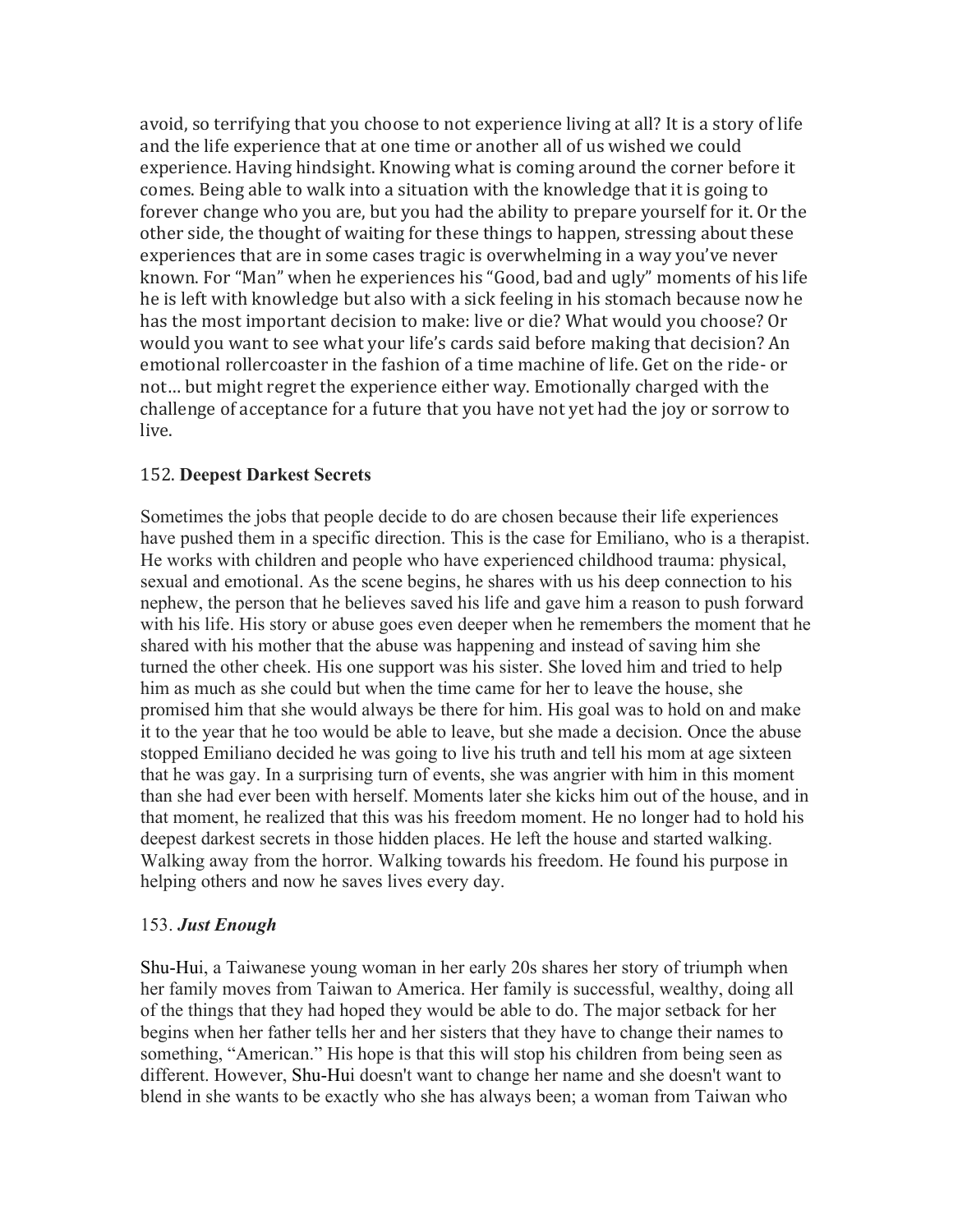now lives in America. Her story is one that could be told by many different people from many different backgrounds. The idea of being accepted in a country that is not your own. The concept of not wanting to leave behind who you were for the sake of who you are becoming. All she wants is to be loved and for people not to look at her and assume that she is from a country she is not from. It is not acceptable for her to allow people to put her in a box that she does not belong in. As she watches her older sister lose her identity within a relationship, she promises that she will never do the same. However, as life would have it the person that she falls in love with is not the person that she thought he was. When faced with the choice of being who she truly is or being who he has asked her to be Shu-Hui must make one of the most difficult decisions in her life; lie about her heritage that she loves so much or walk away knowing that exactly who she is should always be enough. **\*Character within this text is Taiwanese. They do not speak it and script could be adjusted to be from a different small Asian country.**

#### 154. **Fault or Forgiveness**

Yanelli is a woman in her early twenties who has lived a difficult life full of challenges that all stemmed from her childhood. Being raised in a household with three younger brothers where at times she felt like she was the parent because their actual parents were both alcoholics. Not only did they drink but they also found themselves often in verbal and physical battles that their children had to hide from. Having experienced homelessness, struggling just to get by and often using their imagination as an escape Yanelli forged through. Unfortunately, for Yanelli she found herself the sister, mother and safety net to her younger brothers. Doing everything in her power to hide the truth, and make sure that they knew they were loved. Eventually however, her brothers were old enough to realize exactly what was happening. A story of heroism wrapped up in a young girl who was able to rise above a negative situation and thrive. She found her freedom in an unlikely source when her father, after getting out of prison finally finds sobriety and his joy. Not only does he stop drinking but he completely changes his life for the sake of his children. On this day she reflects on the family that she has, the person that she has become, while honoring her father who she blamed but is now able to forgive. \*Character seeks Spanish but can be edited out if the performer chooses.\*

#### 155. *Through Dolls*

Jordan looks like any other girl except there is something about her presence that is a little off. She stands in a room full of dolls. There are moments when she talks to herself, giving herself affirmations and the energy to just push forward. She tells the audience her story of survival even though she doesn't see herself as a survivor. It is difficult for most people to understand the challenges of someone who has been through what Jordan has been through, as a woman who has survived an abduction. The situation was mentally and physically crippling. Jordan shares with us the coping mechanisms taught by her therapist that have gotten her where she is today. Speaking in front of group of strangers, hoping that something that she says will make a difference in their lives as well as bring balance and sanity back to hers. However, Jordan is not the only person present. The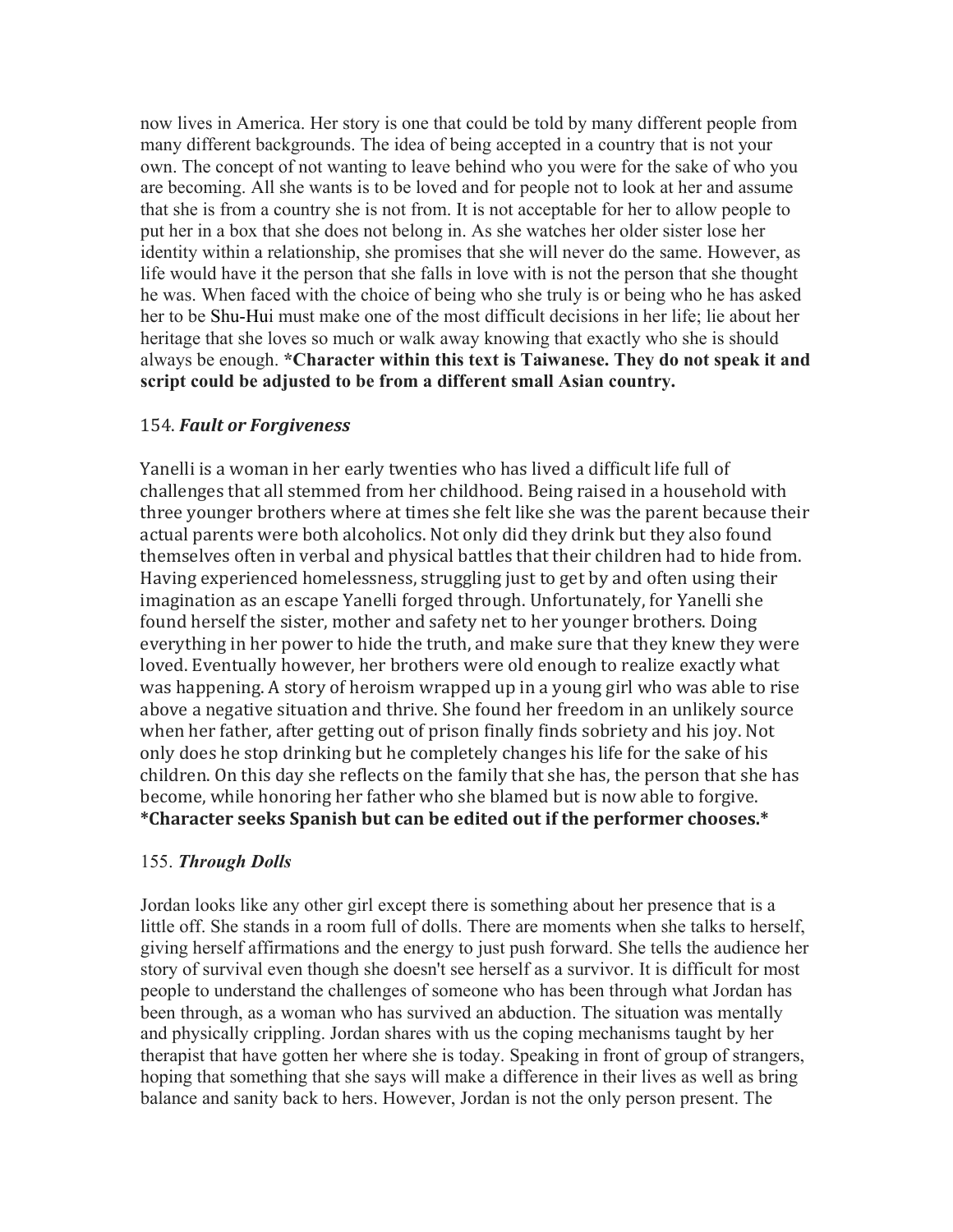more she gets into her story the more she can't handle the pressure of sharing with the audience the things that she endured while in captivity. To balance that strain Jordan created other personalities to assist her in carrying the weight of the life she was forced to live. Some of these people are nice, some of them are funny and some of them you're just trying to be helpful. The one thing that we learn from Jordan's story is the amount of physical and mental pain that one can endure before finally saying enough is enough. A beautiful story of struggle told through the eyes and a woman who is truly a survivor. Through her and her massive collection of dolls that give her the voice to tell the story we learn what it really means to come out and fight your way back to balance on the other side of tragedy.

#### 156. *Fight of Ghosts*

Jason is a young man in his mid-twenties. He rides around on his on his skateboard that he prefers as a mode of transportation. It is more than just a skateboard it is a connection to his father who has passed away. Jason begins to speak using sign language then realizes that the audience doesn't know what he's saying. He takes us on a trip from age three to adulthood with his board and his father. The days when he took being able to hear for granted and the decision to join the military because after the loss of his father, he just wanted to get away and find his place again. Unfortunately, he didn't realize that with joining the military comes the possibility of going to war, which is exactly where he went. It is at war that he found great friends and began to come to terms with his father when the tank he was riding in is hit by a missile. It is in this tragic event that he loses his hearing and his way, but Jason believes that it is in this moment that he hears from his father again. He tells him that he has to get up, find his way, and never give up. A story about the connection to a parent and how even after death the connection is just as strong as it was the day we are born. Though on a board, Jason finds his footing, his new life and himself after the tragedy of death and war.

#### 157. *Counting the Days*

Veronica is a young Latinx woman in her early 20s. We watch her as she prepares lunch for her brother and sister that she now cares for. It is in this moment that she looks on the refrigerator to see a calendar, for some a calendar is just a collection of papers with different days and months on them but for her and her family it is a connection to the parents that she lost years ago. And for this story Veronica quite literally lost them. When the cartel comes to her small Mexican town and forces all of the people there to allow them to use their land for trafficking it angers Veronica. She expresses to her parents how unfair their treatment is, how they are bullies and how the town needs to fight back. But in the true words of a teenager, she has no idea how difficult the situation really is. However, her father makes a decision for the family to escape to America. The preparations are simple, and the plan is very direct just keep moving, never stop. Simple directions that will play into the outcome of this decision and change Veronica's life forever. Unfortunately, on their trip they become separated, and she finds herself in America taking on the responsibility of raising her little brother and sister as they patiently count up the days on their calendar of how long their parents have been gone. A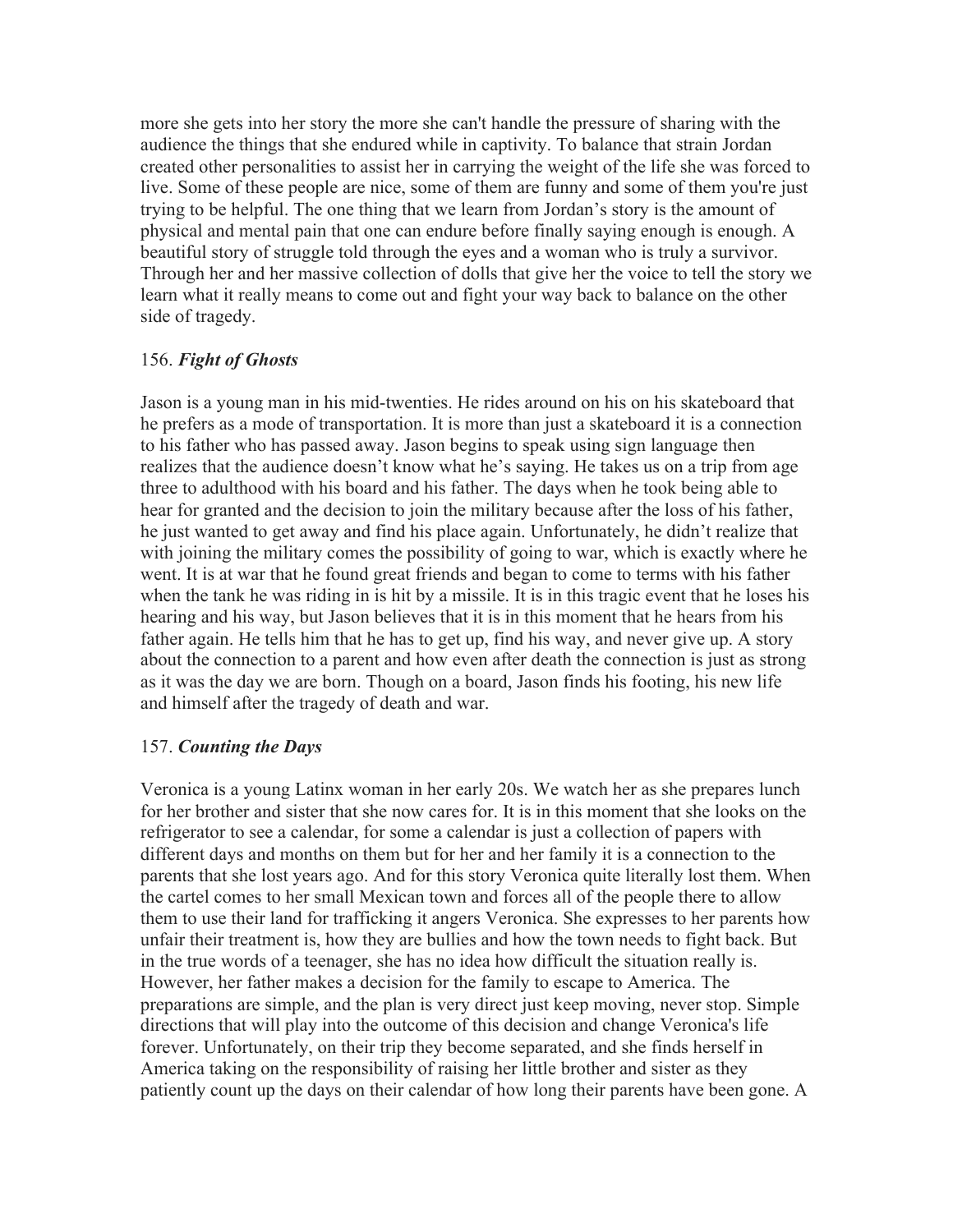story of survival and strength that reminds us all that we have no control over how much our lives will change or how strong we really when we truly put our families first.

#### *158. Rollercoaster*

Starr is a beautiful woman who finds herself sitting on the witness stand fighting not only for her present life but for her future. Looking out over a crowd of her family members who support her, the judge and jury that she is speaking passionately too and on the other side of the courtroom is her ex-husband is present. Having the right to stand before his accuser he speaks to him candidly and about him. This man she chose to marry who abused her and put her in this position. She takes her time in detailing and explaining the things that happened to her in their abusive marriage while also making it a point to remind everyone that unfortunately it is difficult and sad, but our truth is that women are often not believed. It took her many years to gain the courage and strength to walk out but as she has walked into this courtroom, she realizes that it's possible that the things her husband drilled into her head are true. That she will never be able to escape him, no one will ever believe her crazy stories, and that just like all other women she is not to be trusted. This is a story reflects on the idea that being a victim is difficult in and of itself but made a thousand times more traumatic when the victim finally finds the strength to speak, and no one will listen. **\*This performance comes with two ending options for the performer to choose.** 

#### *159. Soli*

Some would agree that the love that a mother has for her children is something that is universal no matter where on this earth that woman resides. This statement could not be truer for Evalynn Okolie a Mid-Nigerian woman in her mid-sixties. She is a single mother after she loses her husband to diabetes. She has two sons that she loves with everything that she has and like a mother bear her goal is to keep them safe. In Nigeria the belief is that if you have white skin, you are worth more than gold. When Evalynn's son Soli was born and came out with no pigmentation his father shunned him, wanted to sell him, didn't want any of the neighbors to know he existed and tried to get rid of him, but she saw him as a gift from God and would have none of it. She went out of her way to keep him hidden for worries that someone would kidnap him and sell him. Home schooled him, for years not allowing him to go outside at all, lied to him about why saying that his white skin would burn in the sun. But like all maturing children Soli gets curious, he ventures outside to find that she was wrong, his skin didn't burn and slowly Evalynn began to allow him to go outside with his big brother, do normal things, she let her guard down. But when Soli goes missing Evalynn's heart is broken. She searches for him and spends the rest of her life blaming herself. How do you fix the pain that a mother feels when she feels that she has failed at her one job… to be the protector. **\*The actress in this performance must be of African descent.** 

160. *Not My Father's Son*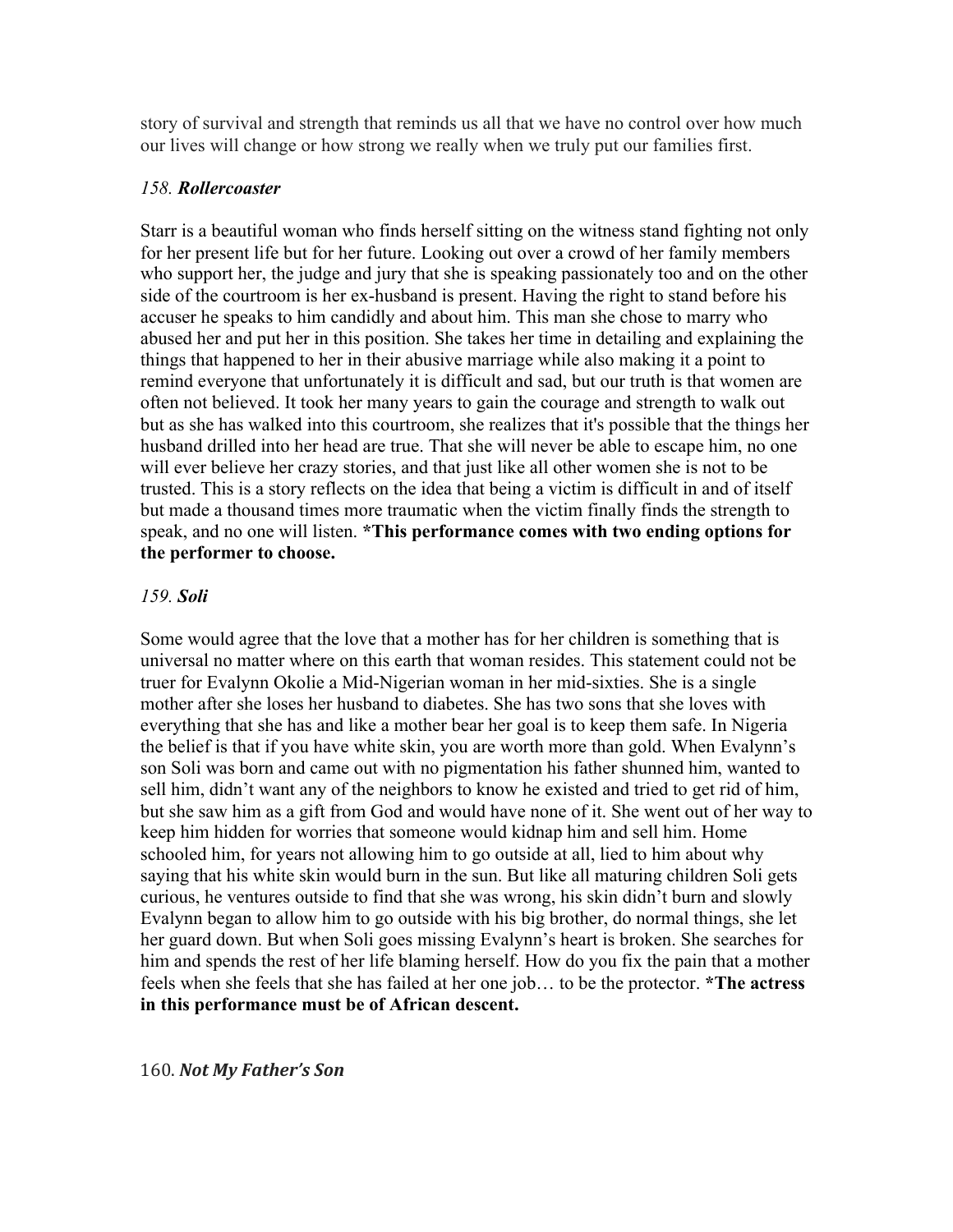Trey, a young African American single father stands before the judge and a packed courtroom holding his newborn son in his hands. The love this has for this child is clear from the opening moment. He is in court today to fight for custody of his son. The mother died in childbirth, but the court is questioning Trey's ability to care for his son as a single father. Trey stands in front of the court making sure to note that his lawyer wanted to prepare him for this speech, but he wanted to speak from his heart. He tells the story of his childhood where his mother and himself were abused by his father. He thought this was how all fathers were until he told his friends and realized that it was just him. Though he never understood why his father was the way he was Trey turned his focus as a kid on making his mom happy. One day he came home from school and his father had packed up and left but not before a violent attack on his mother. Telling the judge that is this moment he knew he would never be that kind of son, father, or man to anyone in his life. For many years his father stayed away, almost to a point of forgetting about him, but on his graduation day his father shows up, and it is in this moment that Trey is able to say and do all of the things that he always wanted to say and do. After a very honest and emotional conversation Trey accepts that he is the man he knew he would become. Will the court allow him to take his son home, or will the sins of his father stop him from being the father he is destined to be?

## **161. To Save a Life**

Dom is an African American man in his late twenties who finishes up on the final touches of a poster he is working on. He is preparing to attend a protest this morning but first he has to get his brother Kev up and ready for school. Dom is not only Kev's brother, but he's taken on the responsibility of being his father as well. Dom shares with us his history of bad decisions that started by following his two older brothers who were the only example he had in the inner-city streets of Chicago. On the poster he has a picture of Kev at fifteen next to him at fifteen. He reflects on the reality that at fifteen he was carrying a gun and doing all the wrong things, but that change is possible. After the tragic murder of his two brothers, he immediately decides that in order to save Kev's life he has to be a better example. At a young age he builds a plan with his mother to get them out of Chicago and into a place where Kev can be safe. They will not bury another child. He found himself as a teenager taking on the role of being a father/ big brother to his little brother. This is a story of triumph in a search for understanding. Dom desperately wants to make a better way for Key hoping that if he can change, that others who drown themselves in the stereotypes of the black man can change as well. That Key might have a chance to be judged on his merit, his worth, and the great person that he is...the fight continues.

## 162. **Science of Fear**

A scene that opens with a woman standing next to herself in a coma, all she can do is wonder, "How did I get here?" When Mia, an African American woman, woke up this morning the only thing on her mind was the interview she had that morning to be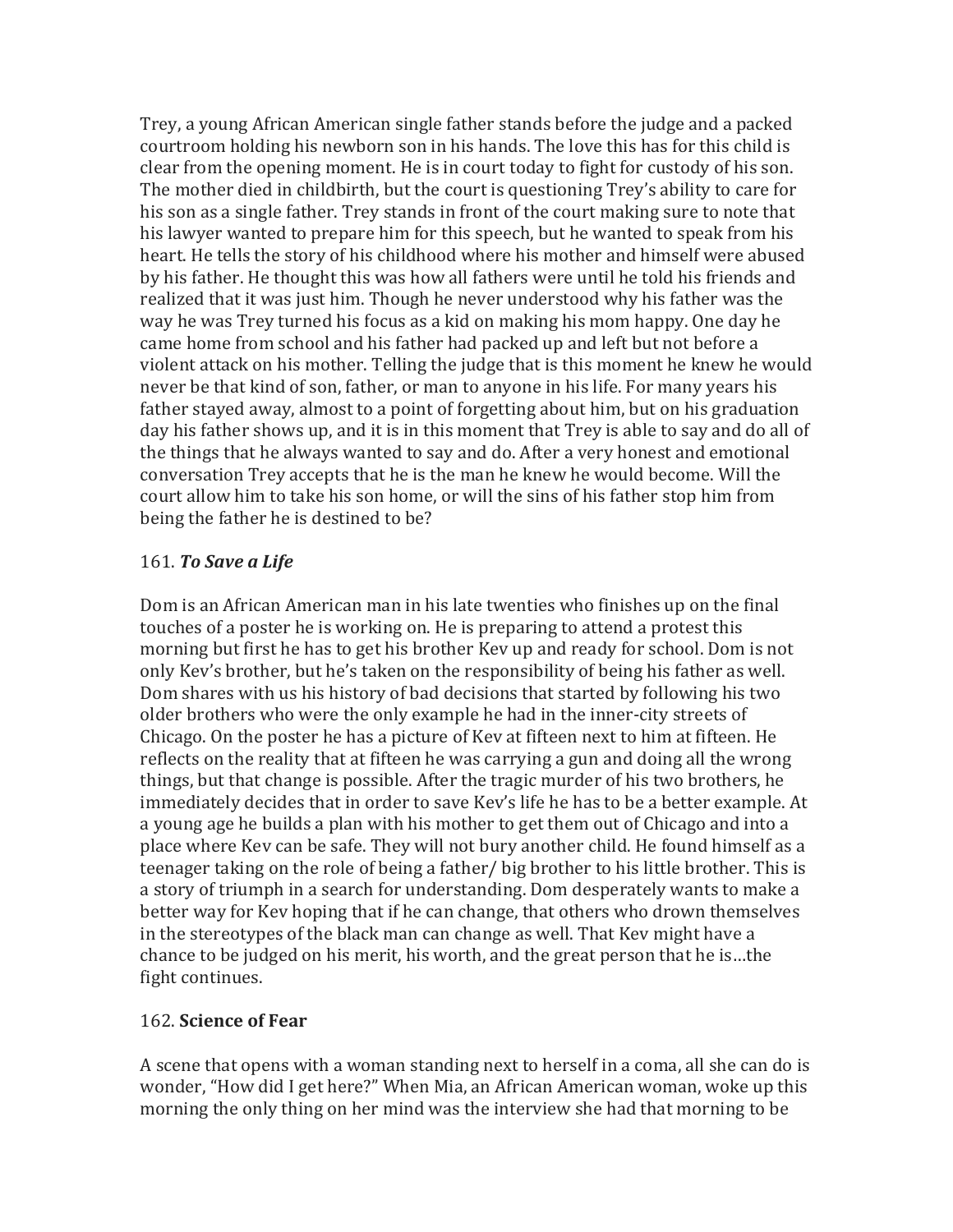an administrator in training at her high school. She is a dedicated science teacher with a husband and teenage son. As she prepares for her interview her joy for the job and her life is clear. After the interview is a success, she rushes home to share the information with his family but locks her keys in her car. As she looks around her car for a way in, asking her neighbor to call her husband for a second set she decides to check the backdoor, unknowingly making the biggest decision of her life. With her hand on the back door she is told that a gun is pointed at her and to raise her hands. In that moment she freezes and the only thing her mind can process is science. She begins to define terms, not raising her hands, more definitions, not raising her hands, in this most fearful of moments her mind isn't working- not the way it should. She finds herself being struck on the head with the butt of the gun. On the ground she bleeds trying desperately to figure out what she did wrong in coming to her home, to celebrate. A story that dives deep into the importance of deescalation rather than violence and the love that a woman has for her family and her students. Will she ever wake up from her coma to share how in the scariest moment of her life, science is what brought her solace? Never say what you would do... this story is a testament to realizing that you honestly will never know until you find yourself frozen and only focused on the elements of life.

## 163. **Just Perfect**

Cicely is an eighteen-year-old woman working an evening shift at her fast-food job that she hates. But it is in what has happened to her that we see that the work she is doing now is just a step in what she has coming next. She is a mother to her little brother Timmy who lives with Autism. For over a year she ignored that Timmy was different. There were telling signs and situations that should have led her to get him tested or get him assistance but as time passed, she ignored and did nothing. Finally, the family doctor told her that he needed to be tested and after the diagnosis she decided what was best was for Cicely to either become his mother or go out at a then fifteen years old and live her best life. Cicely refused to leave her little brother not knowing what was going to happen to him so she did the only thing she knew to to, she worked. Stepping into the role of his mother she read books, websites, did all of the research she could do to have a better understanding of how Timmy's mind worked and how she could forever connect with him. It all worked and on her eighteenth birthday she served her mother with custody papers asking her to sign over her parental rights to Timmy. The only thing she wanted was an opportunity to tell her face to face what her decision to stop being a mother did to her children. In a beautiful moment of adulthood, Cicely confronts her mother on the bad decision that she made. But she also tells her that had that not happened she wouldn't now be a mother of the most wonderful kid in the world, her little brother Timmy.

## 164. **Laughs & Love**

Nya is a senior in high school in an environment where there are not many students who look like her as a Black Latinx woman but she finds her balance in the imbalance. She has made a very difficult decision, believing that in order to fit in and